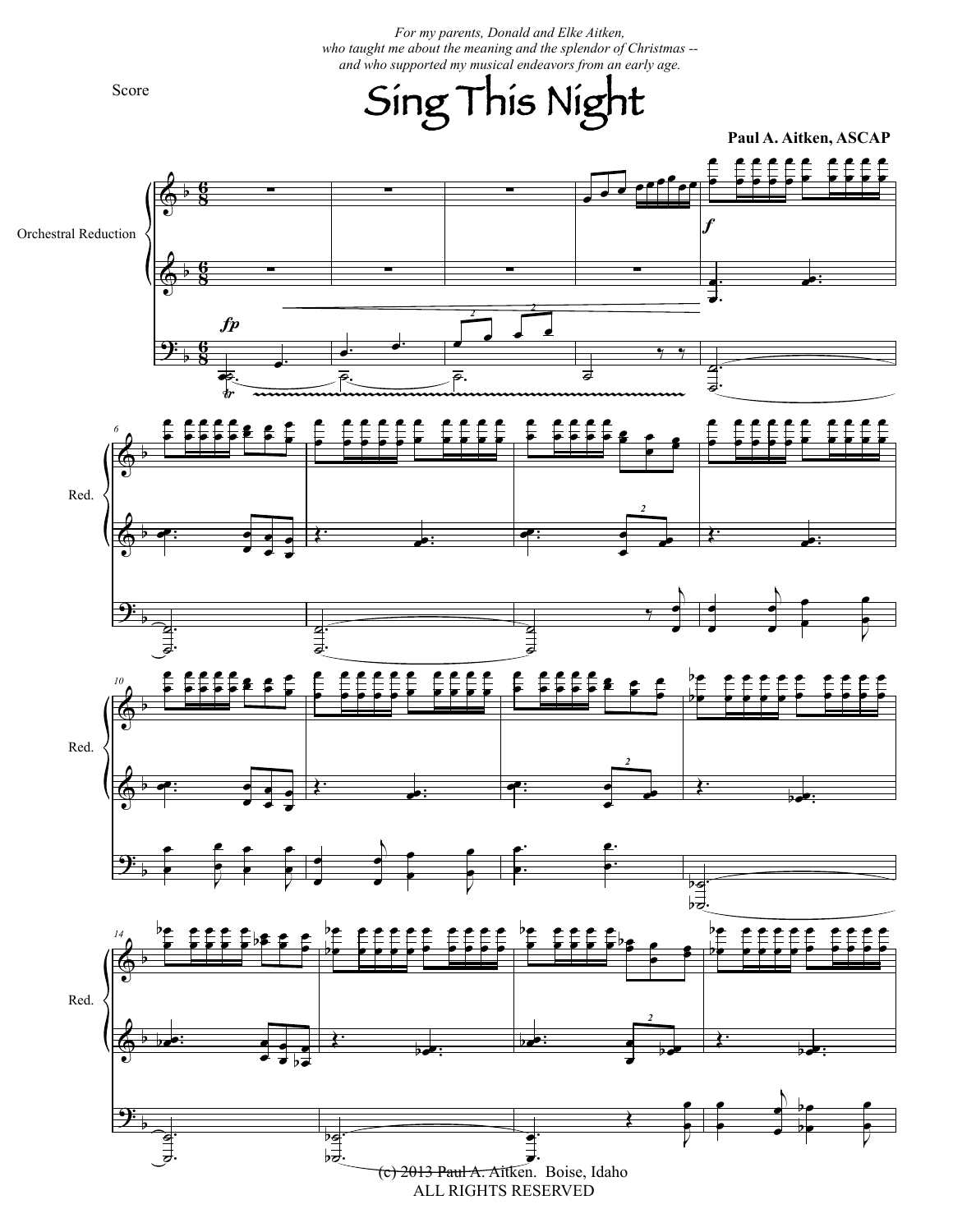





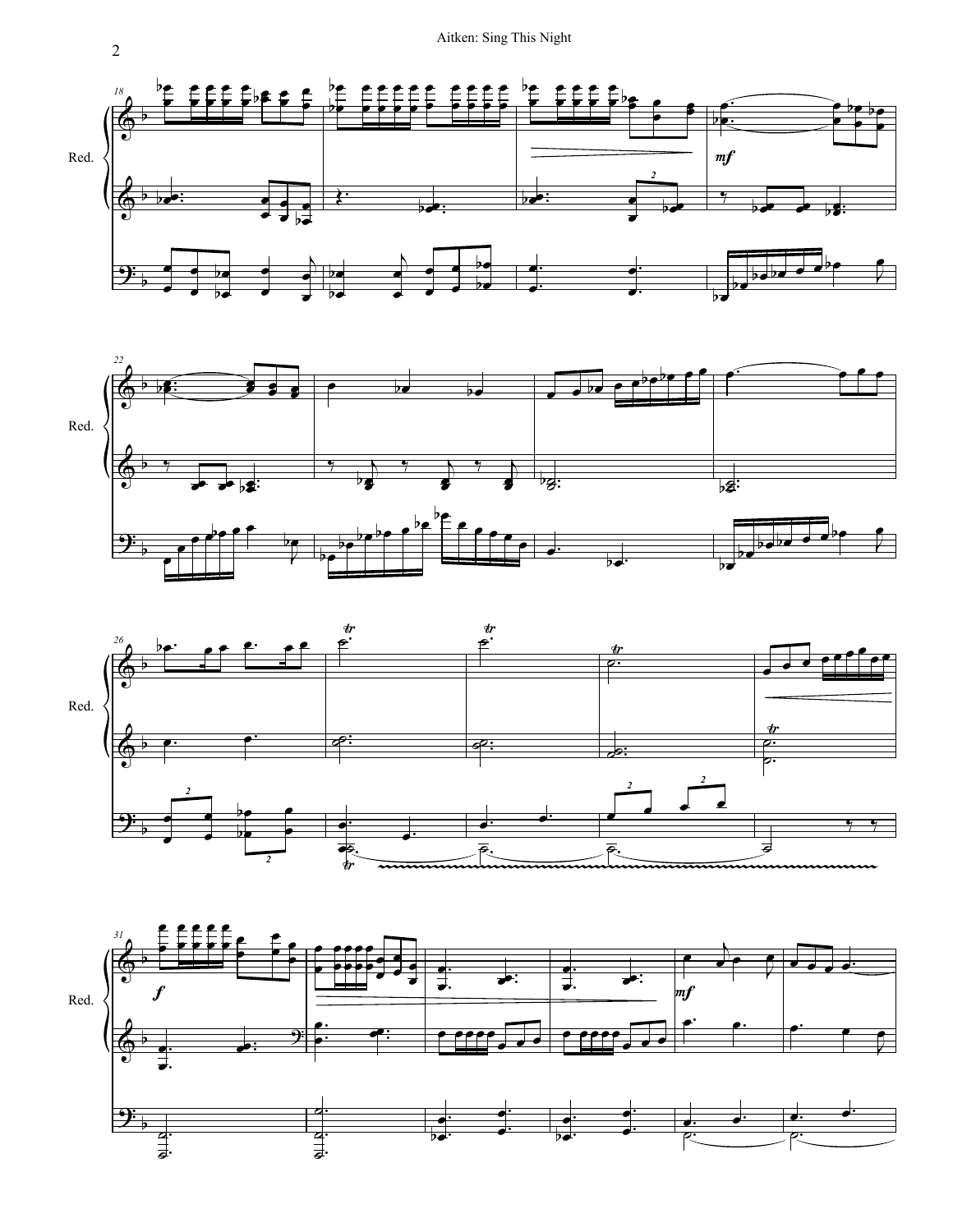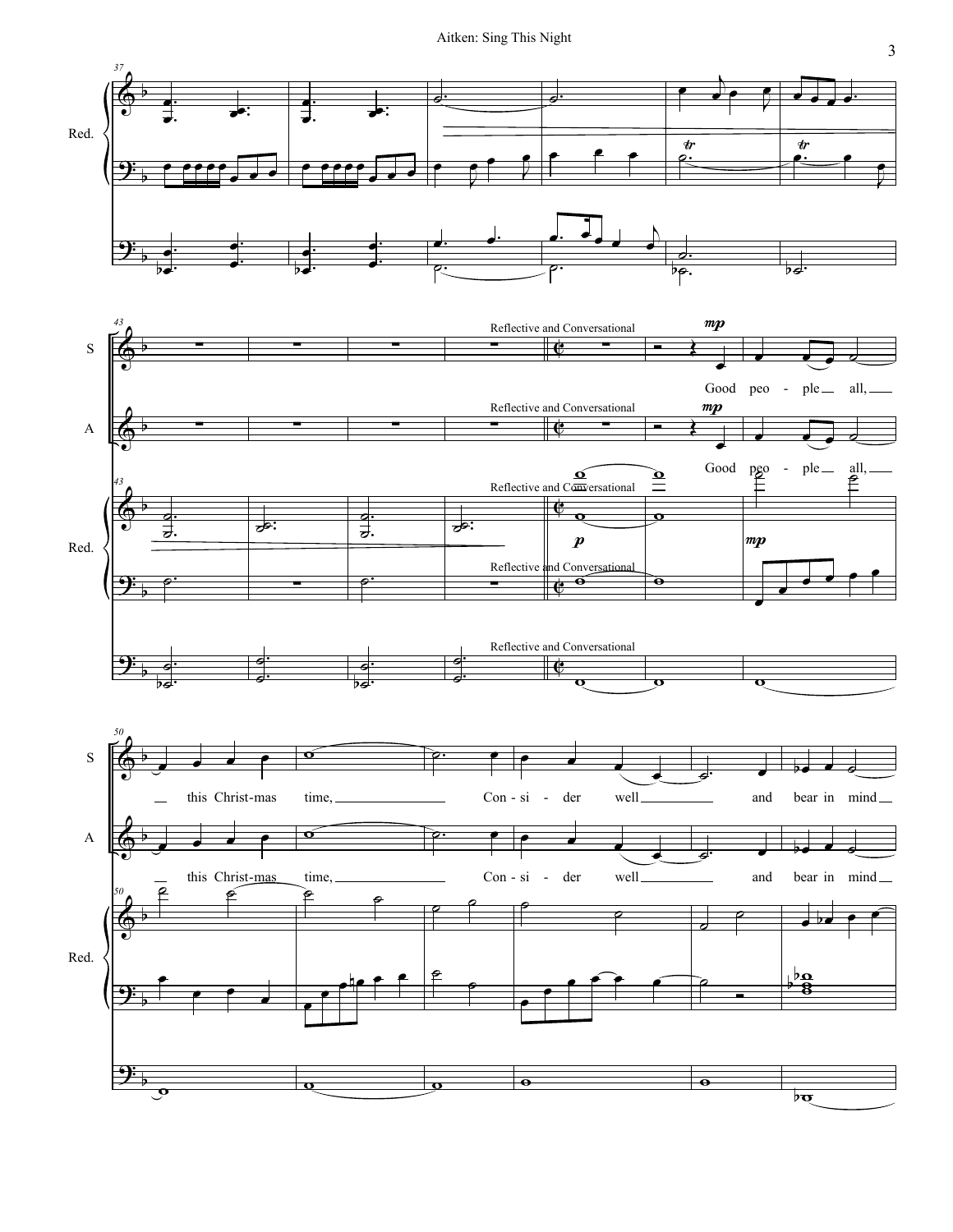<sup>4</sup> Aitken: Sing This Night

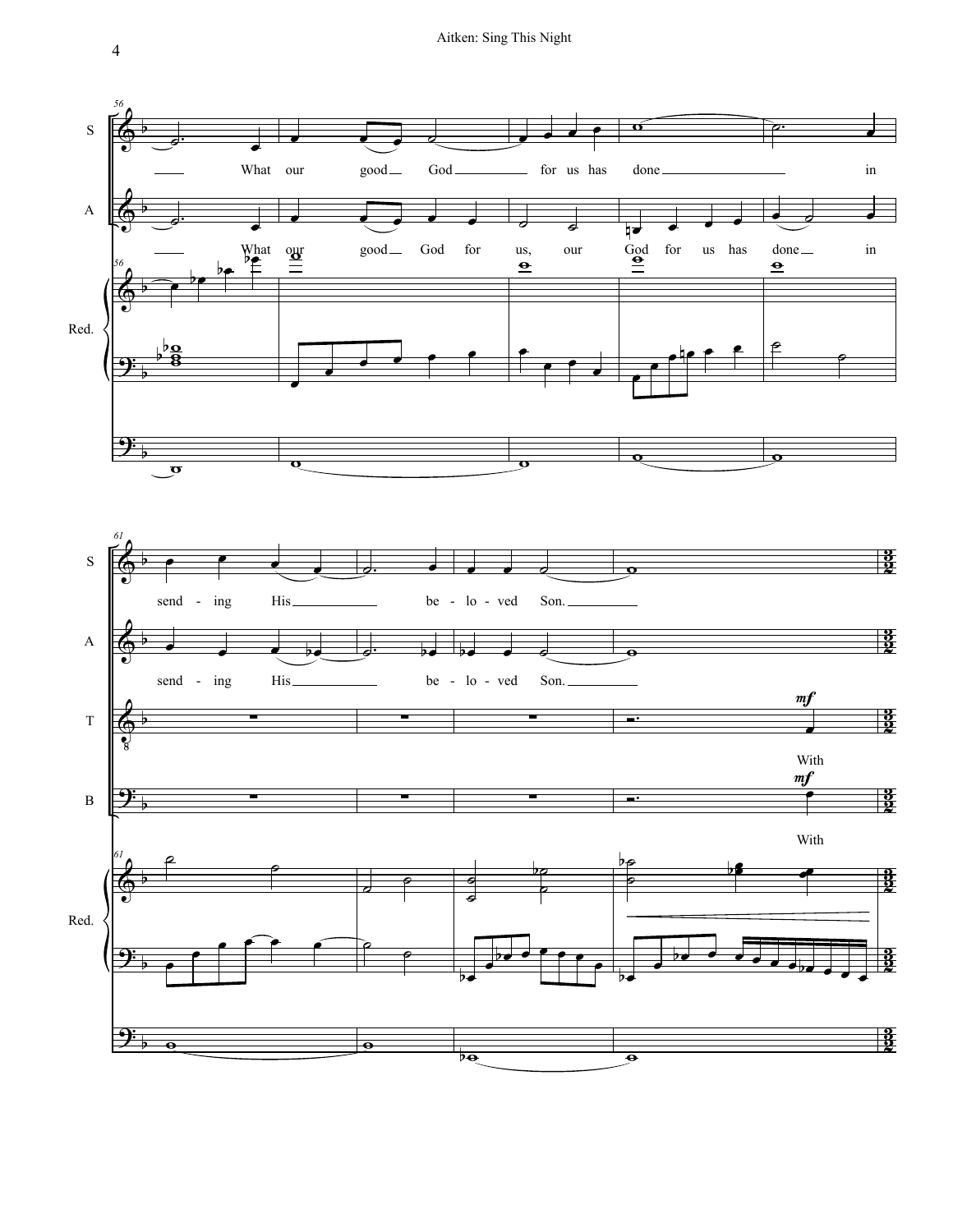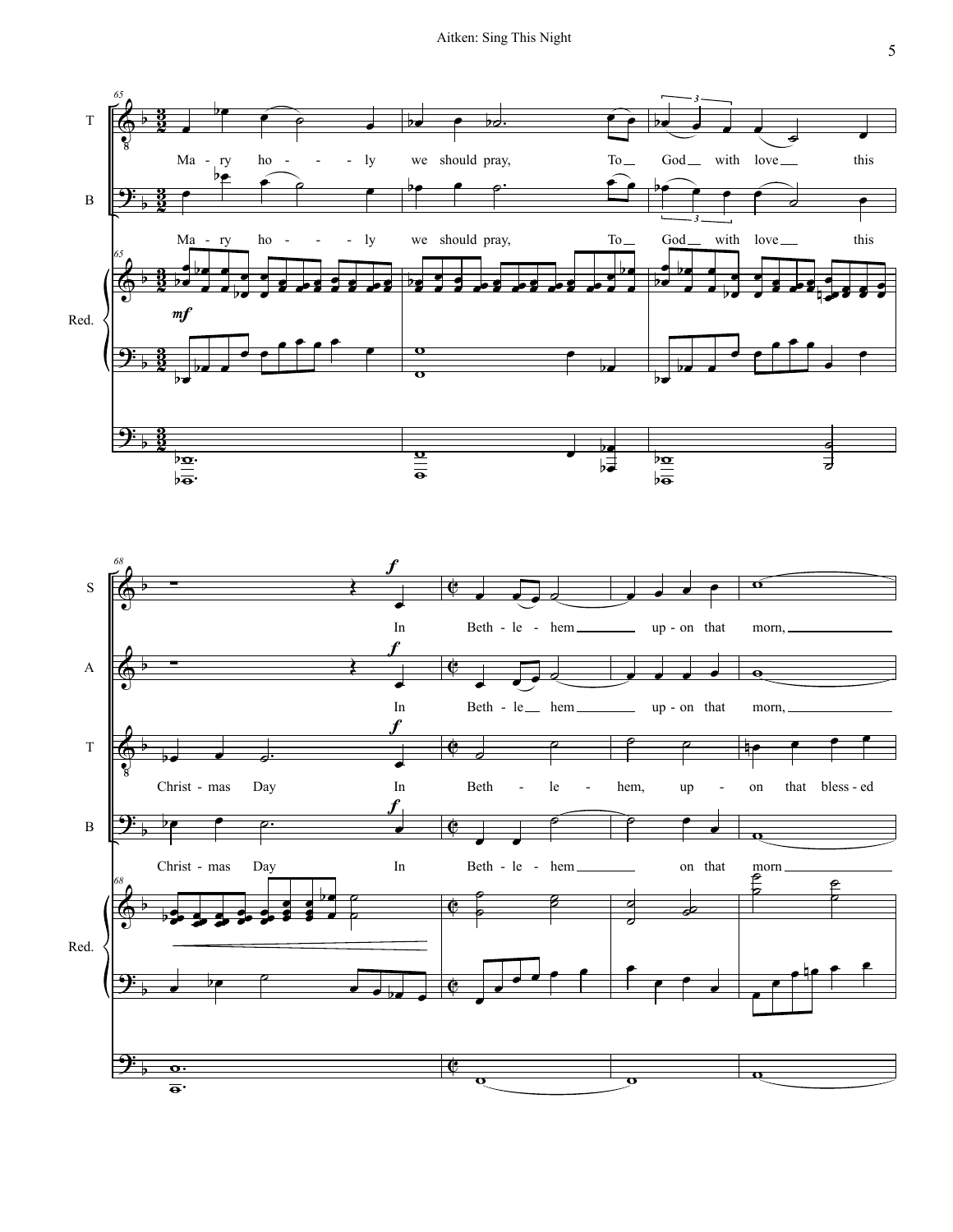<sup>6</sup> Aitken: Sing This Night

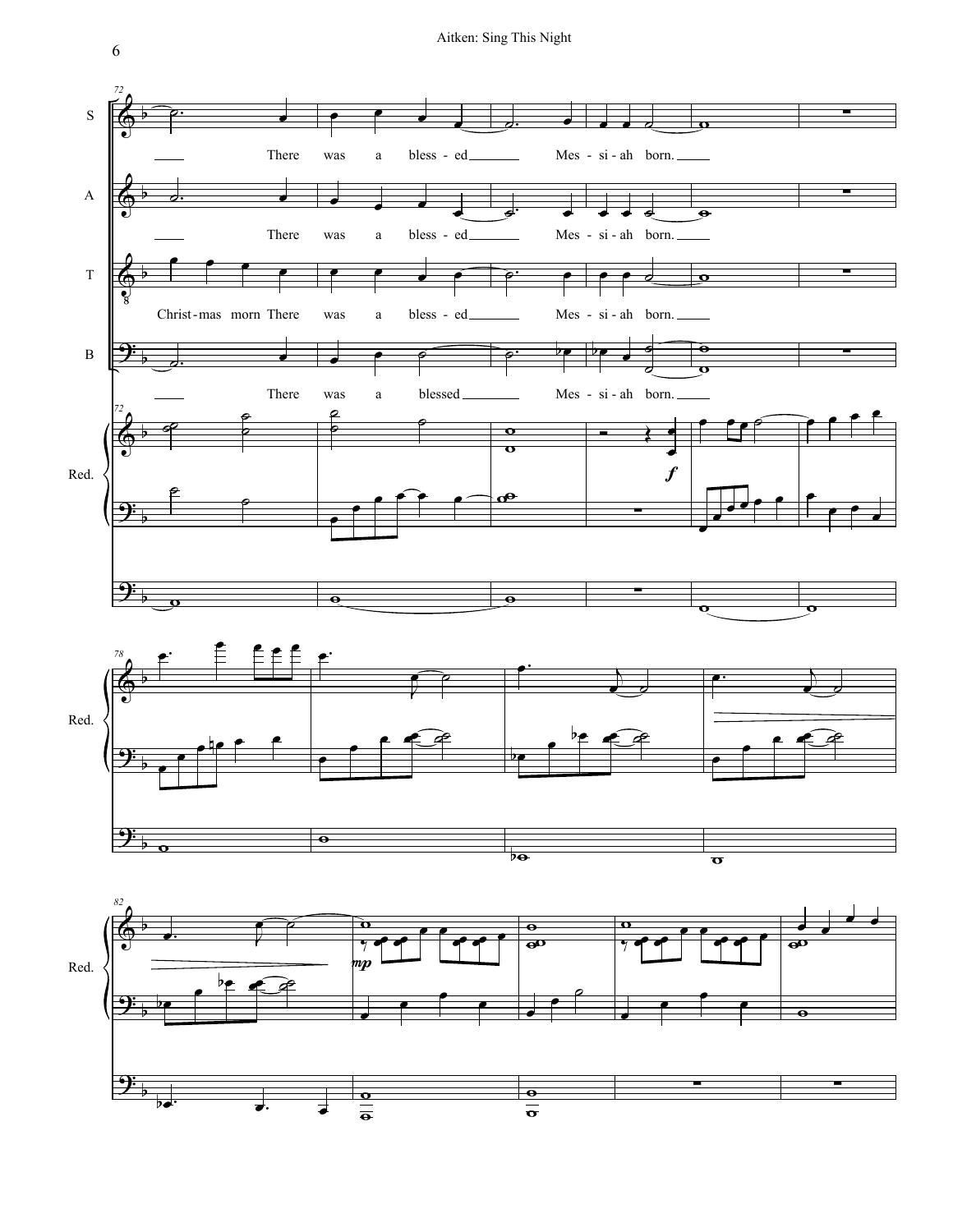

7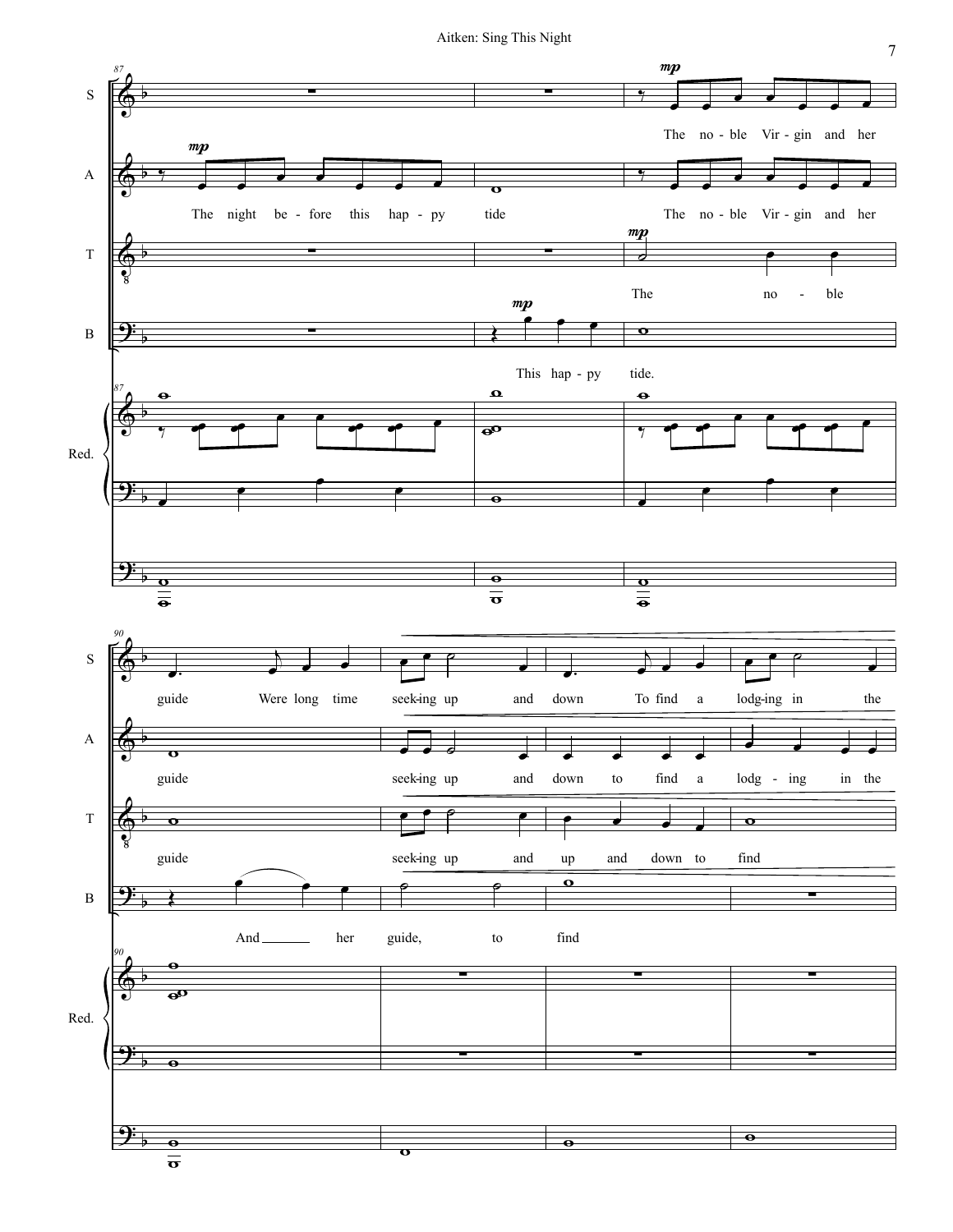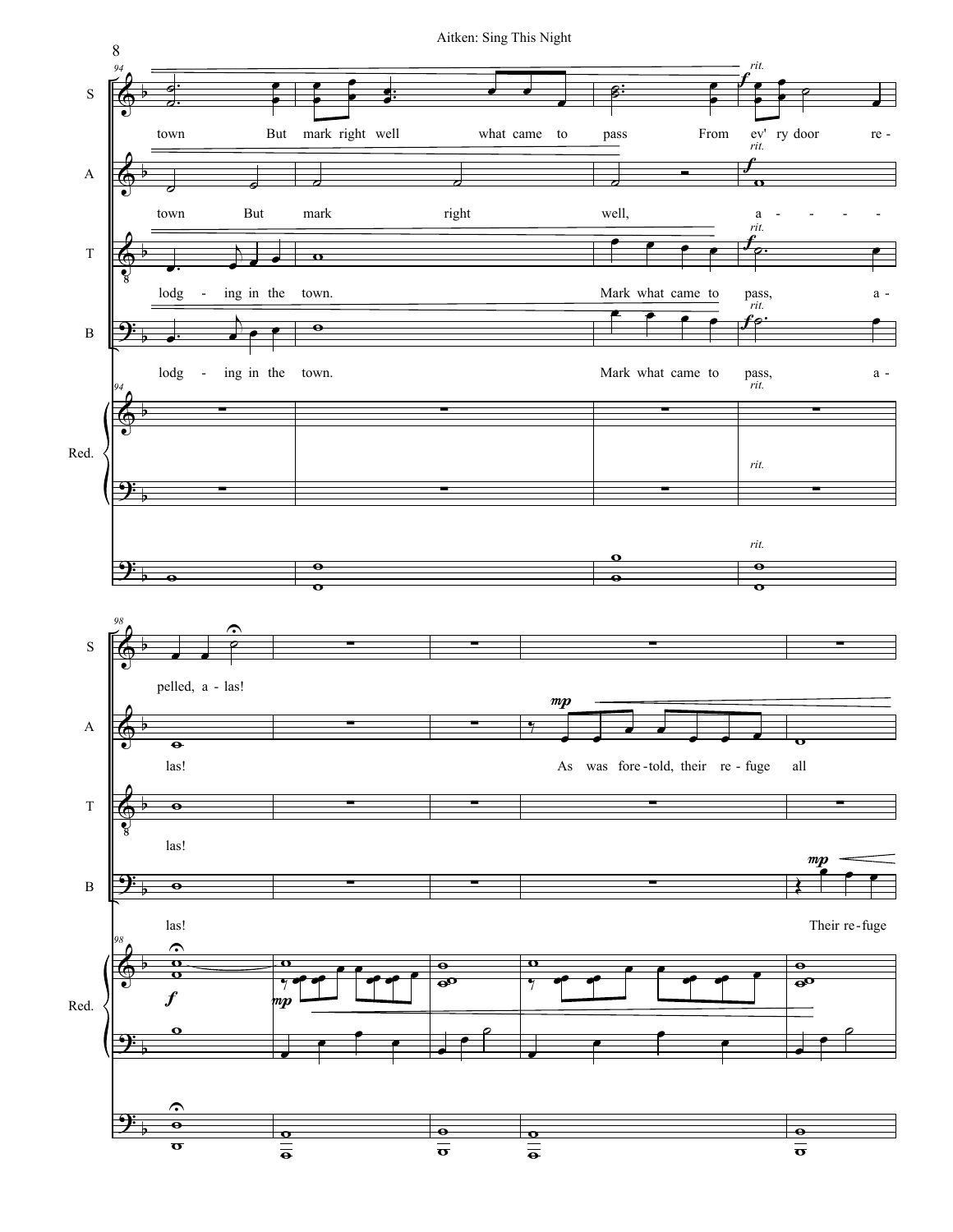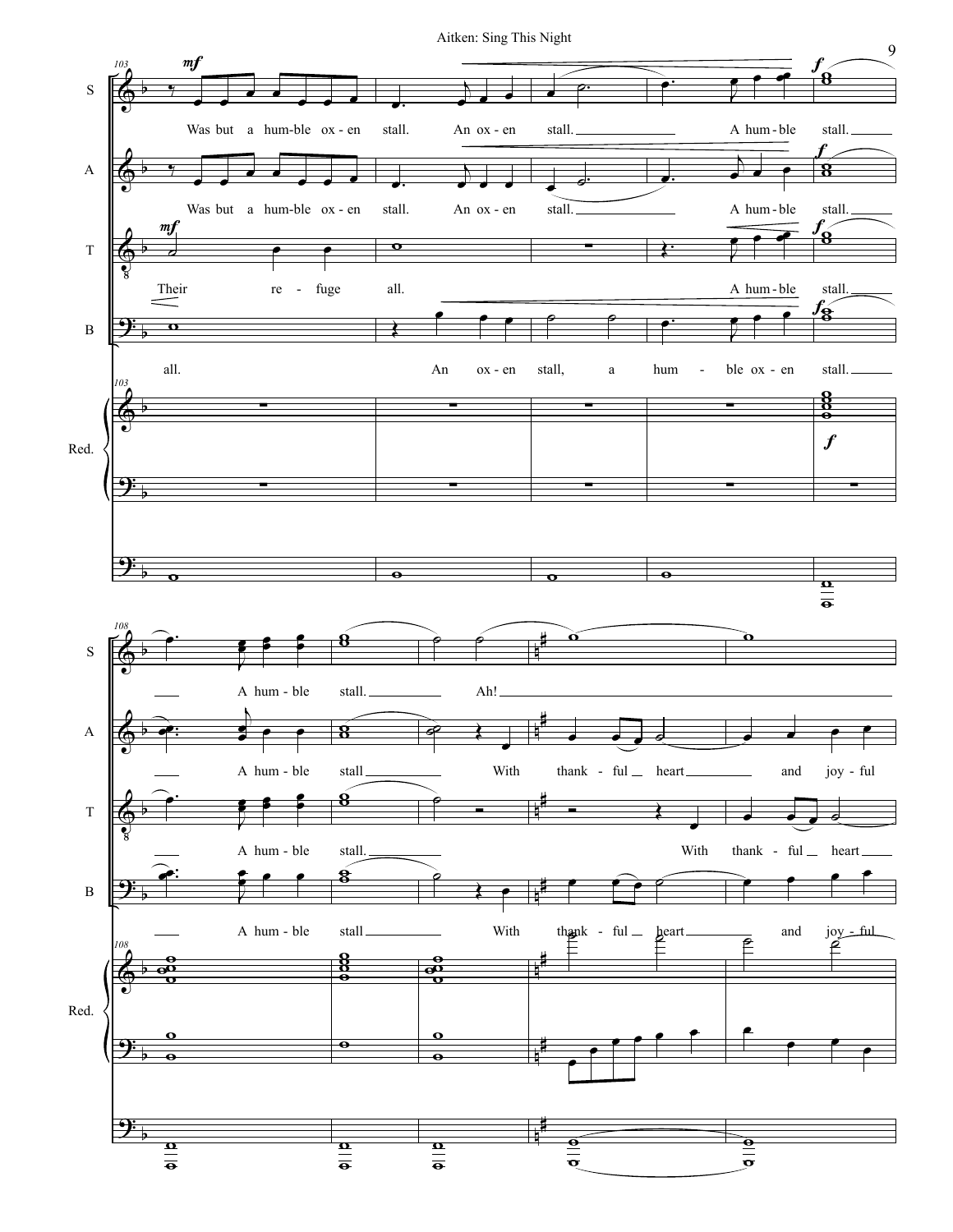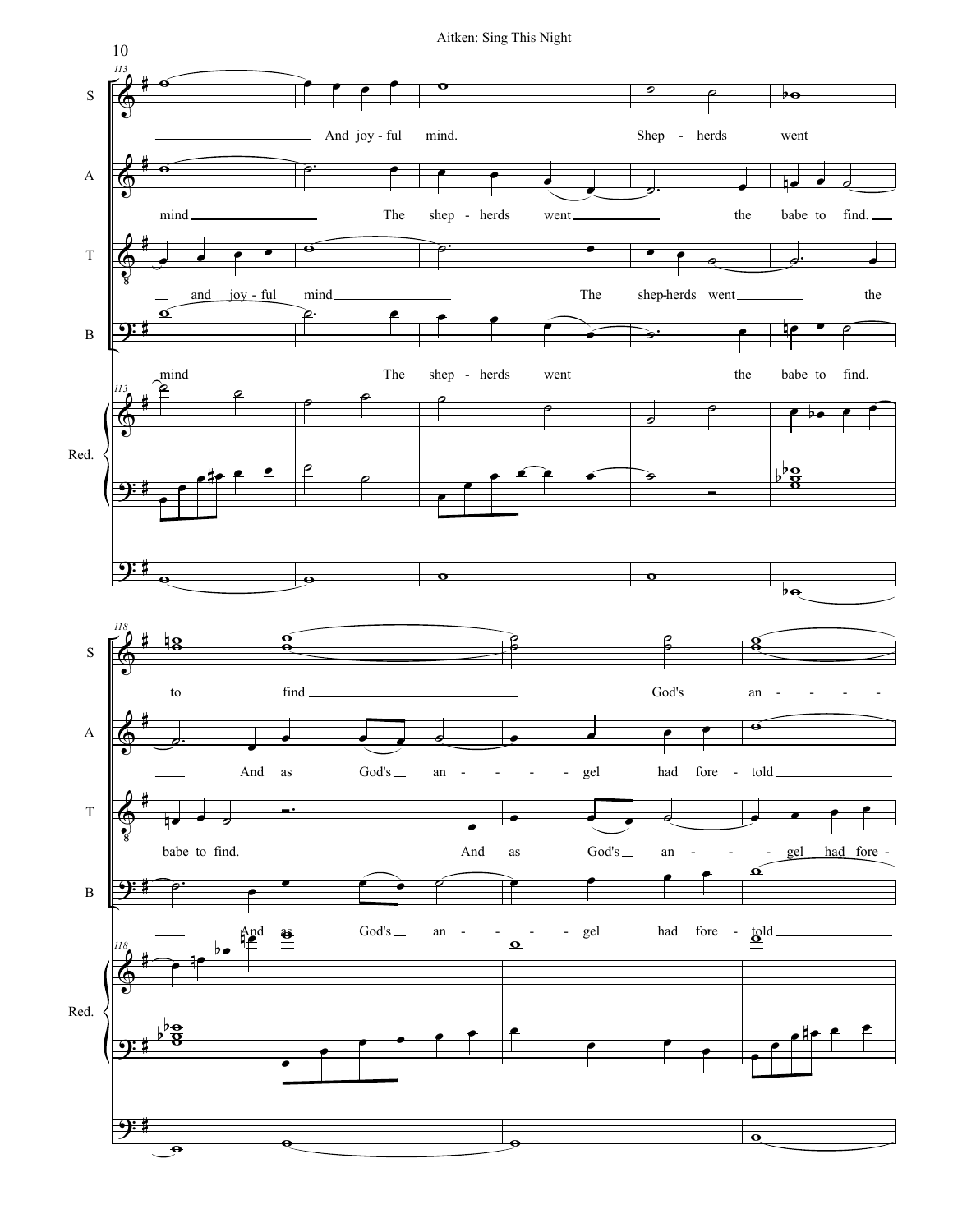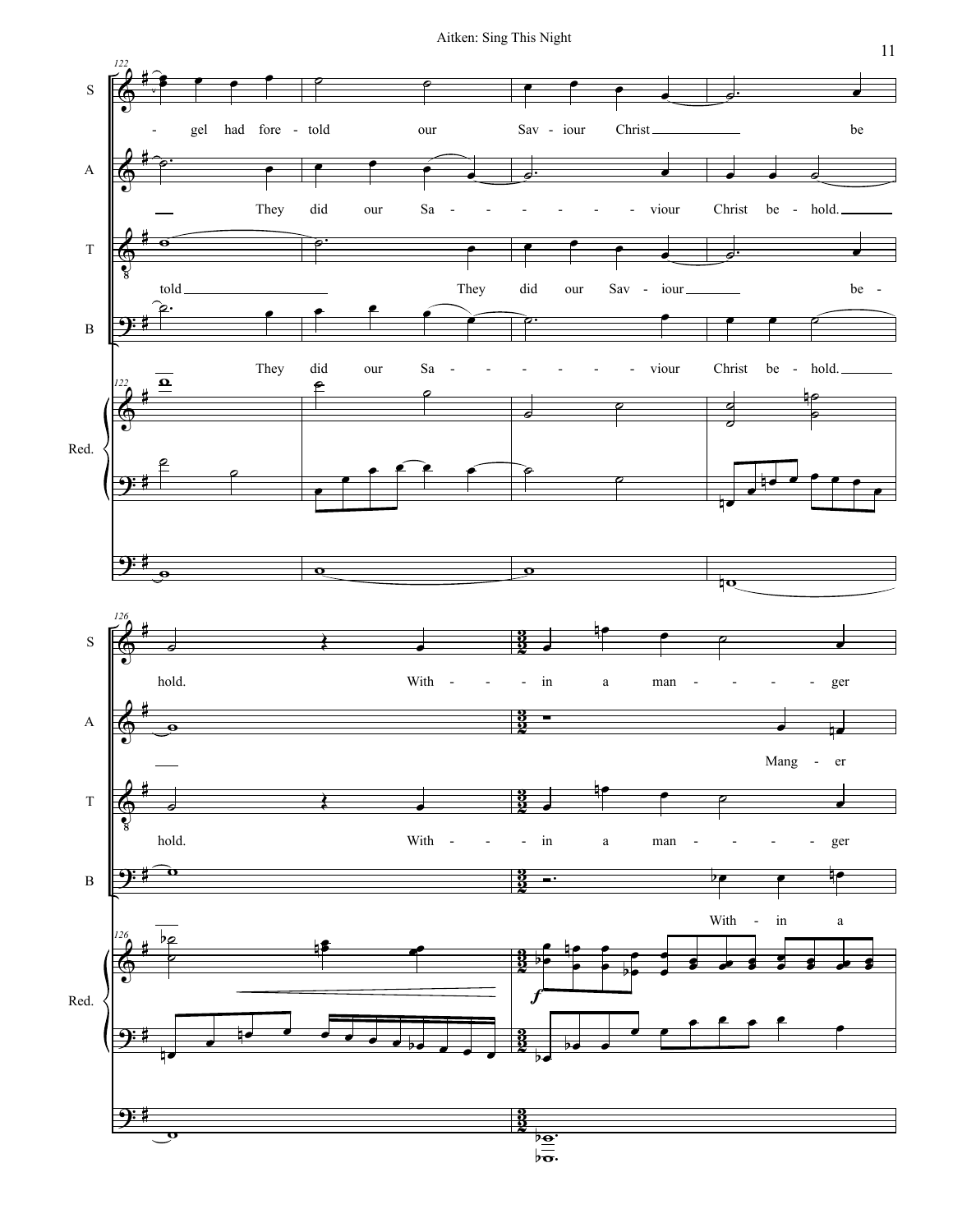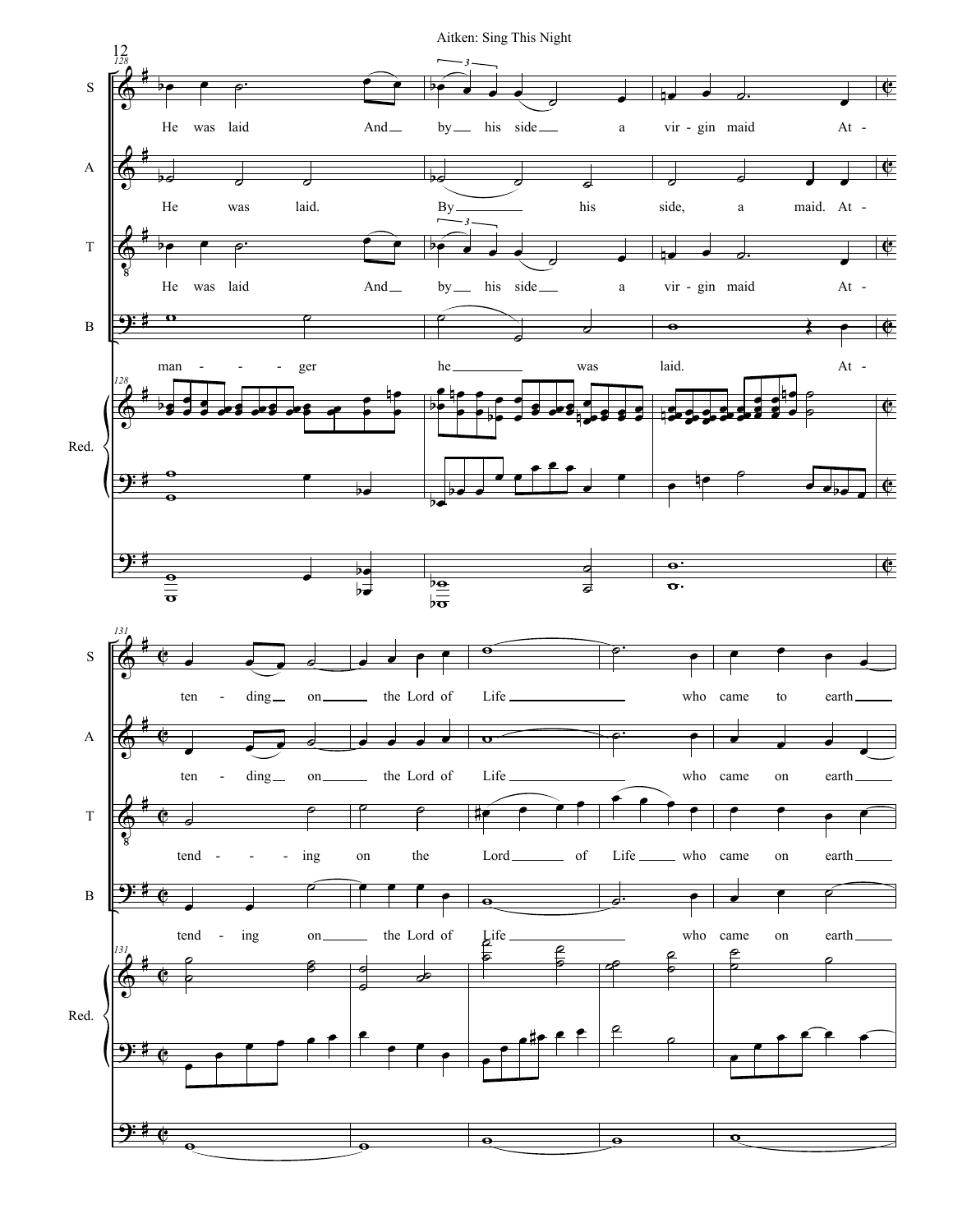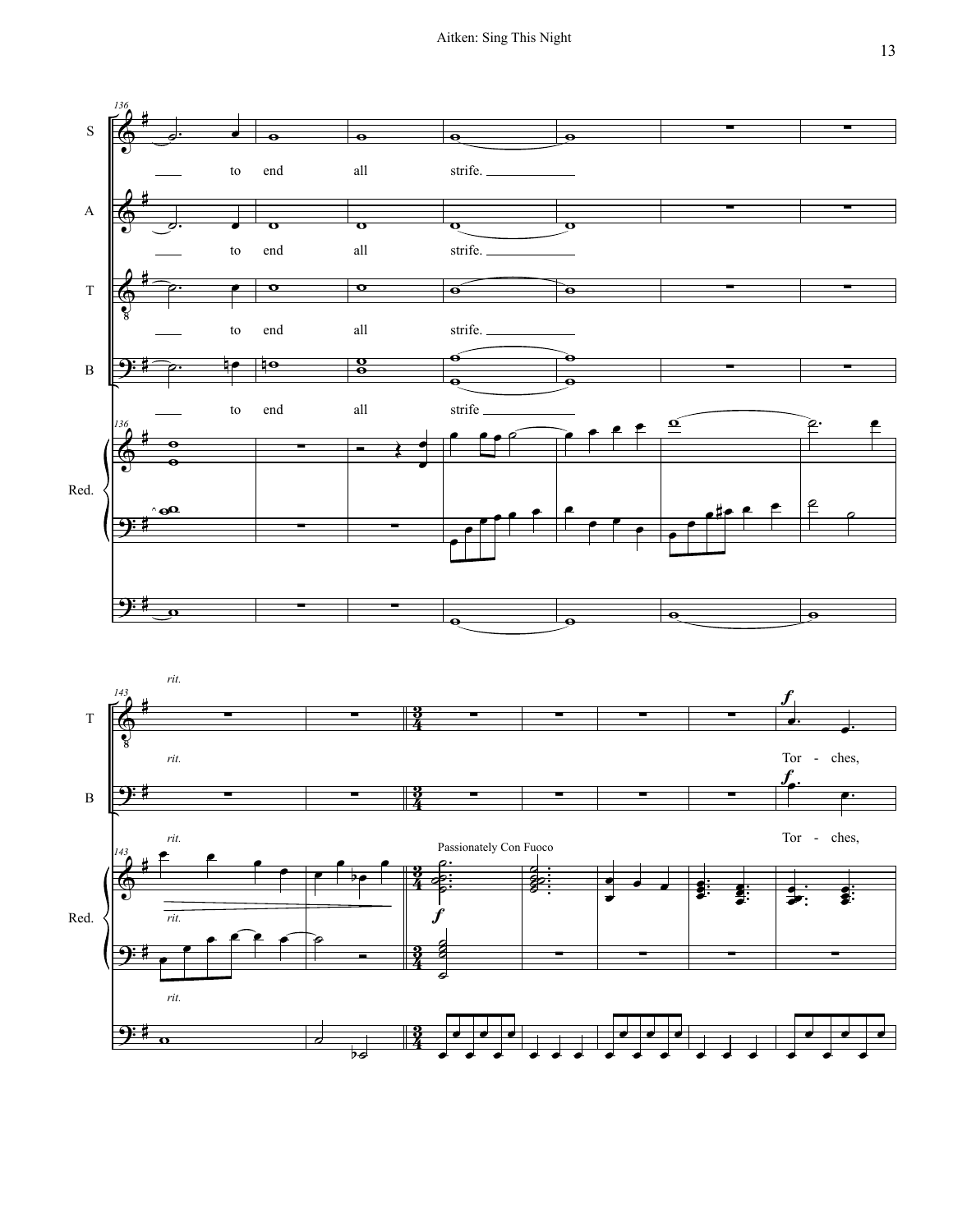

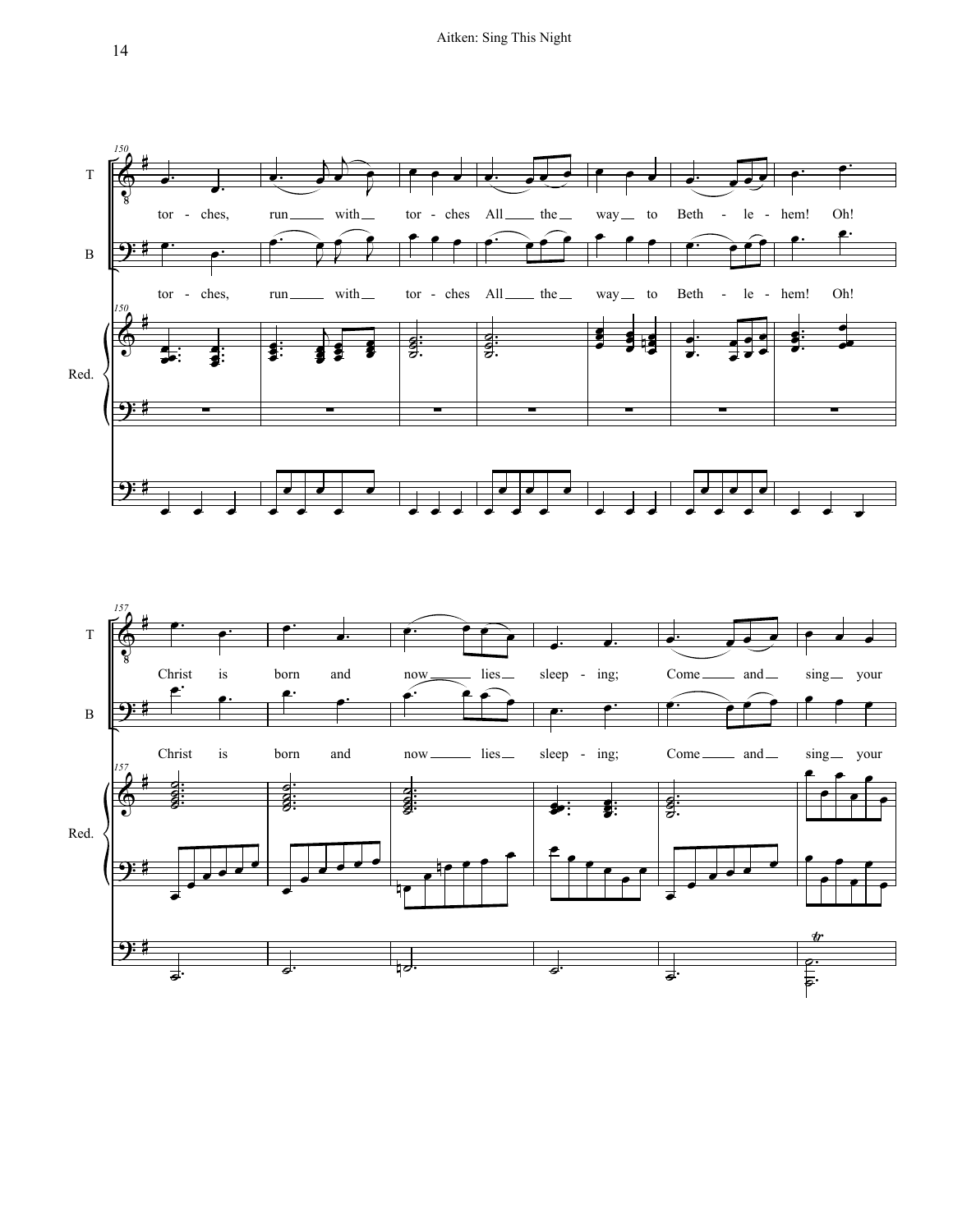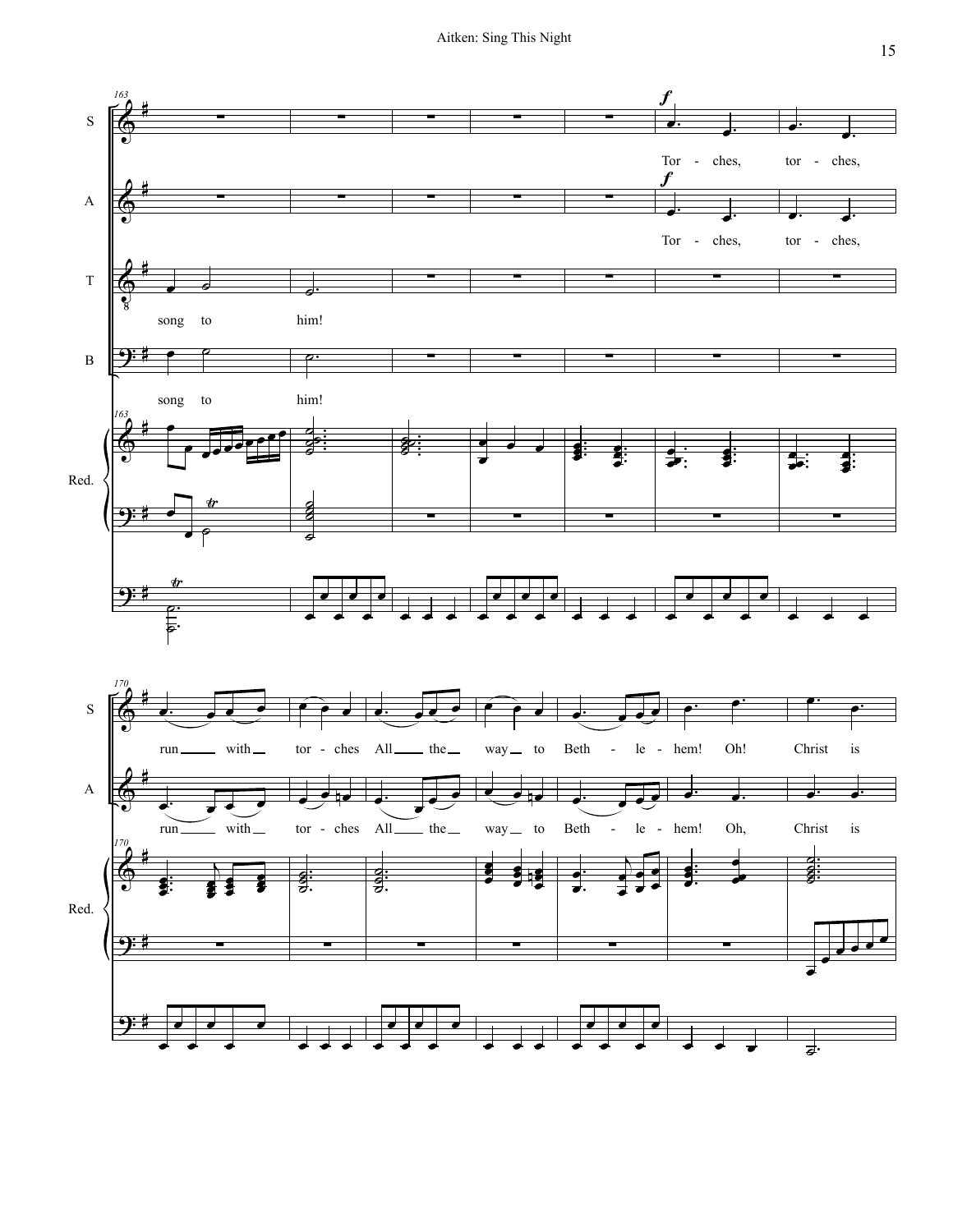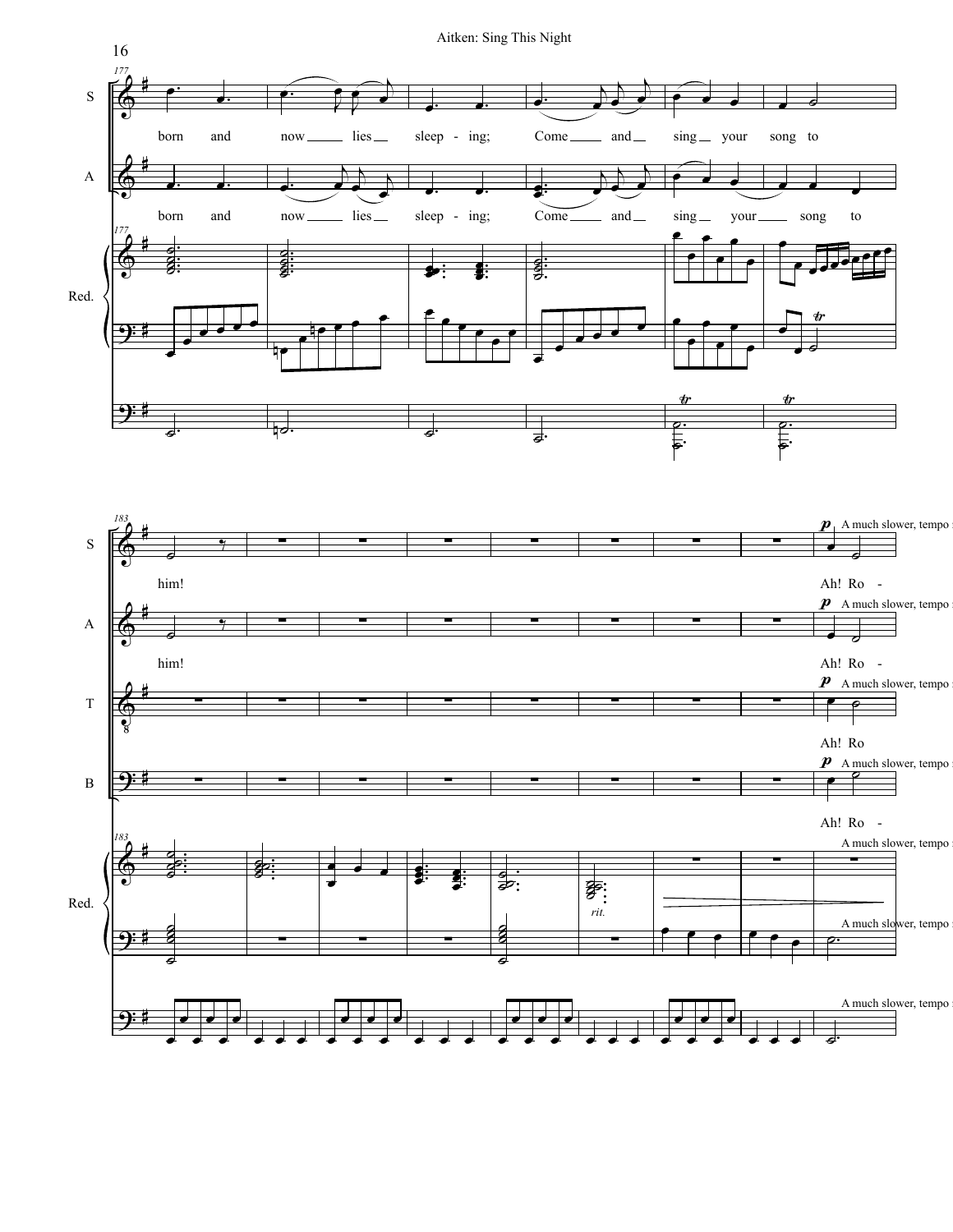

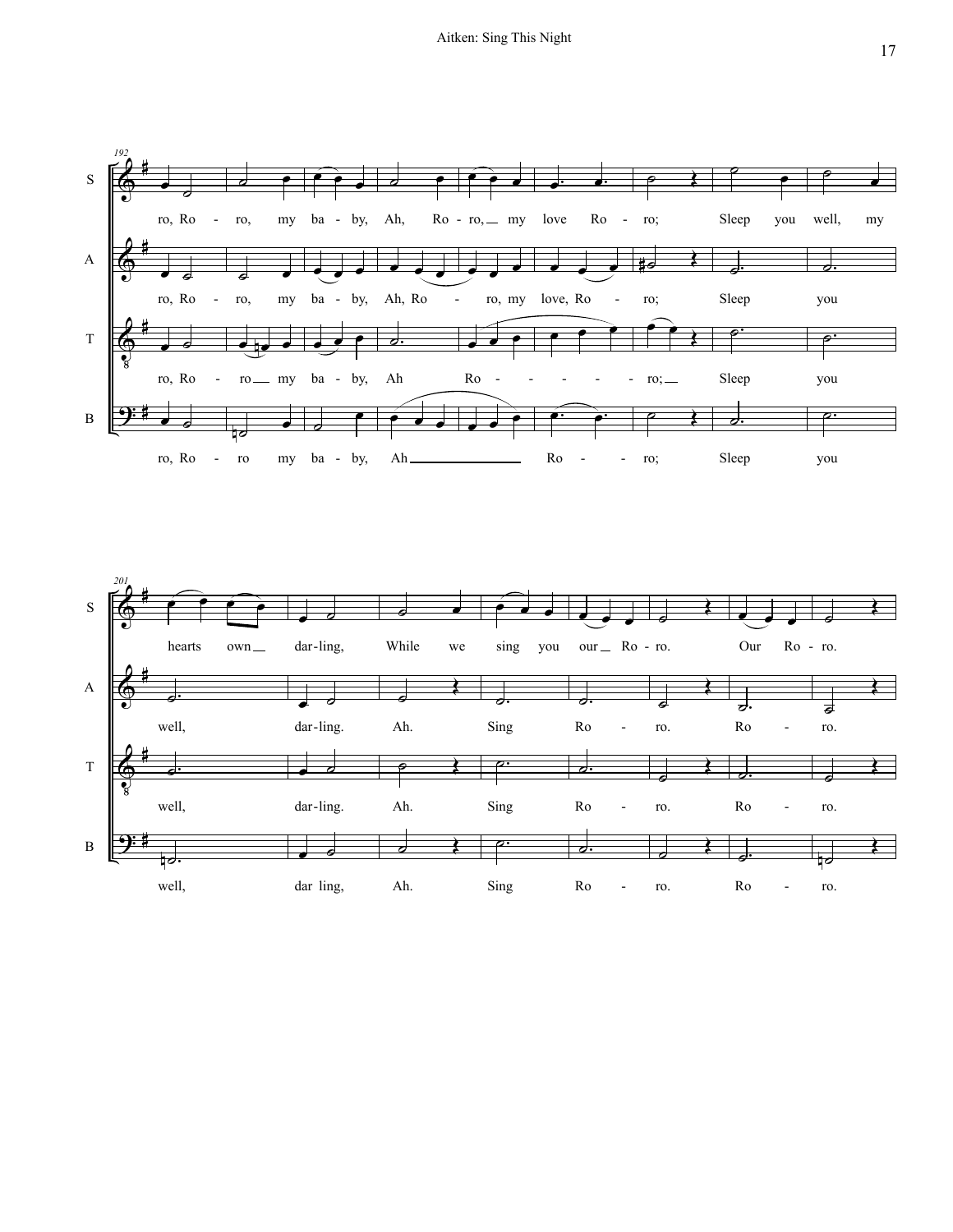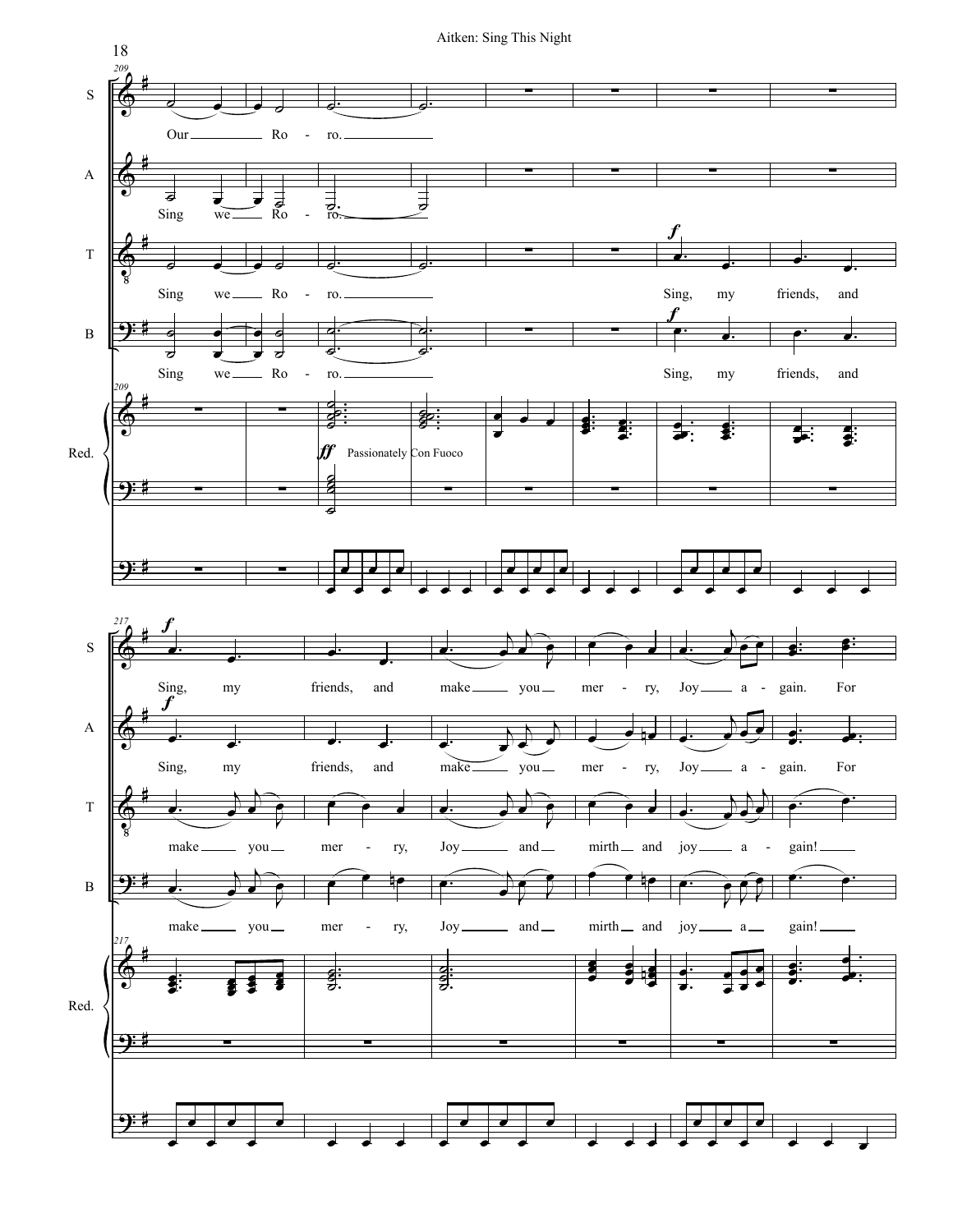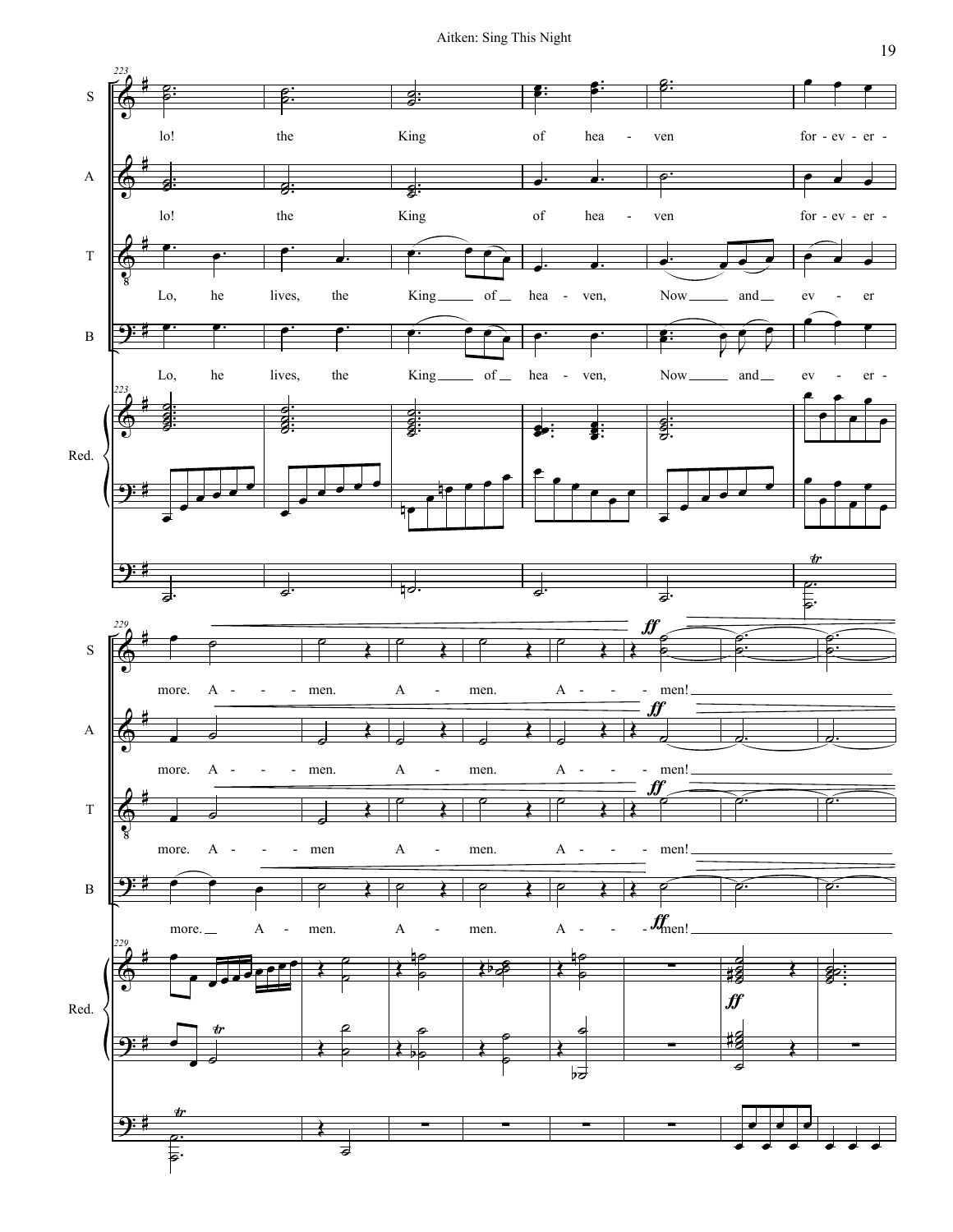



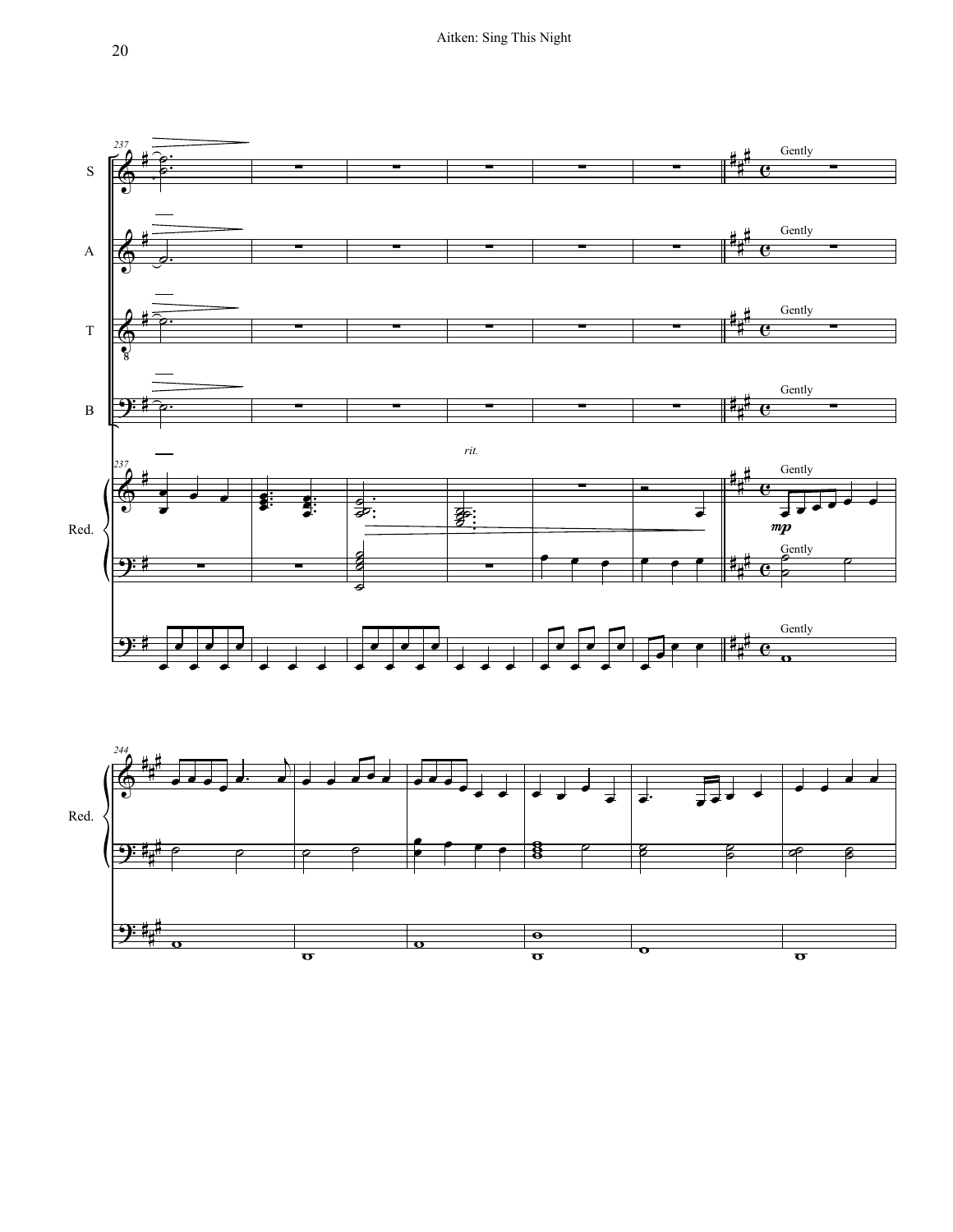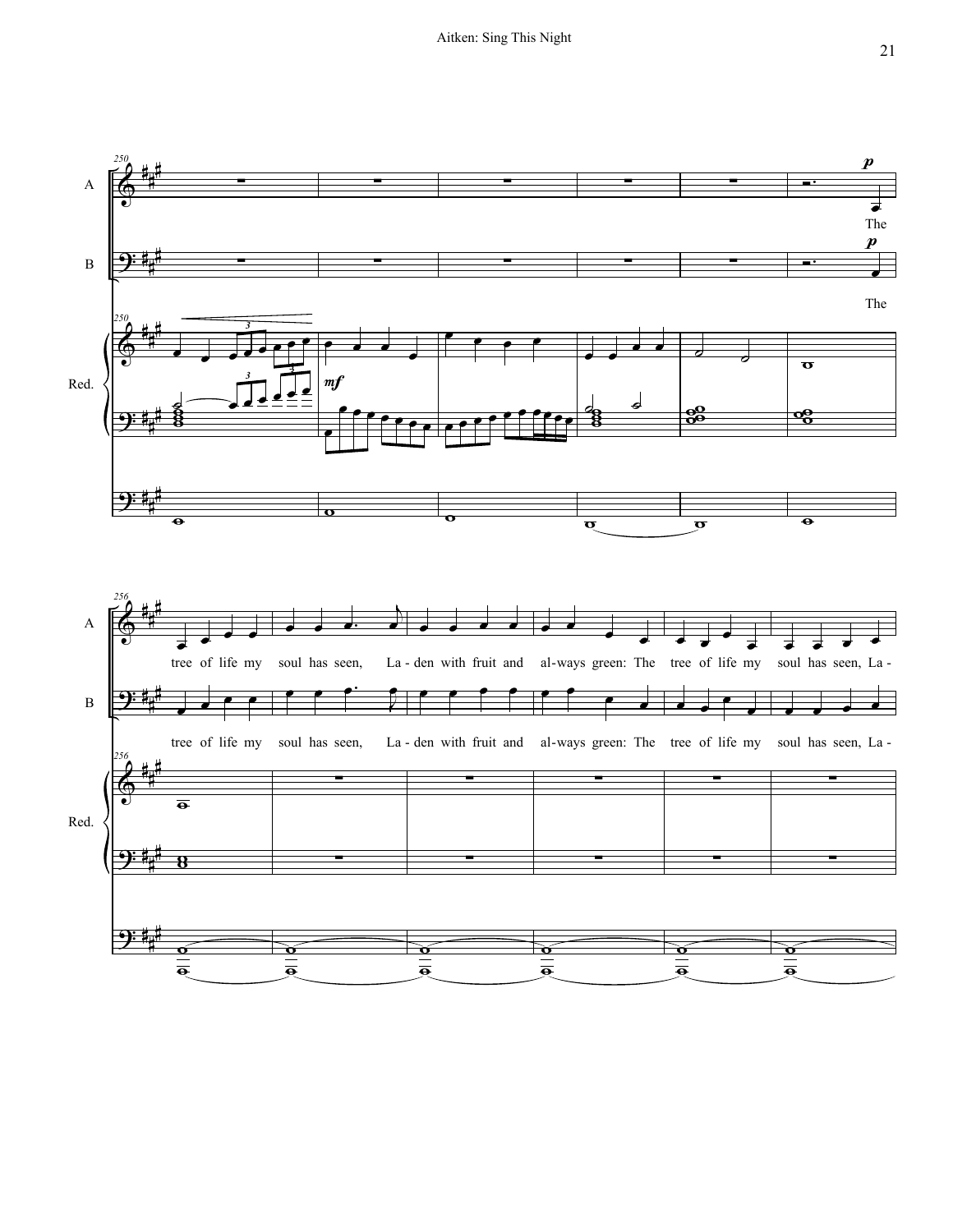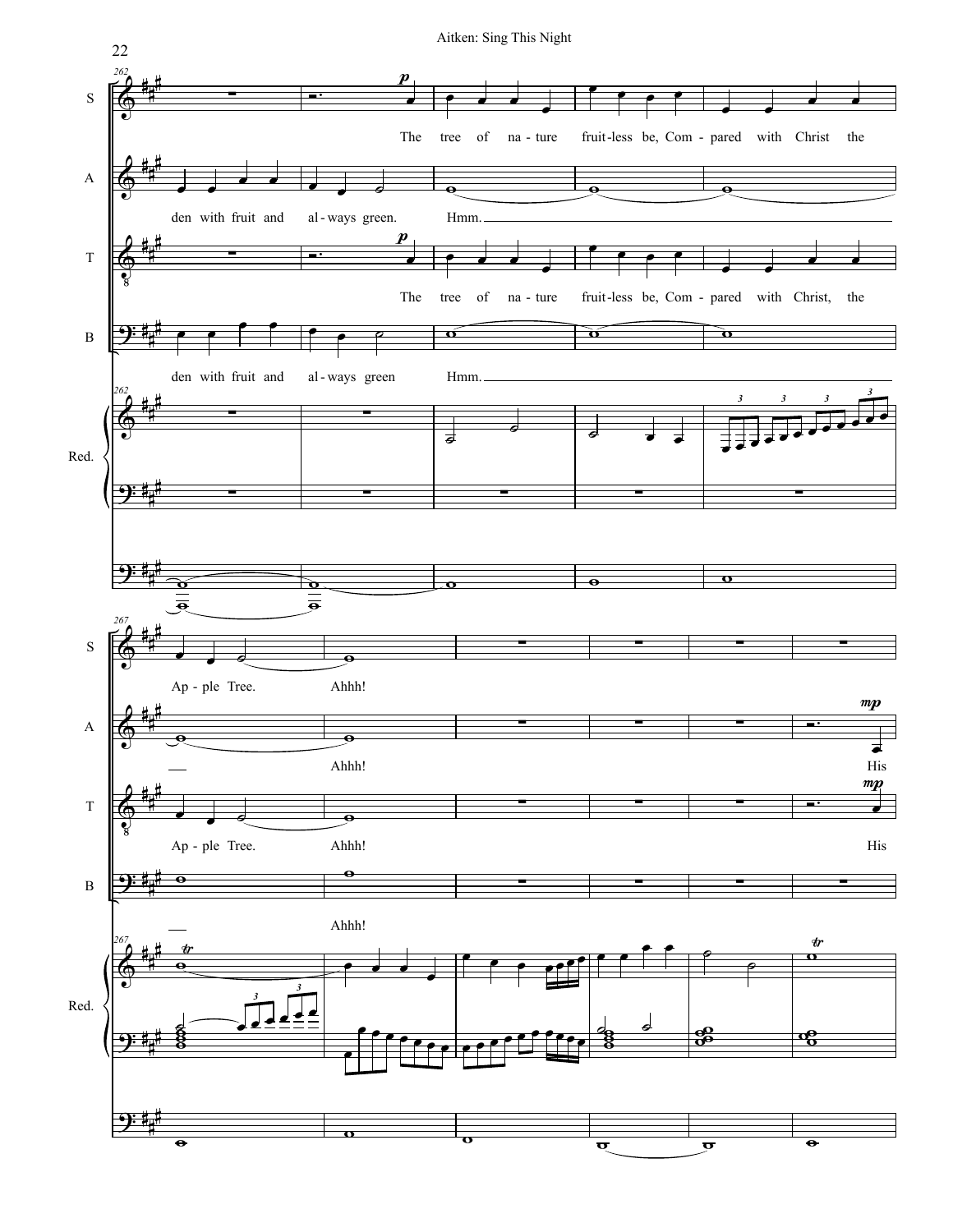

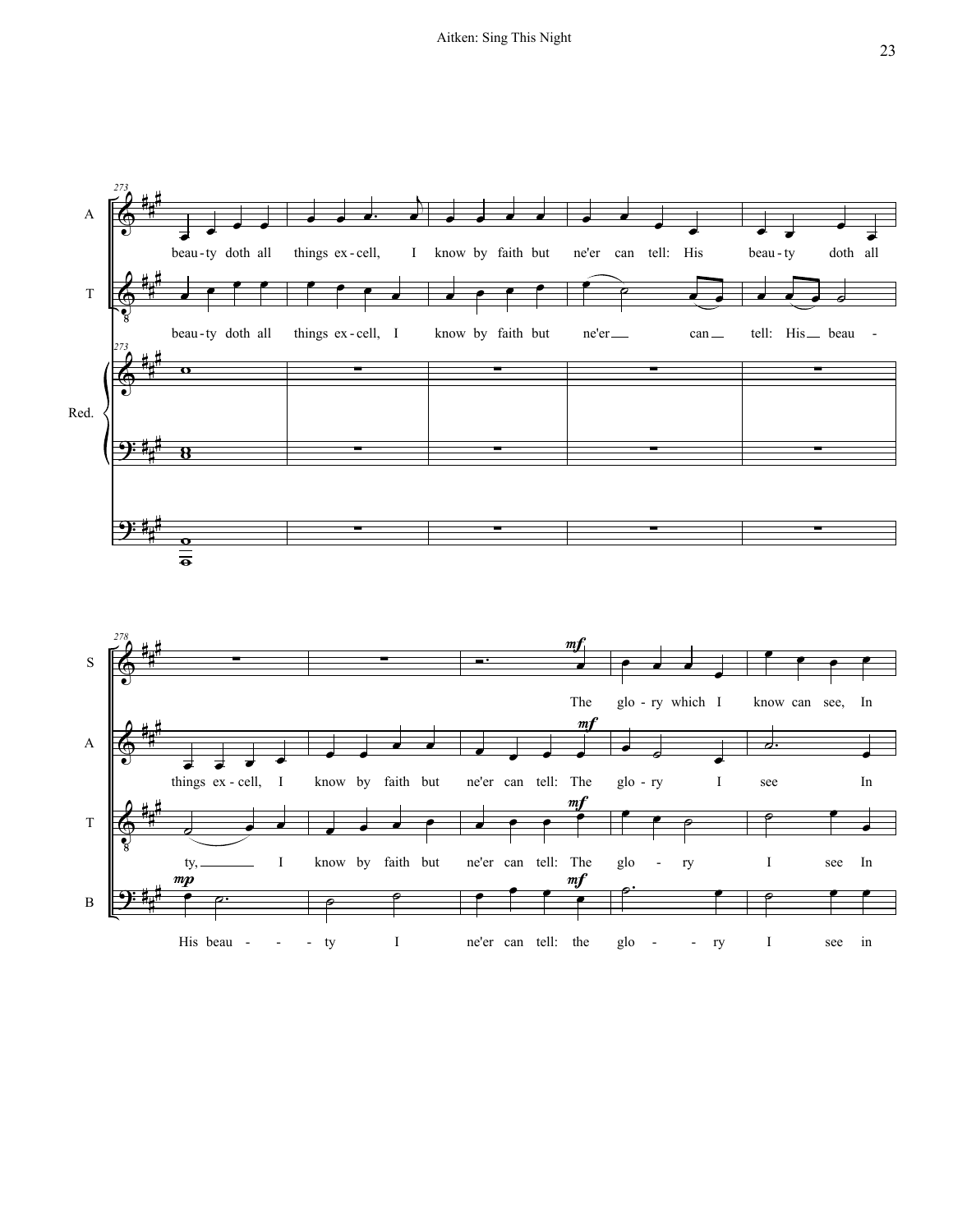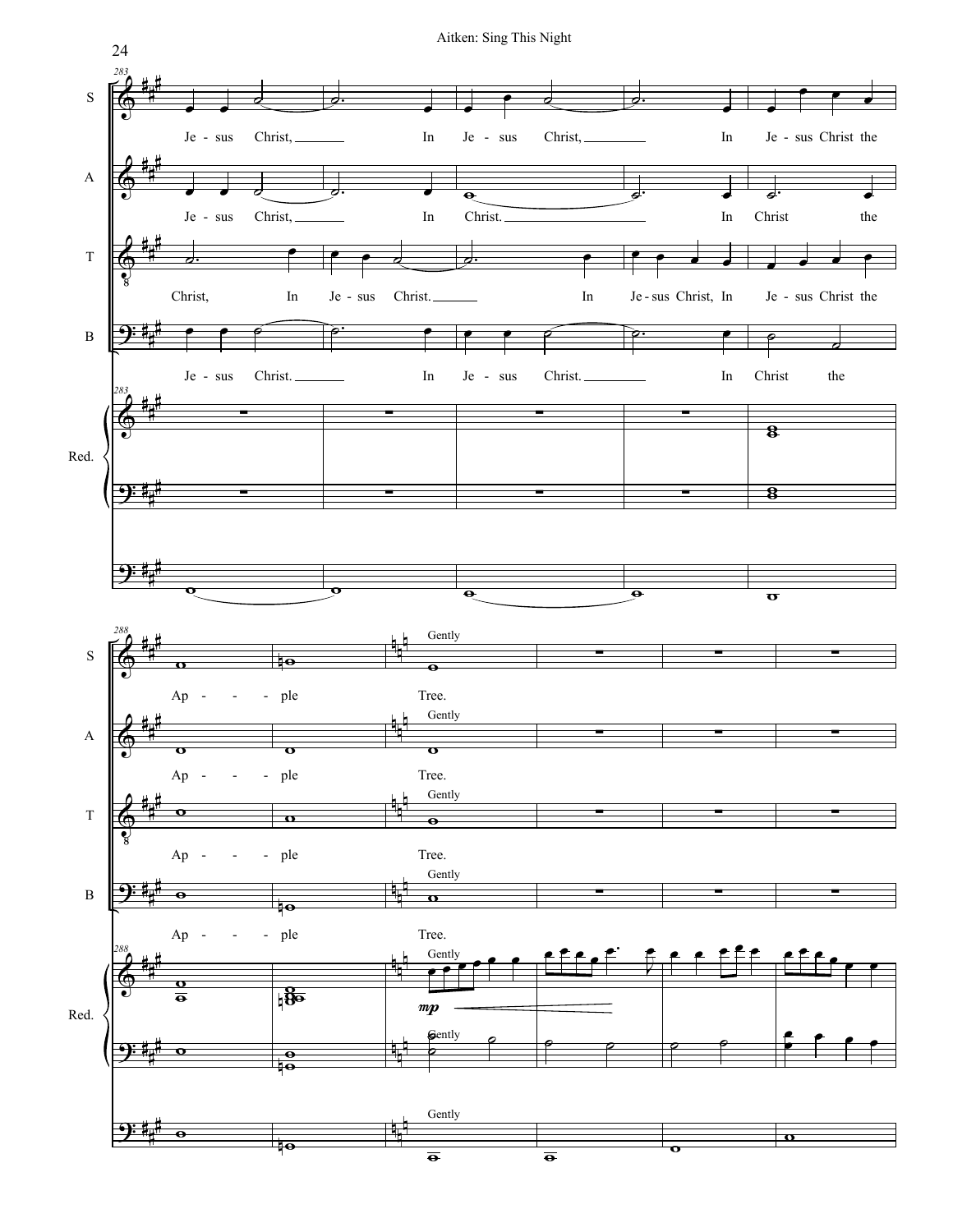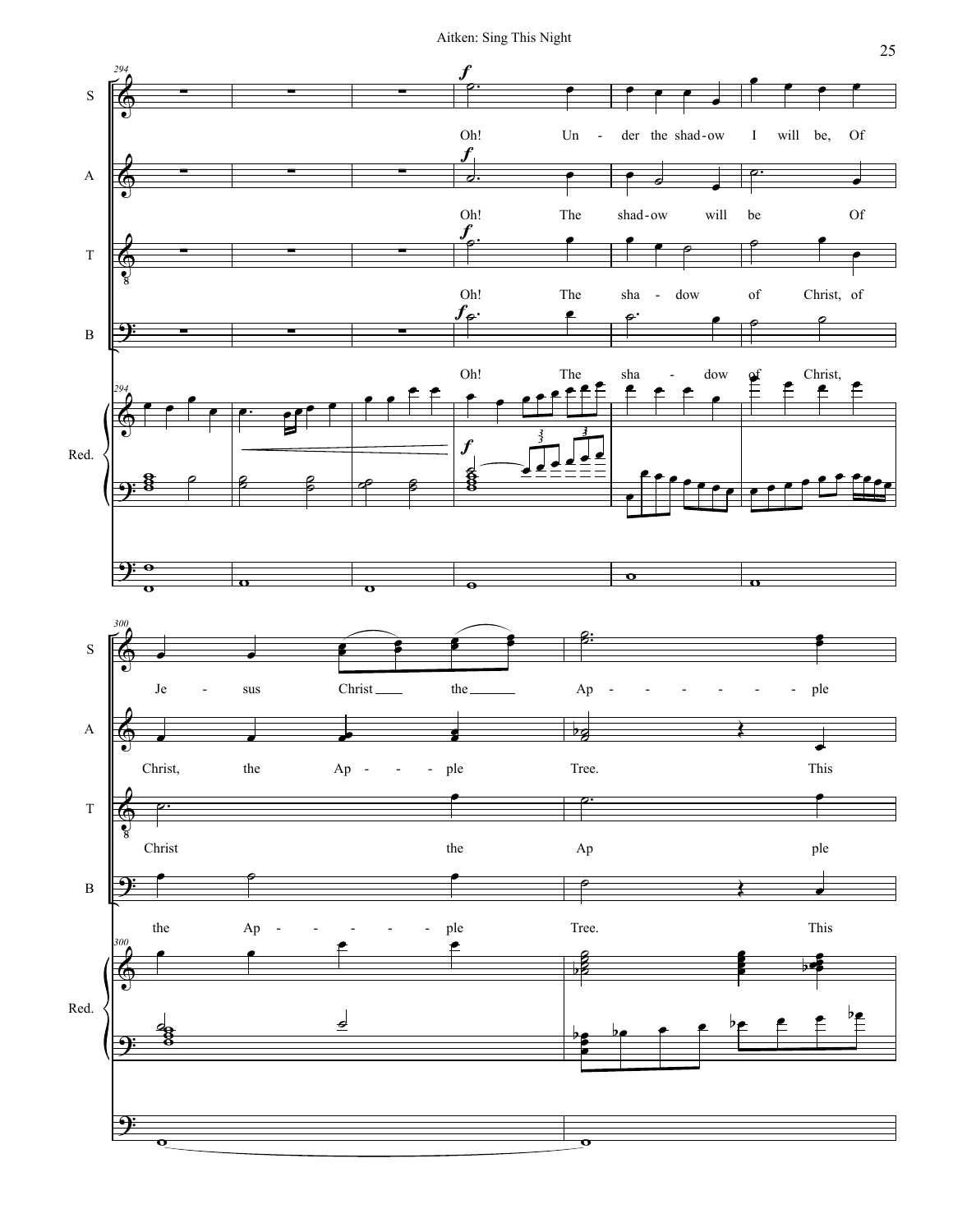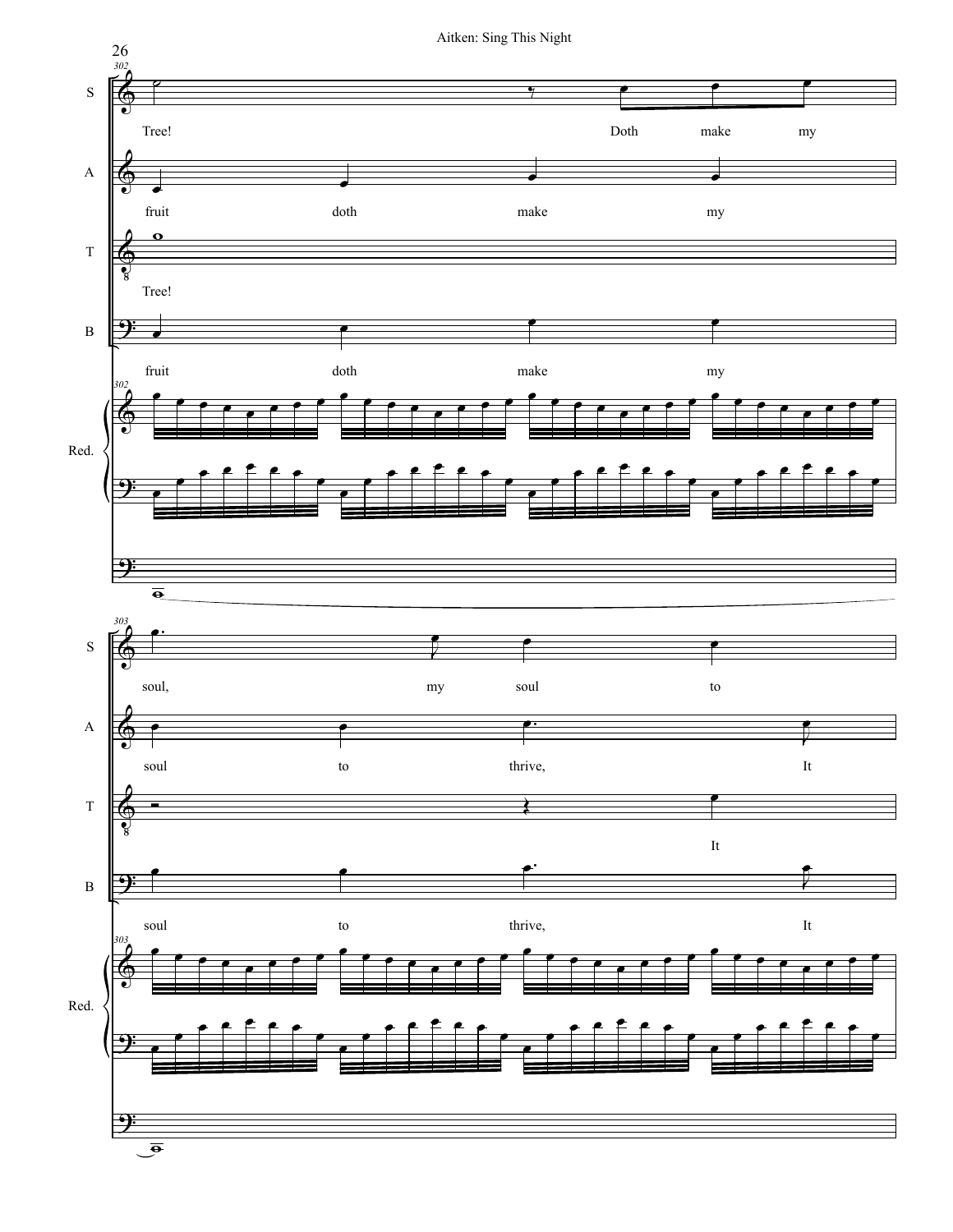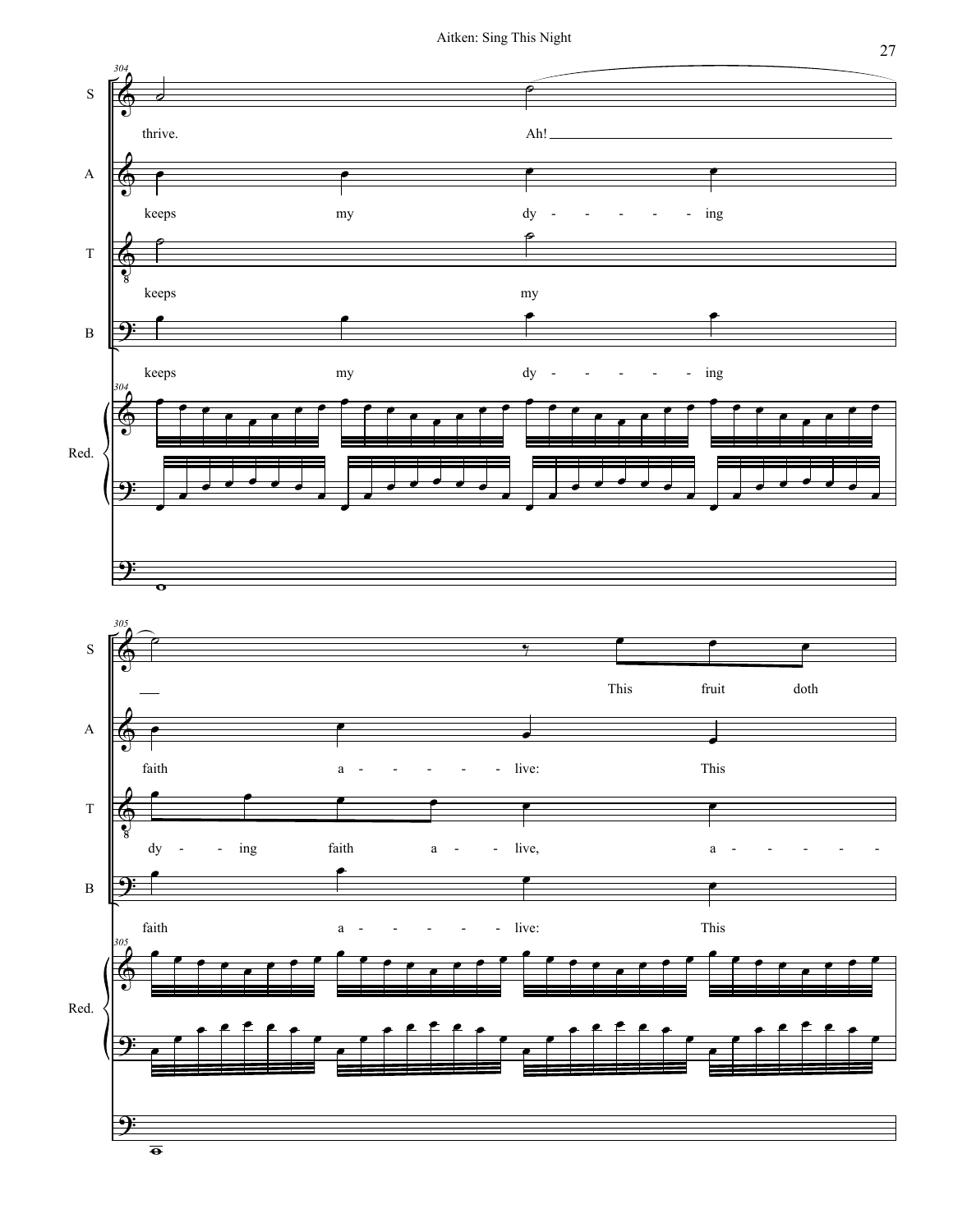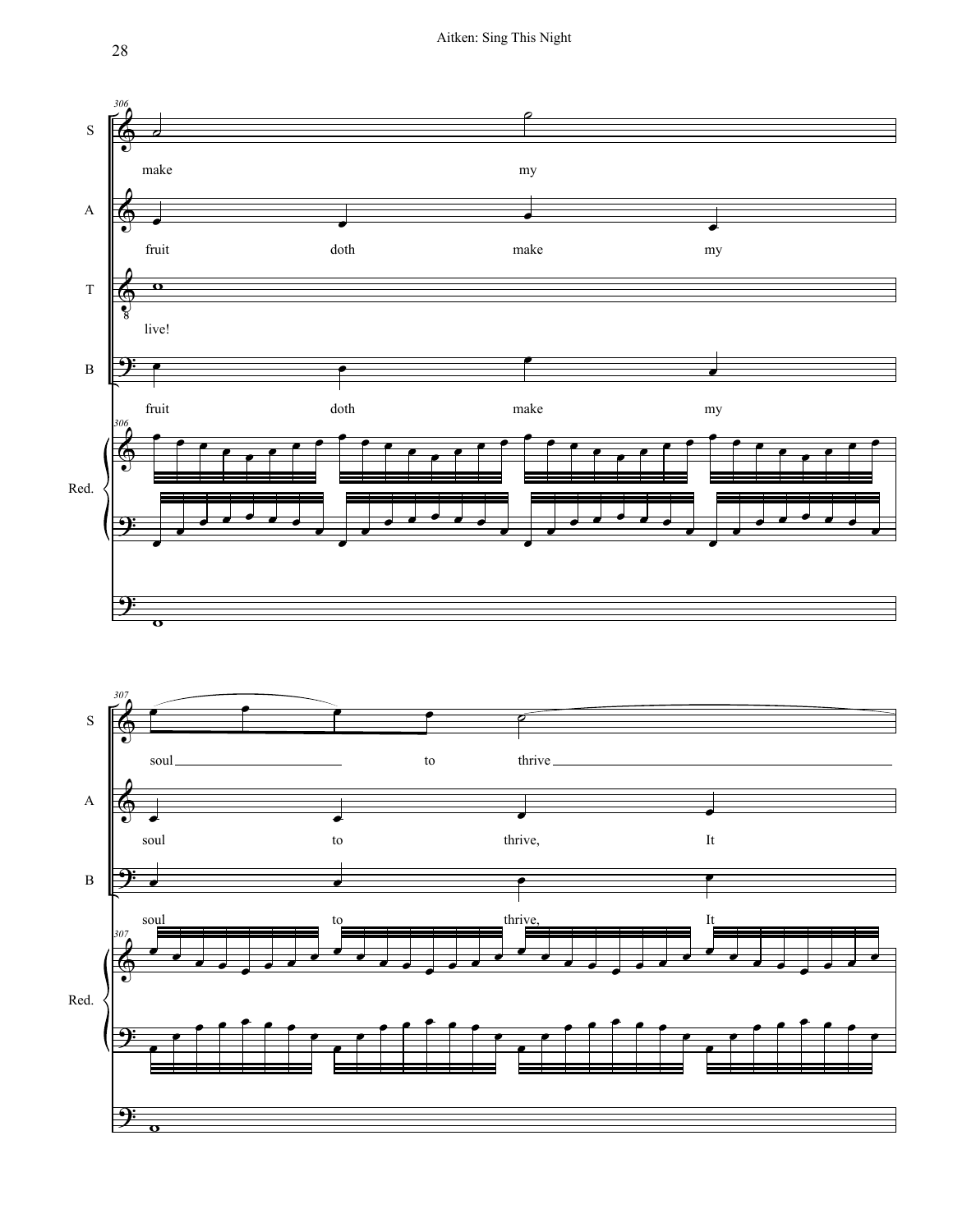

 $\overline{\bullet}$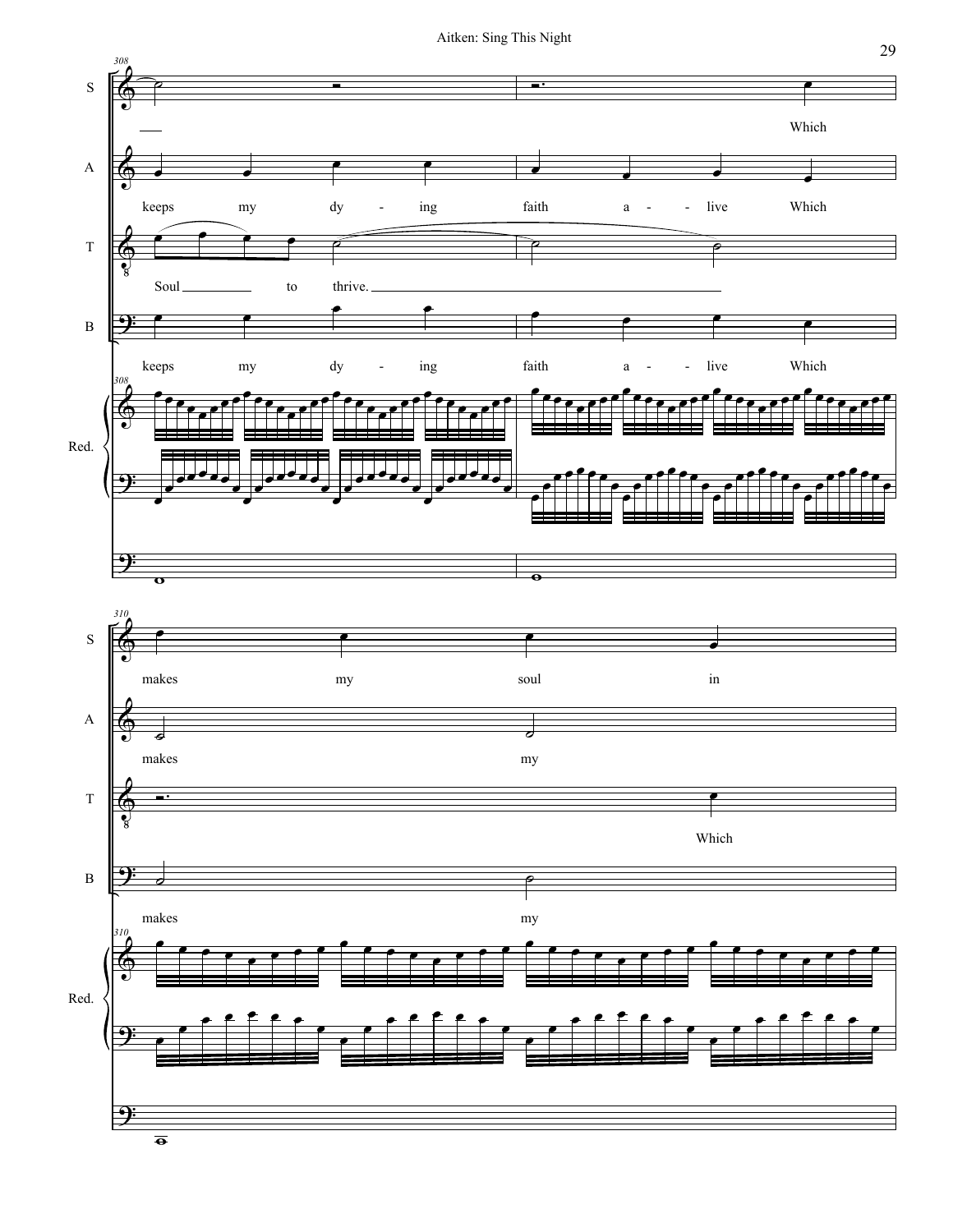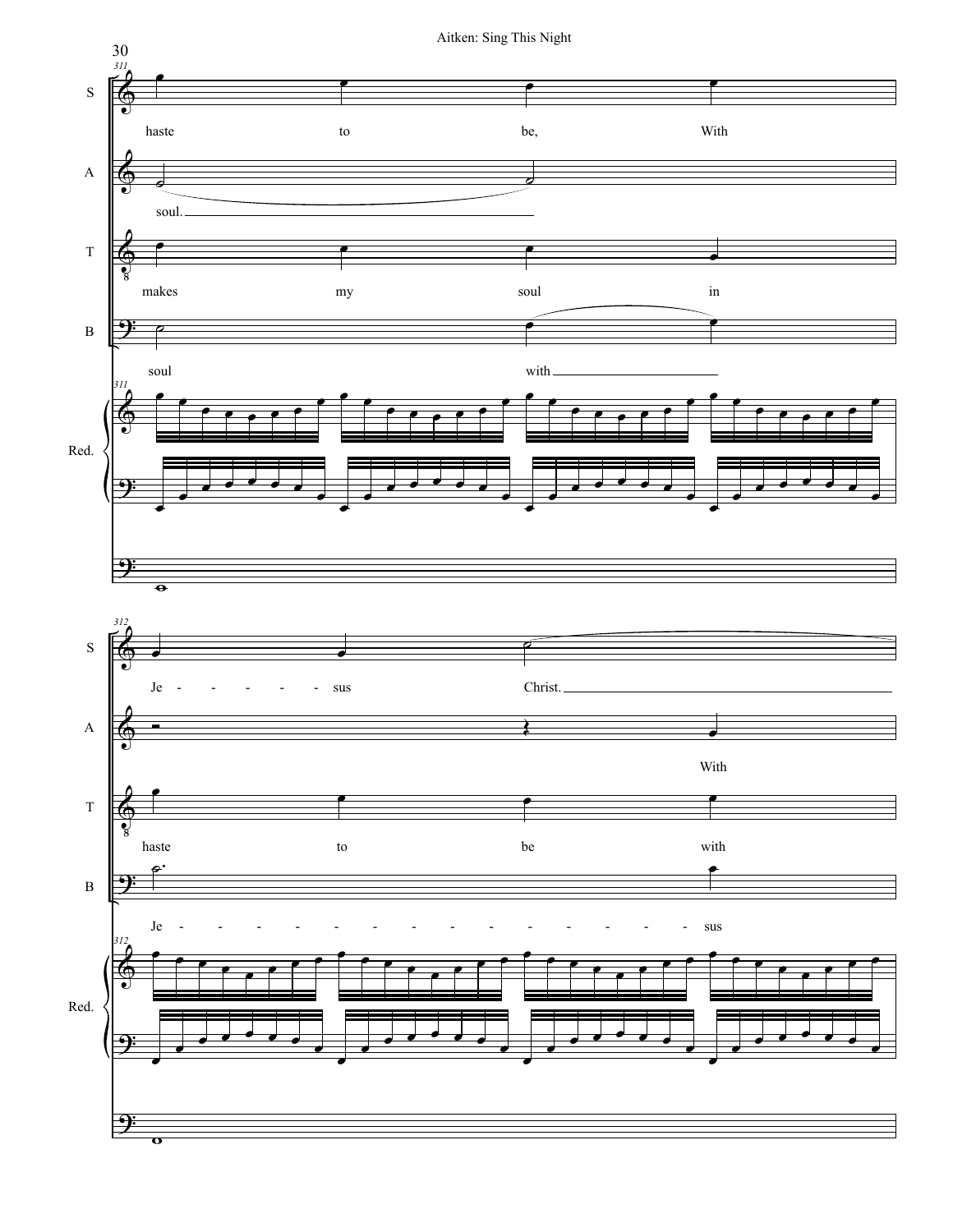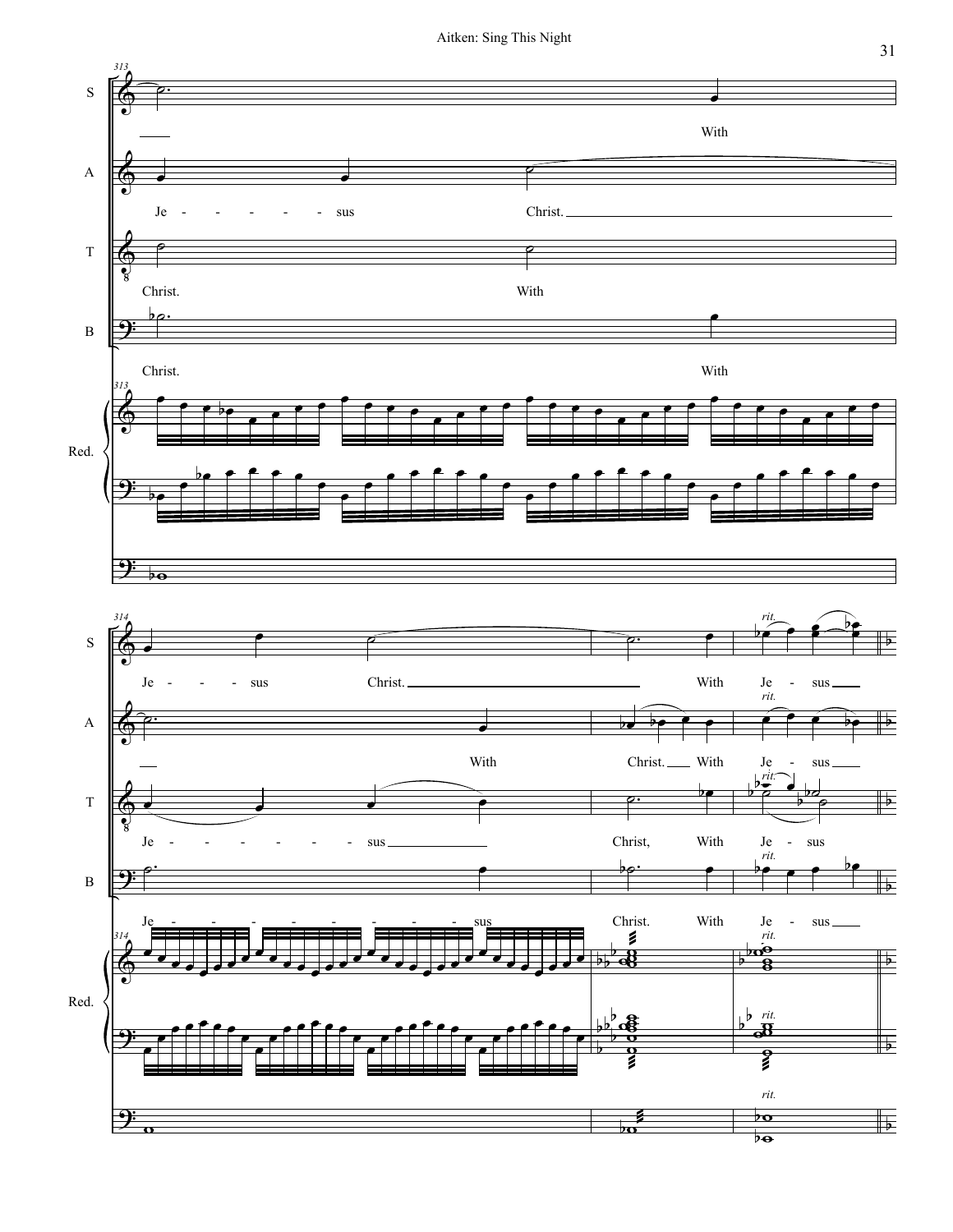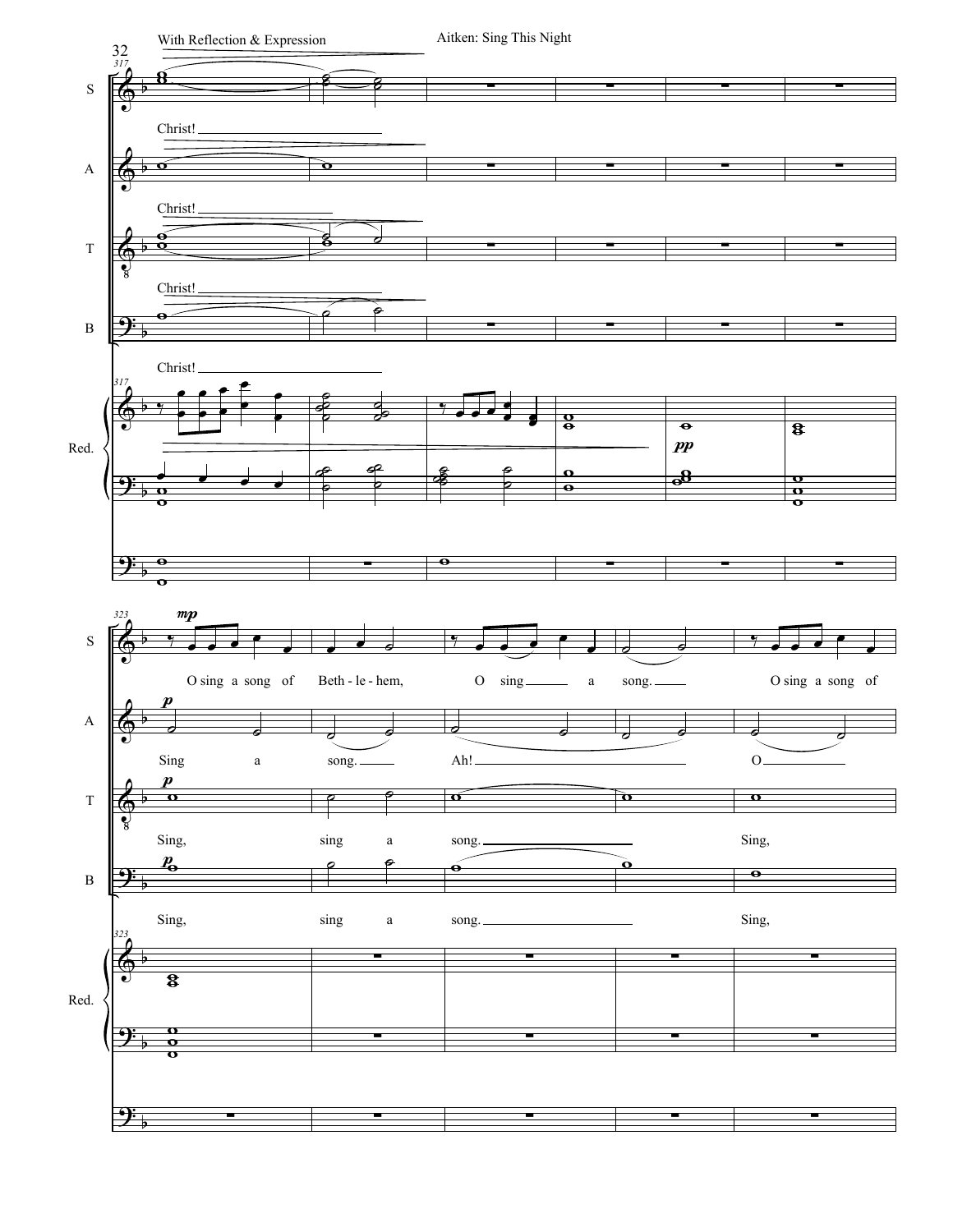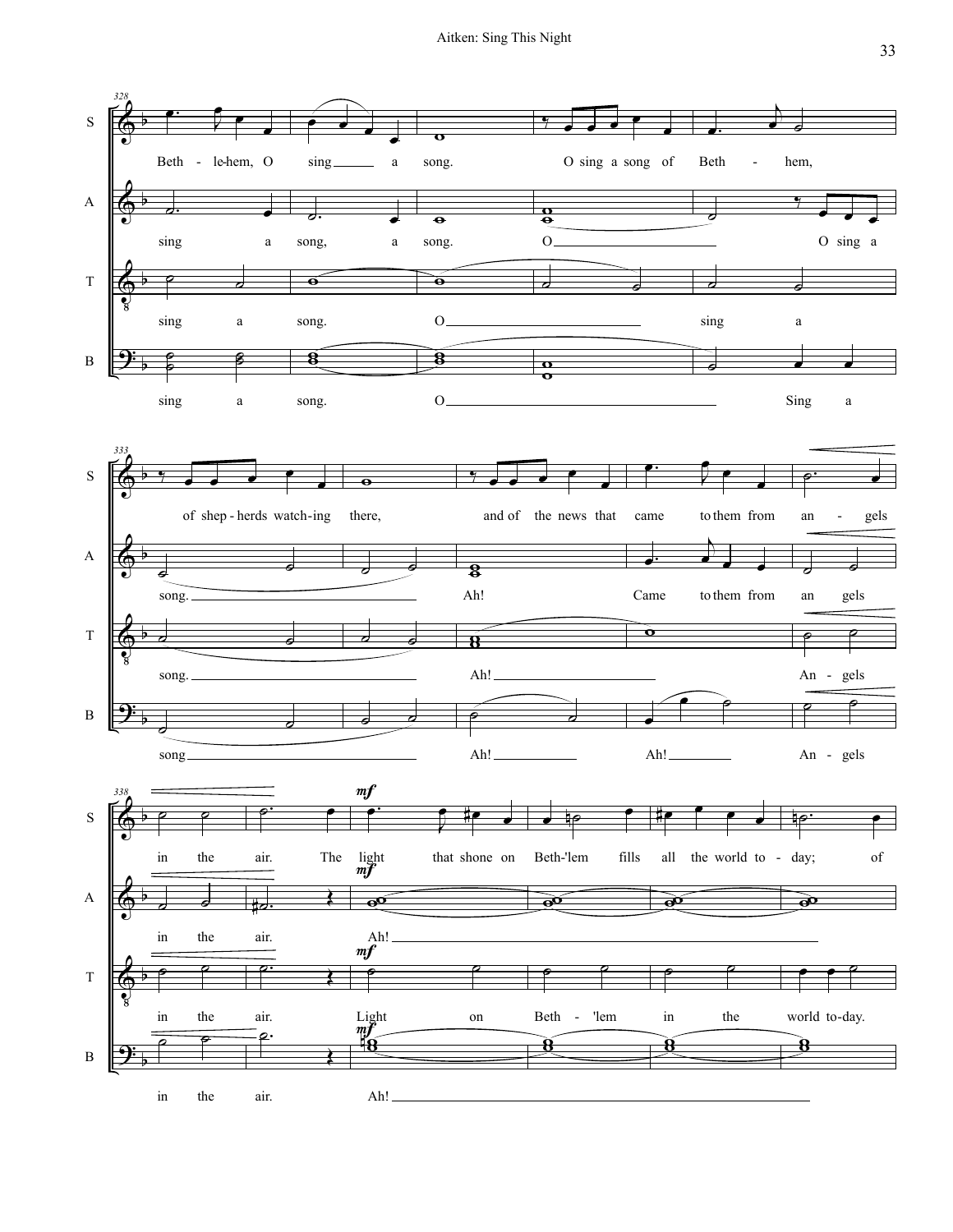<sup>34</sup> Aitken: Sing This Night

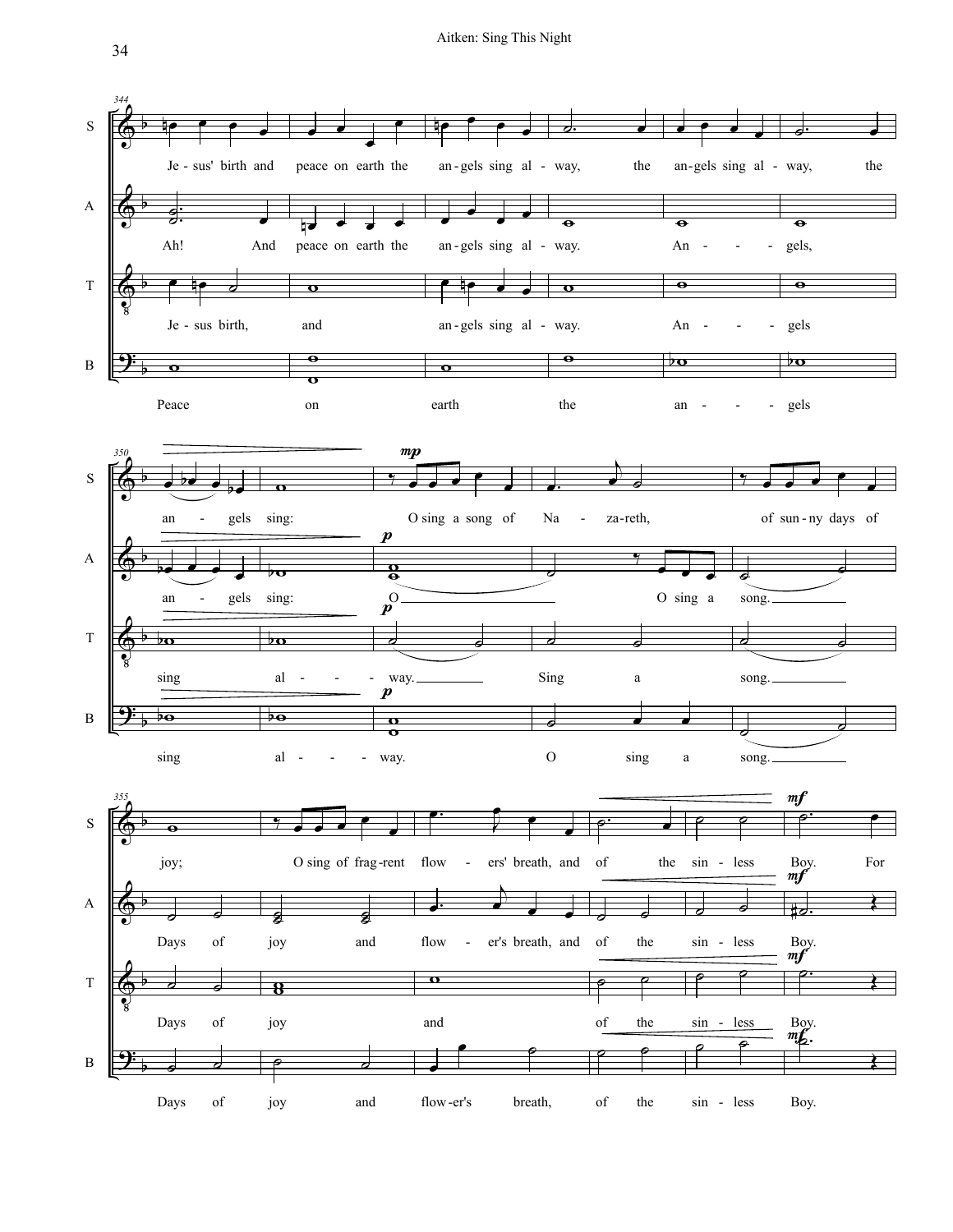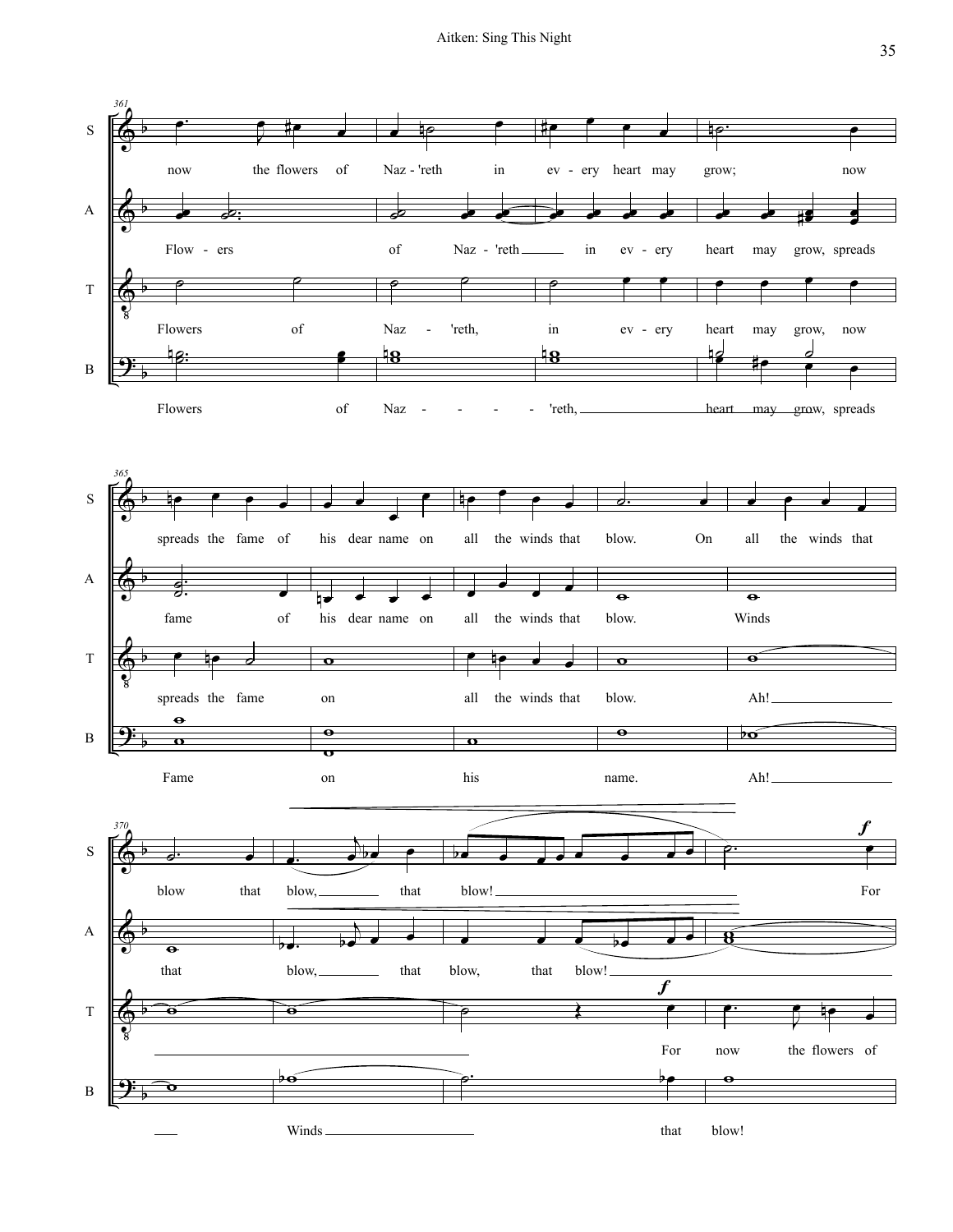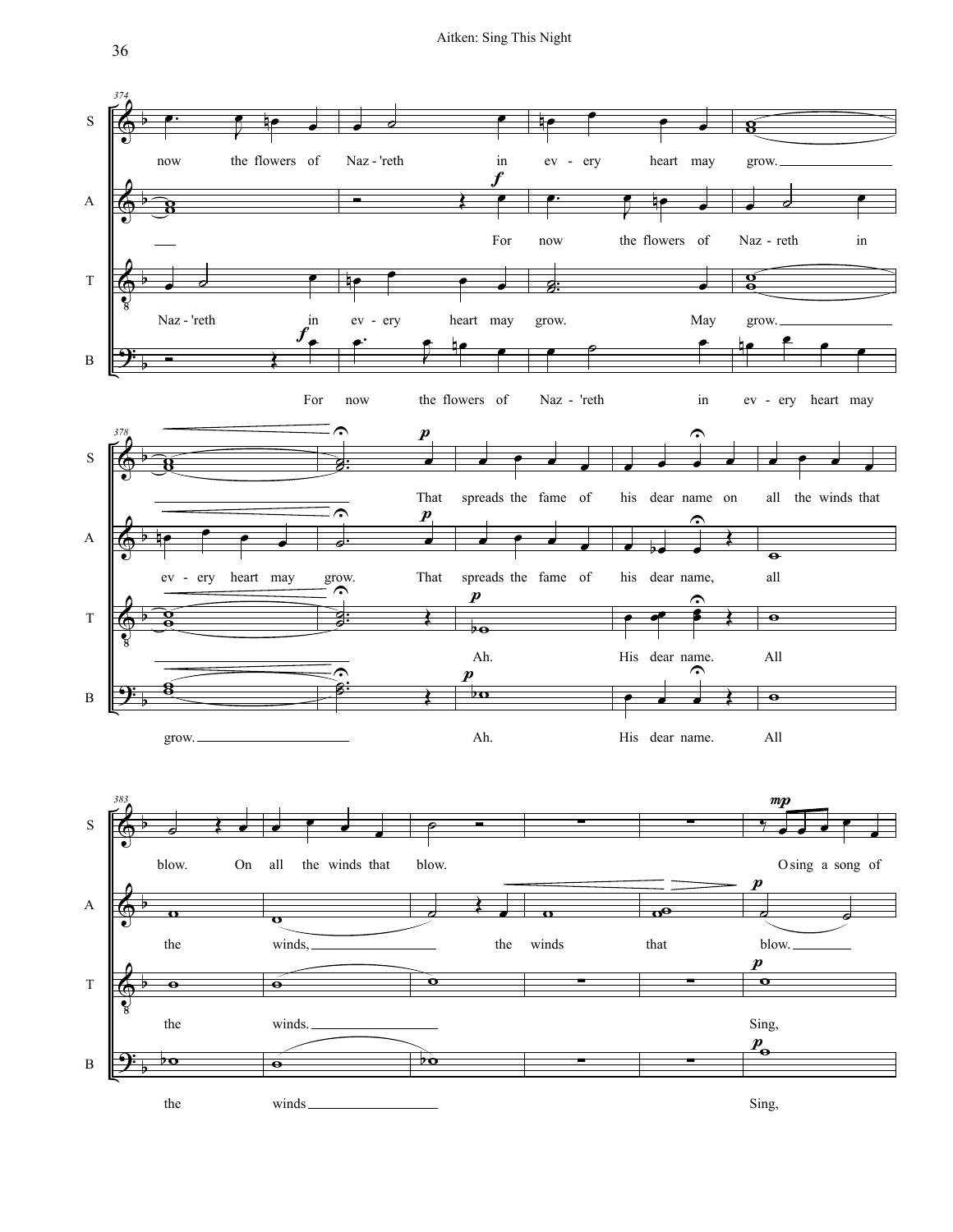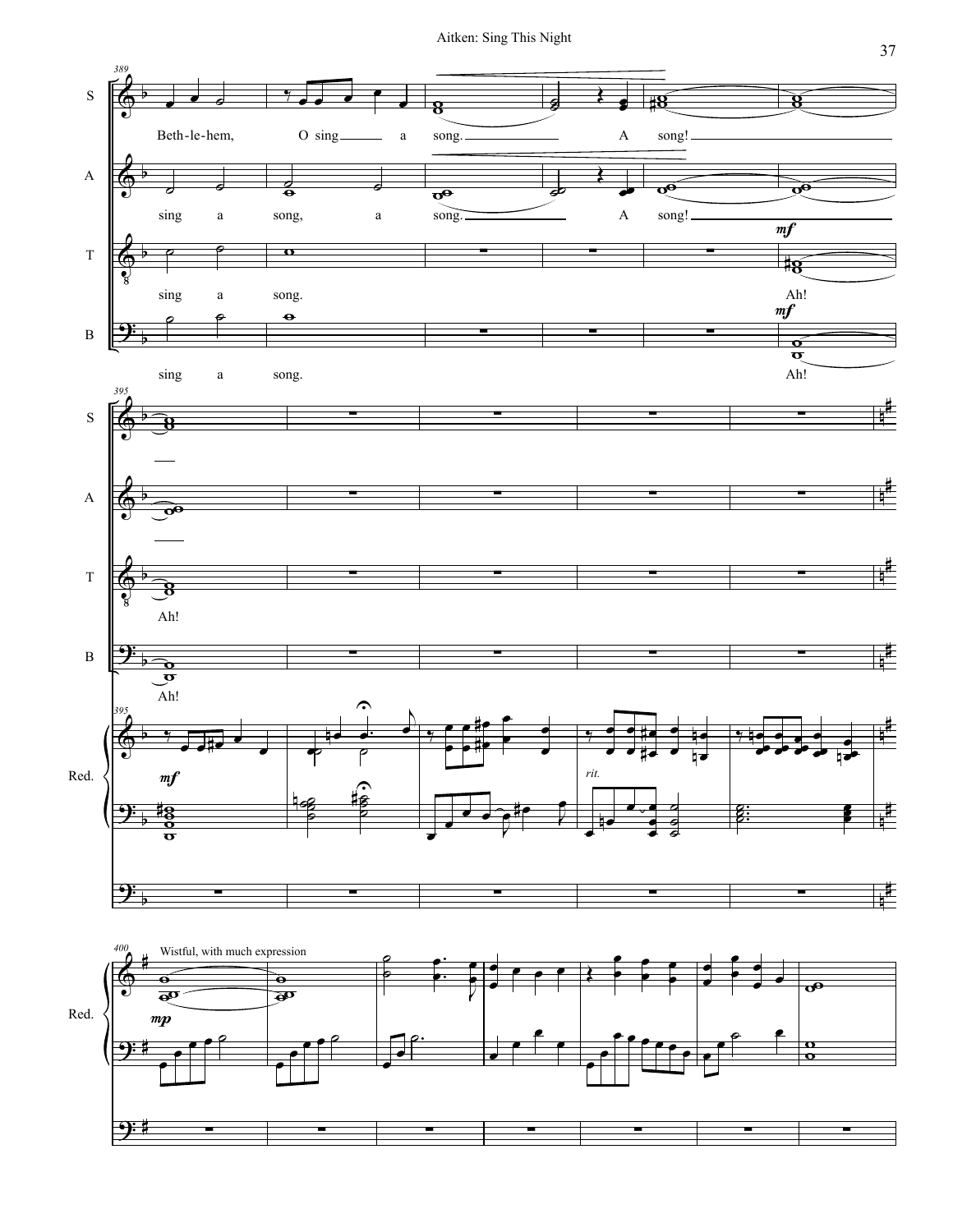



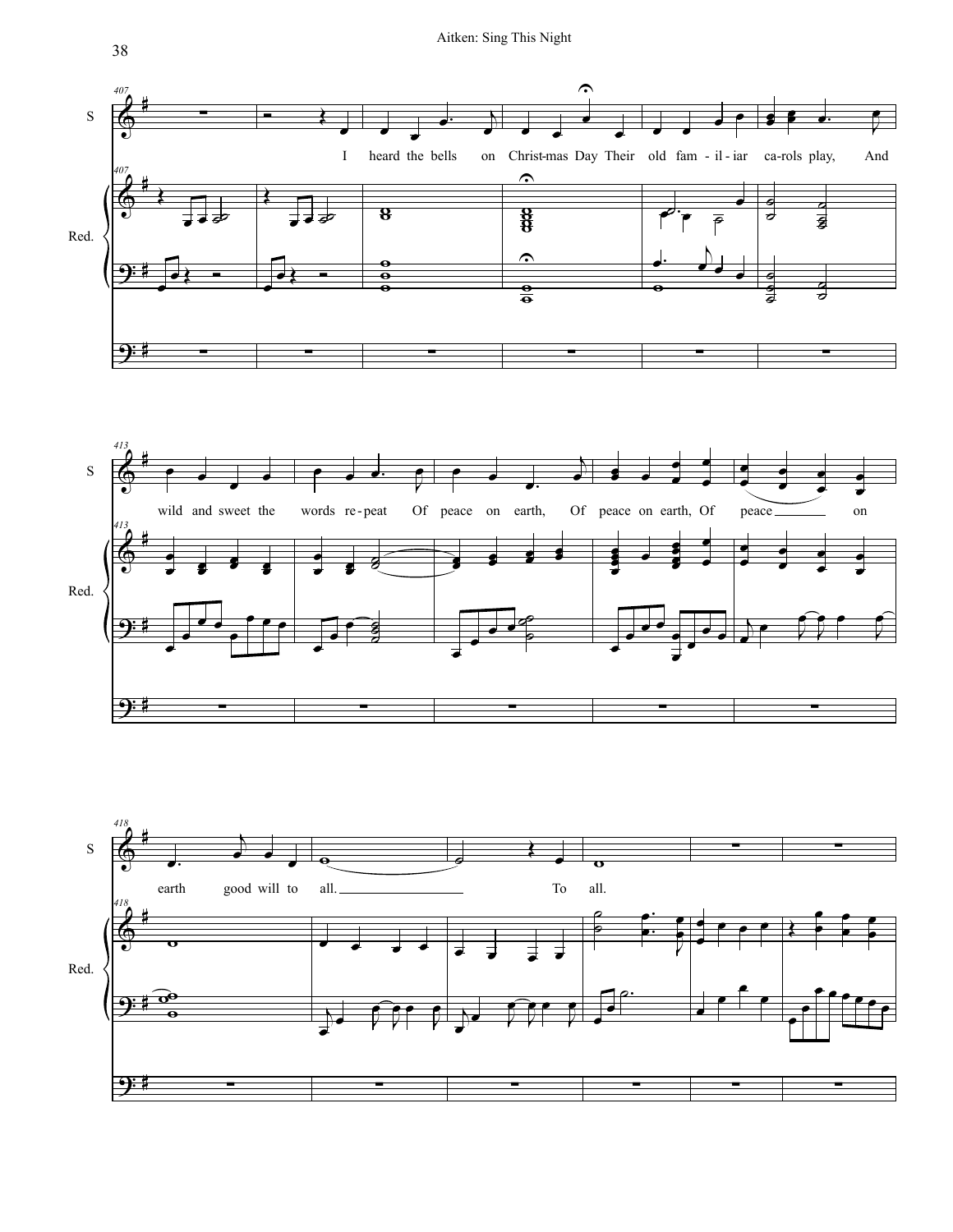

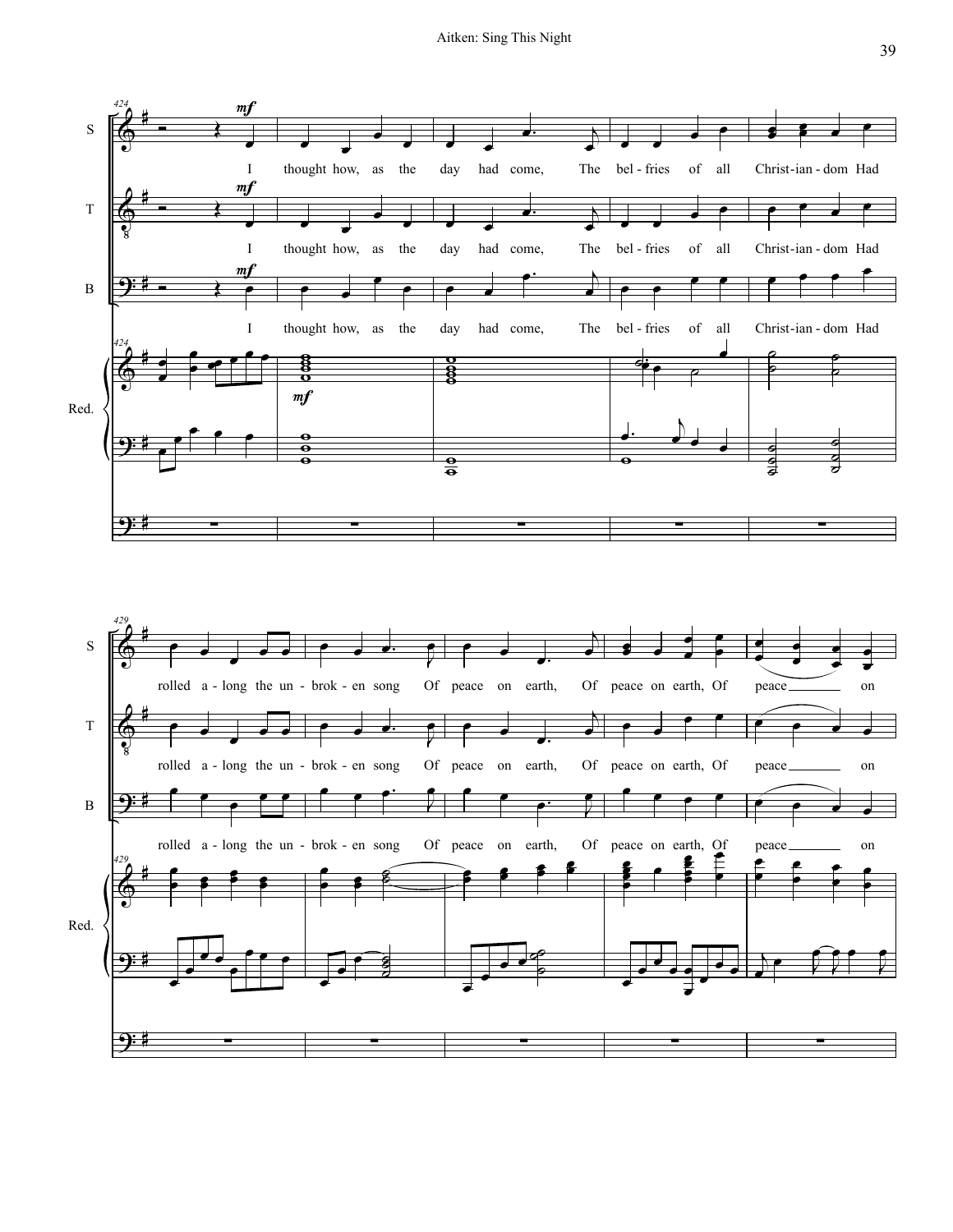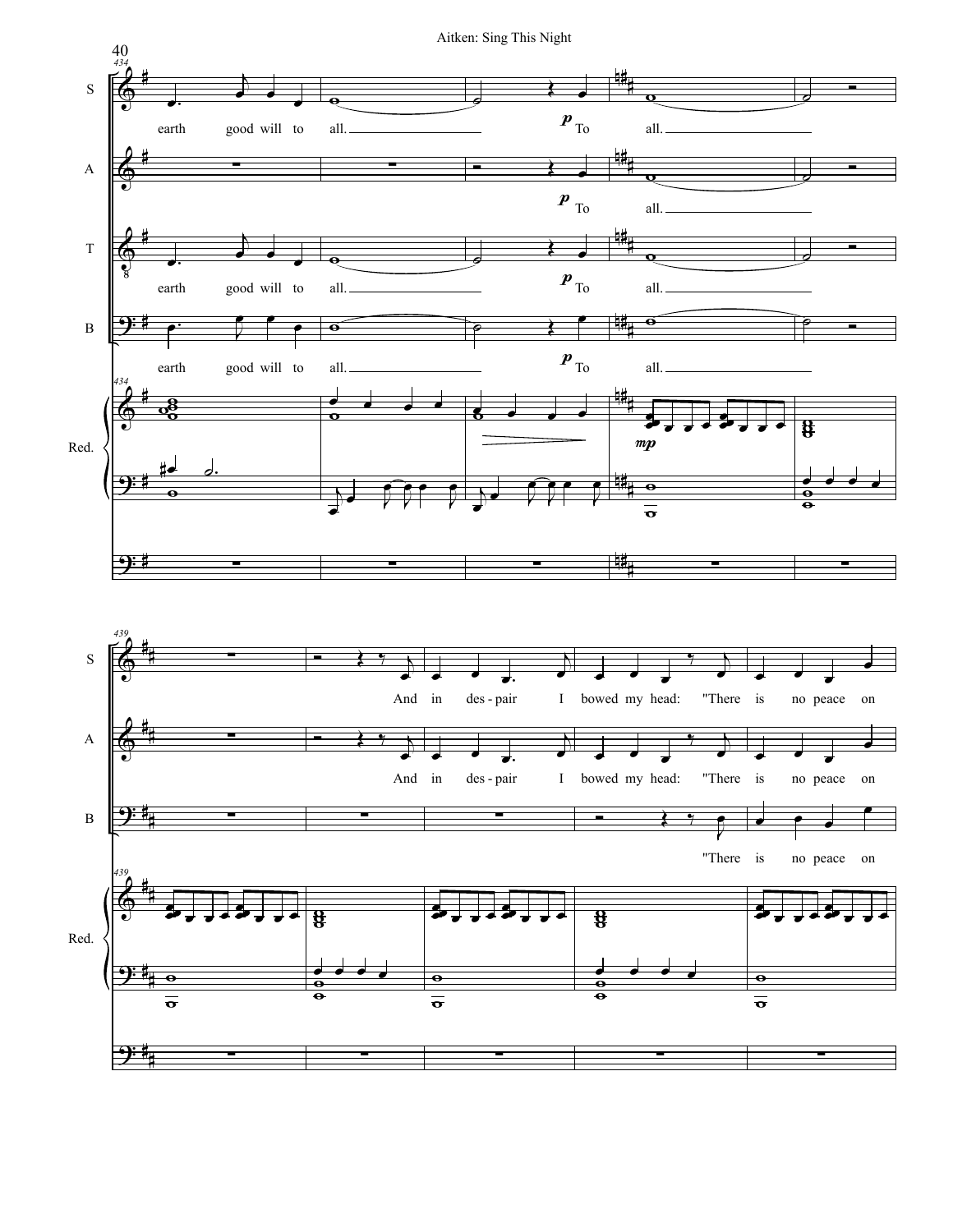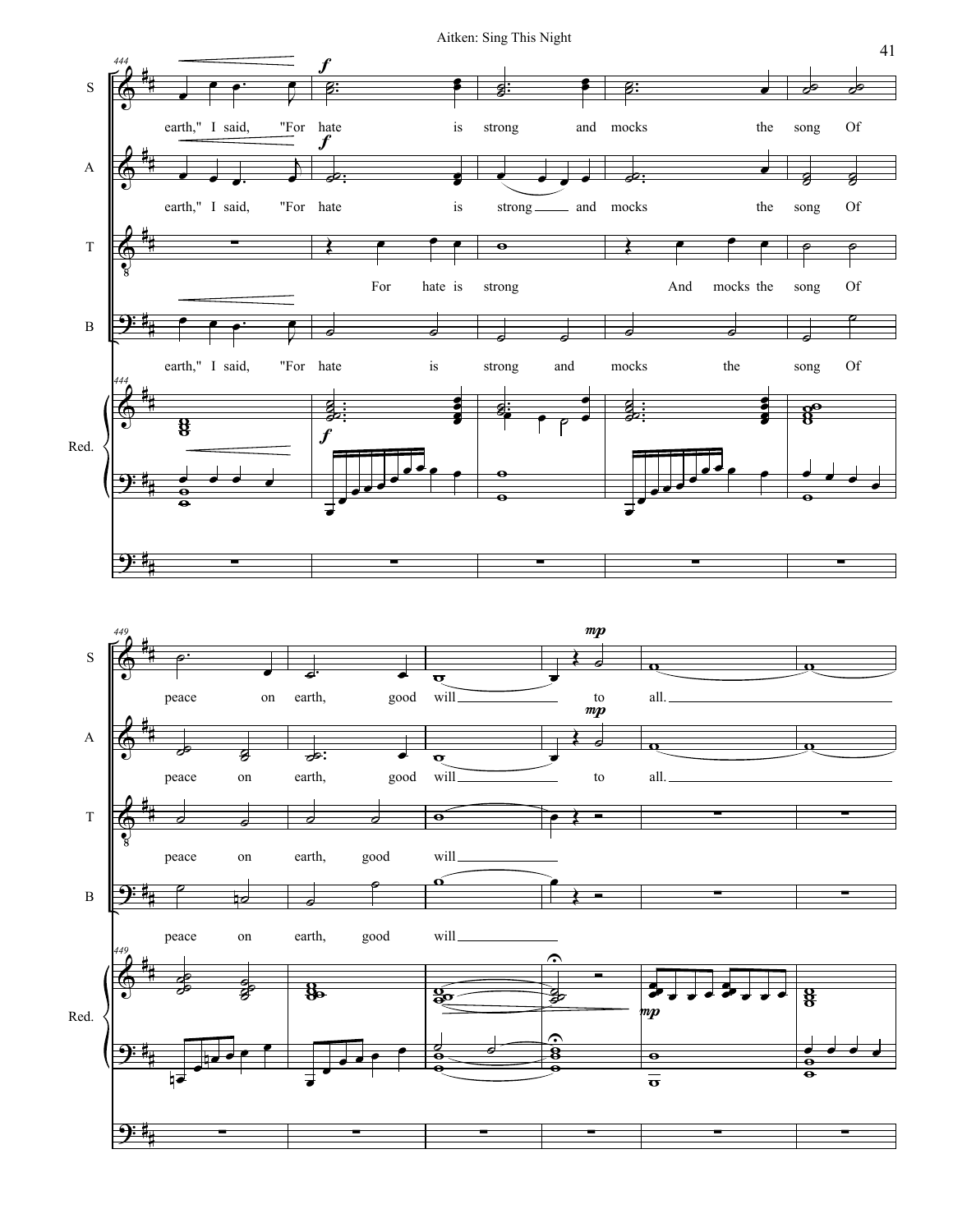

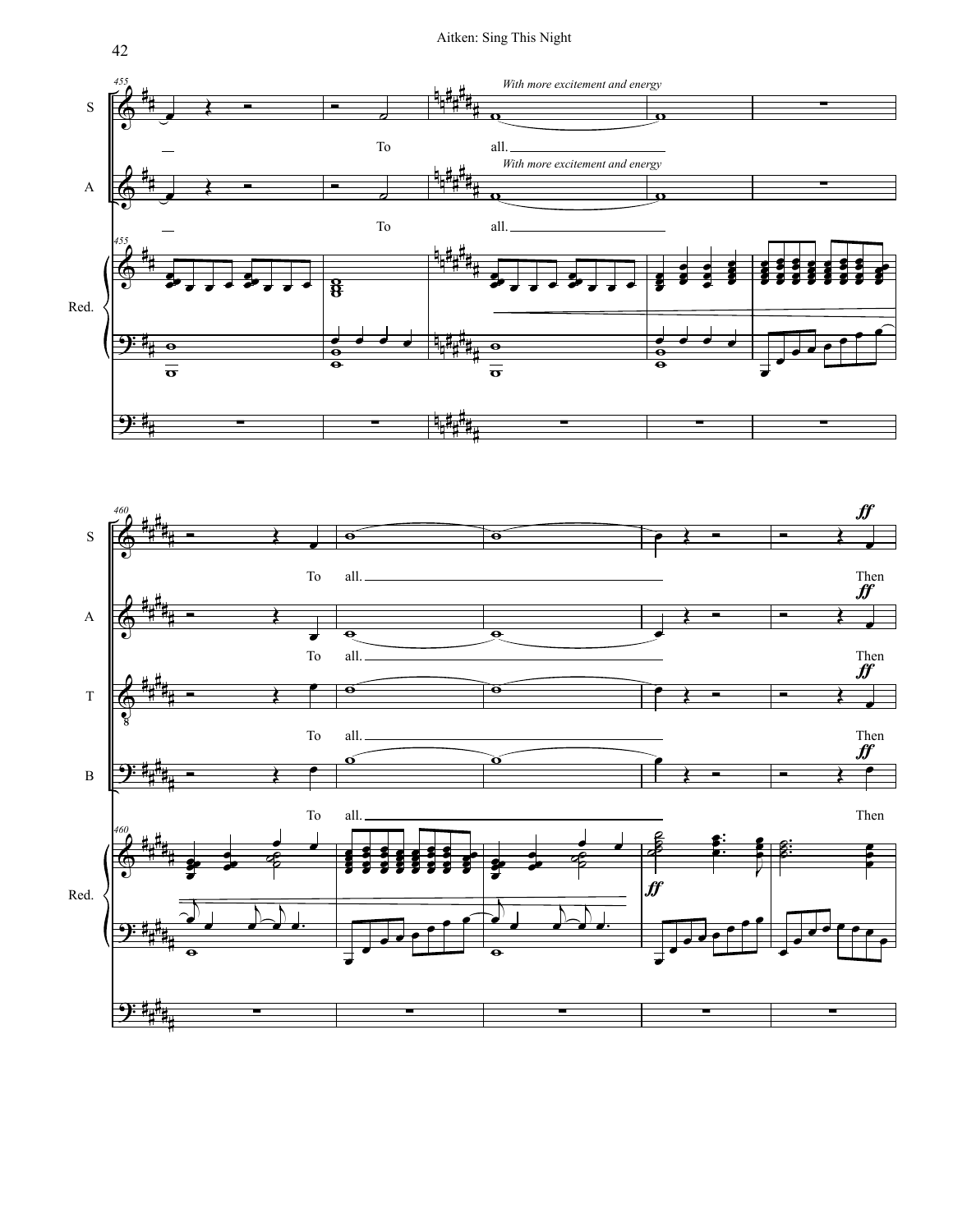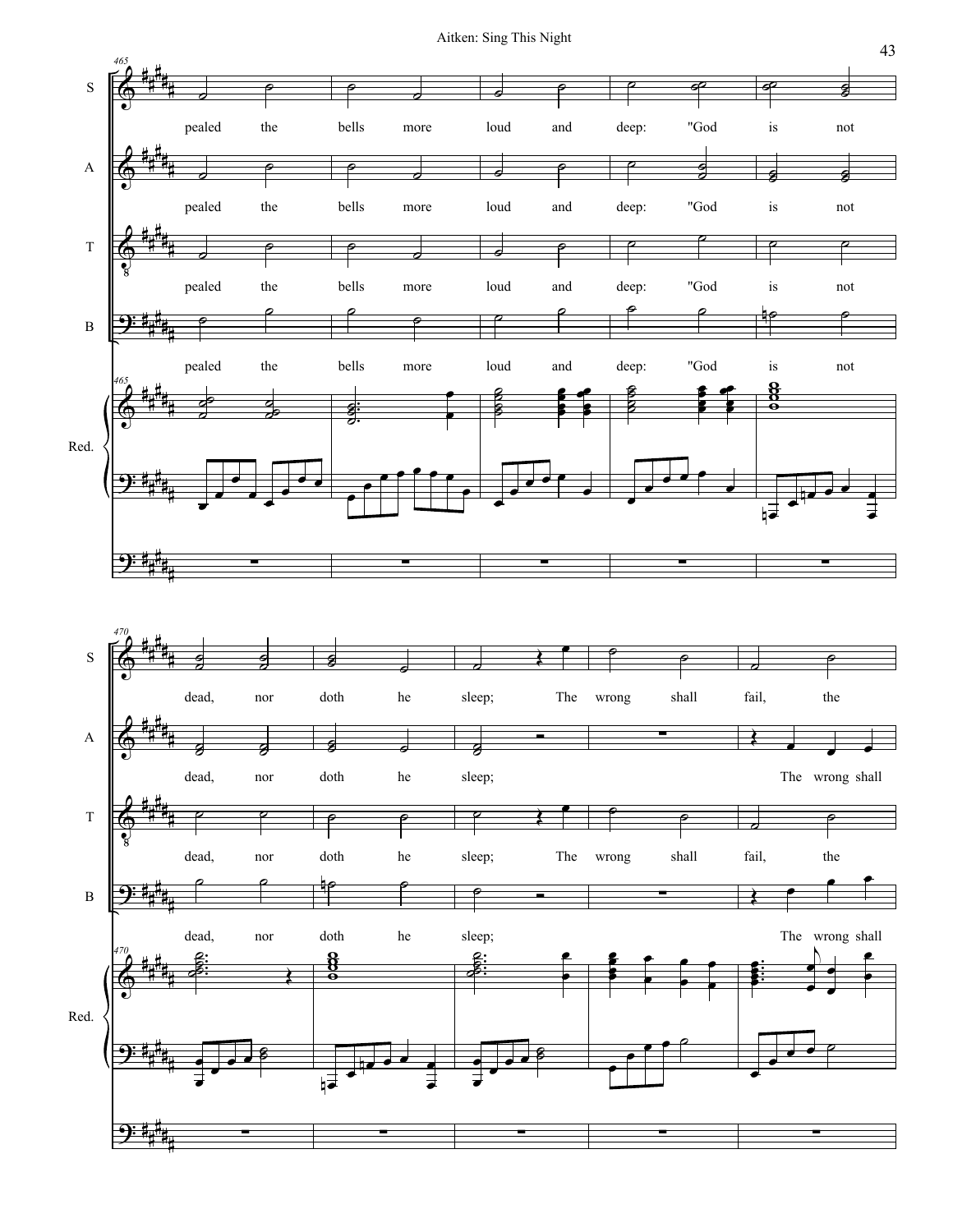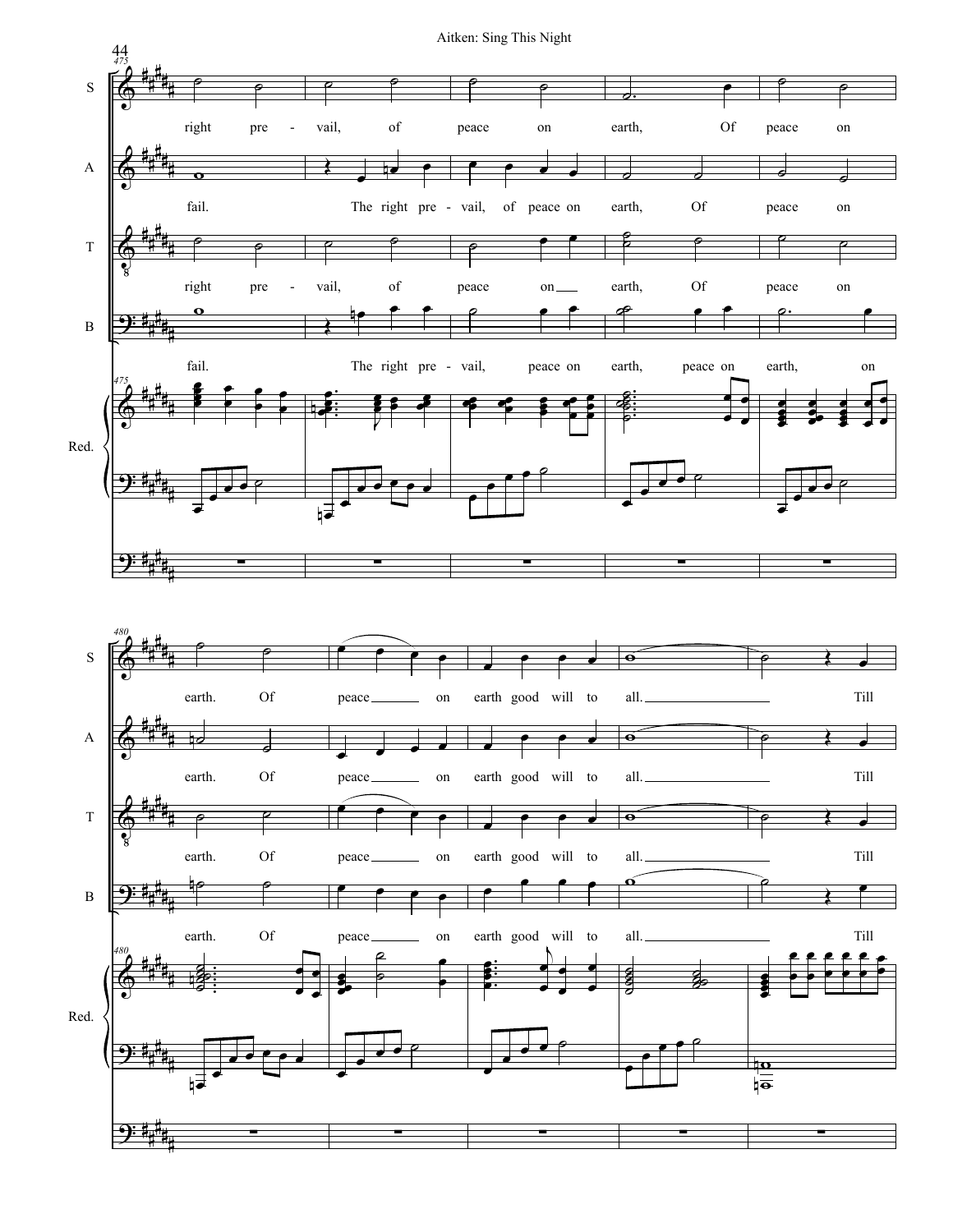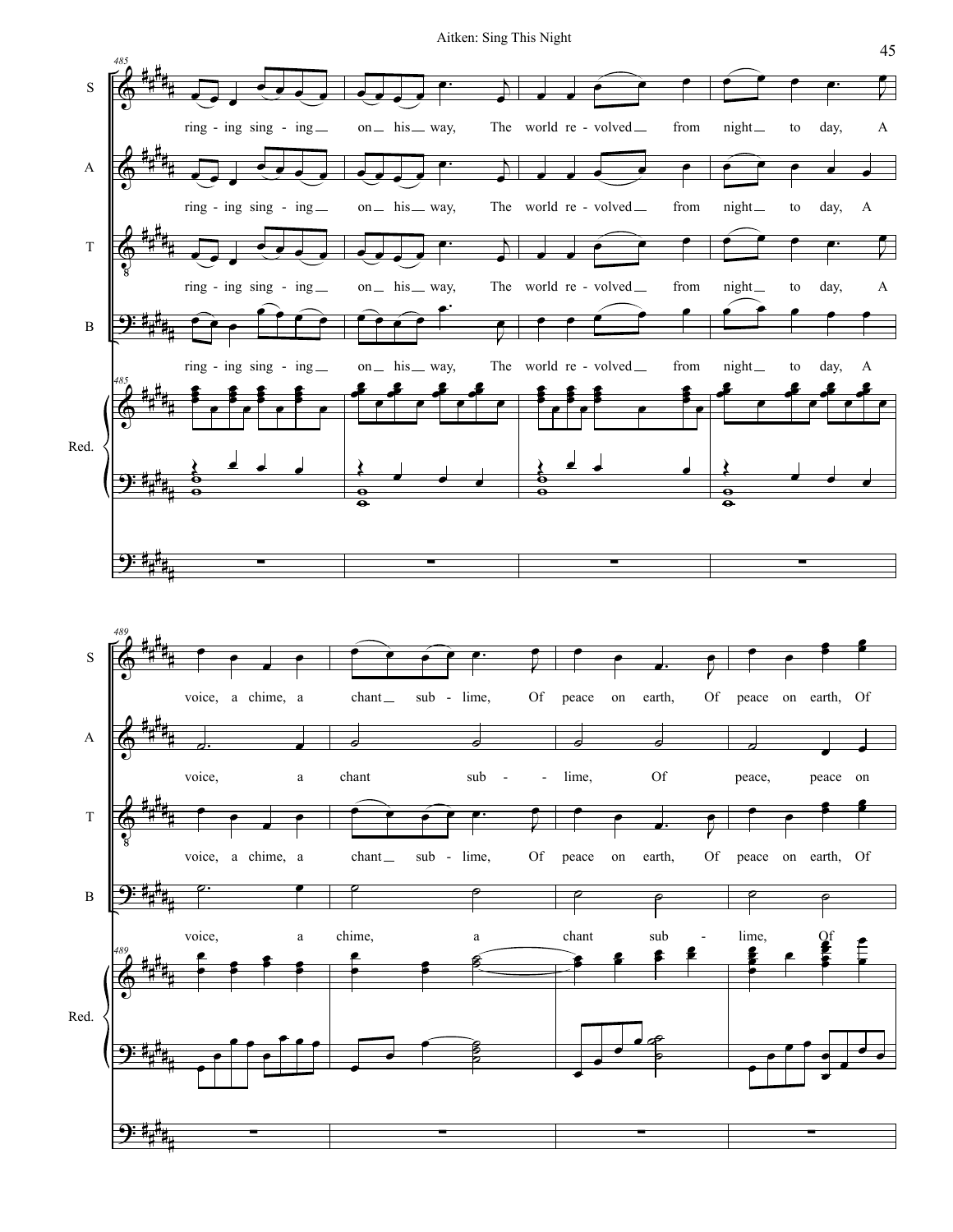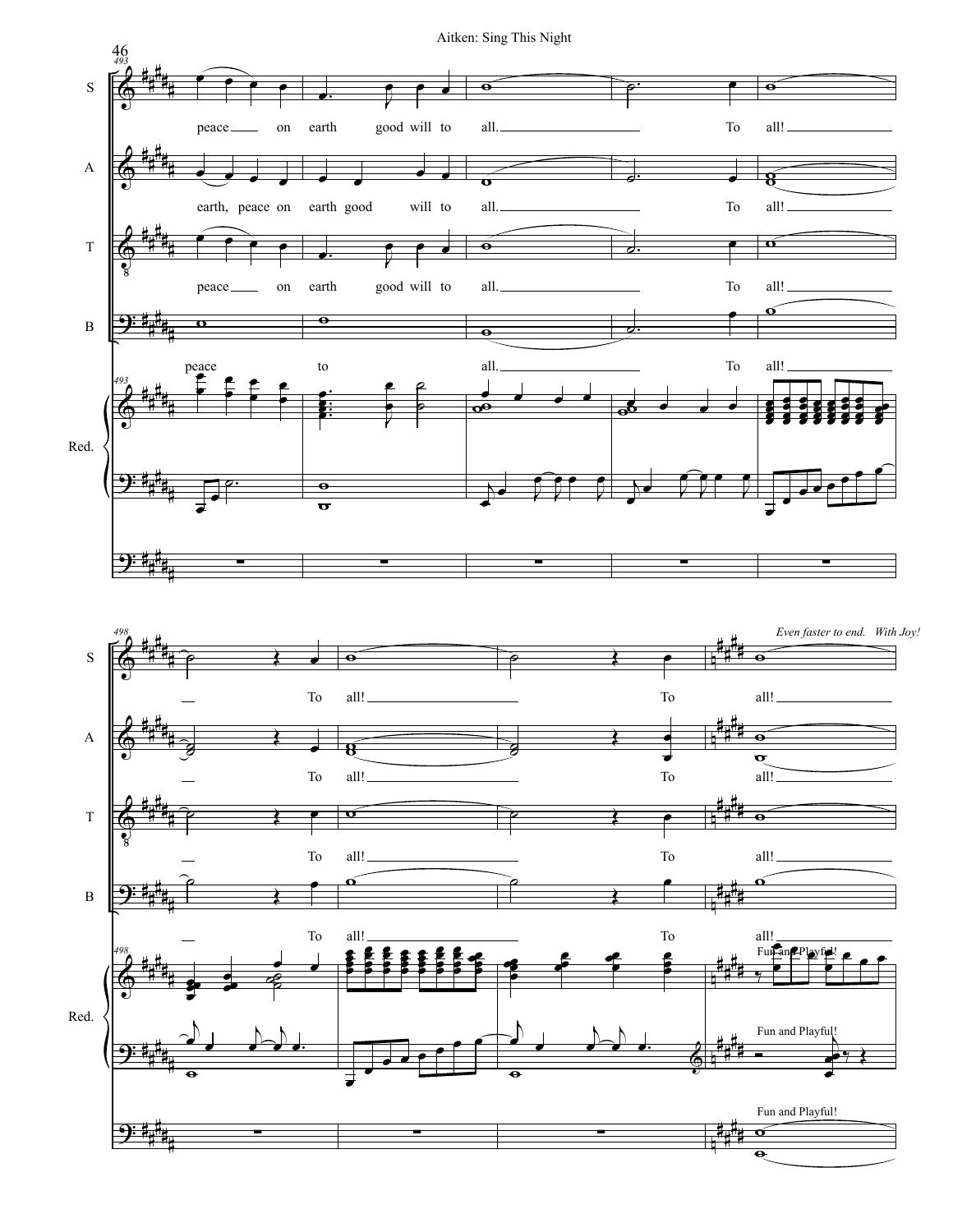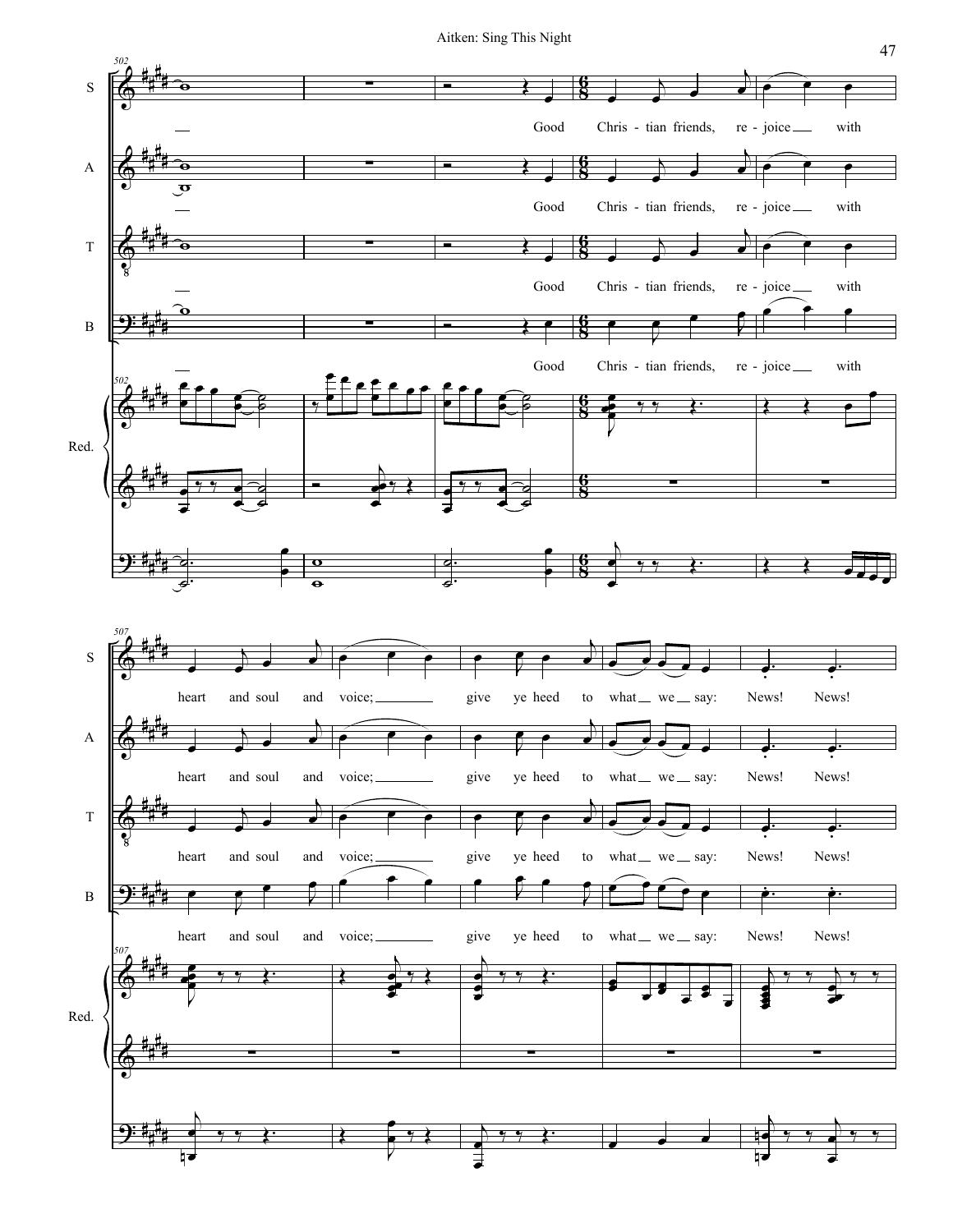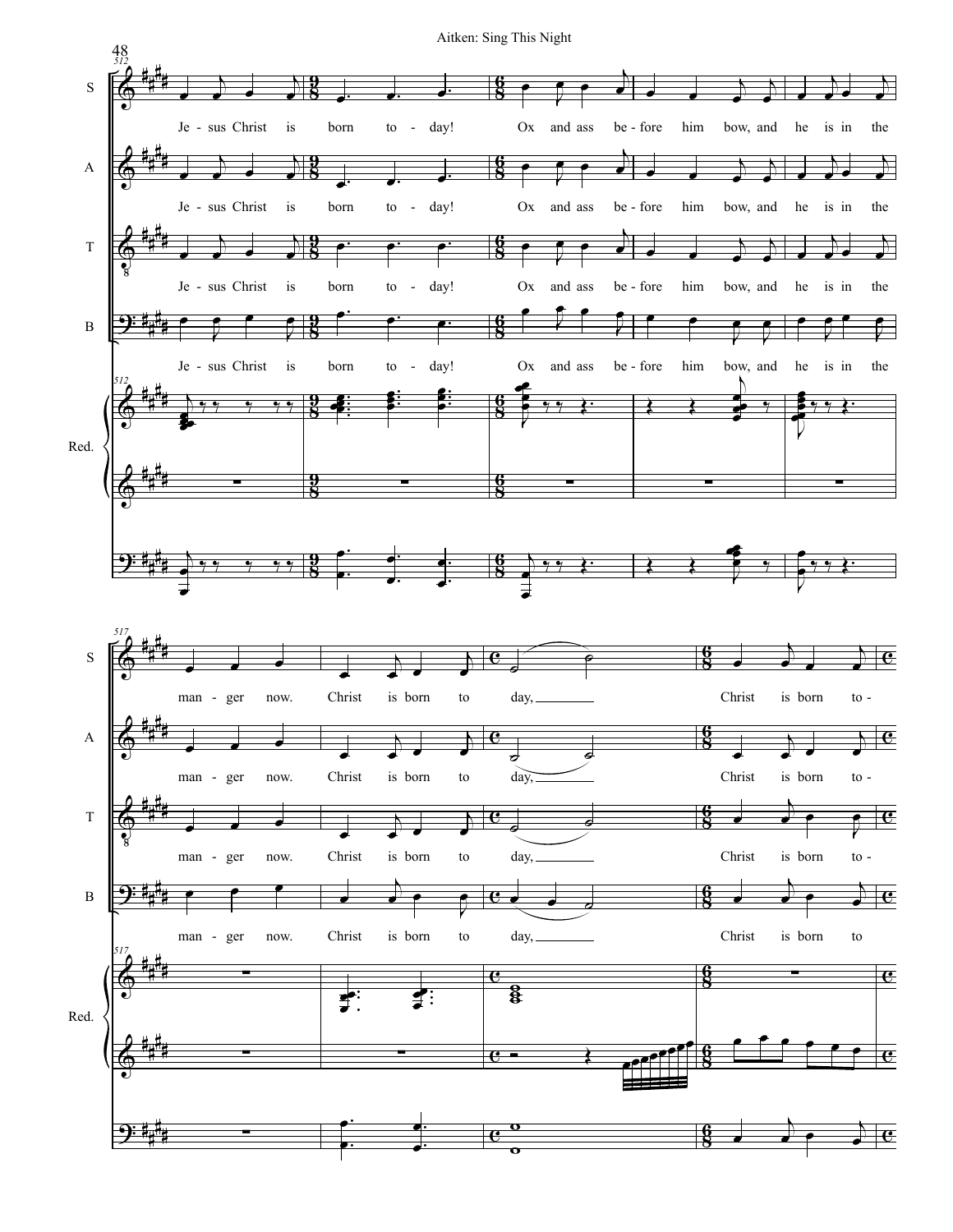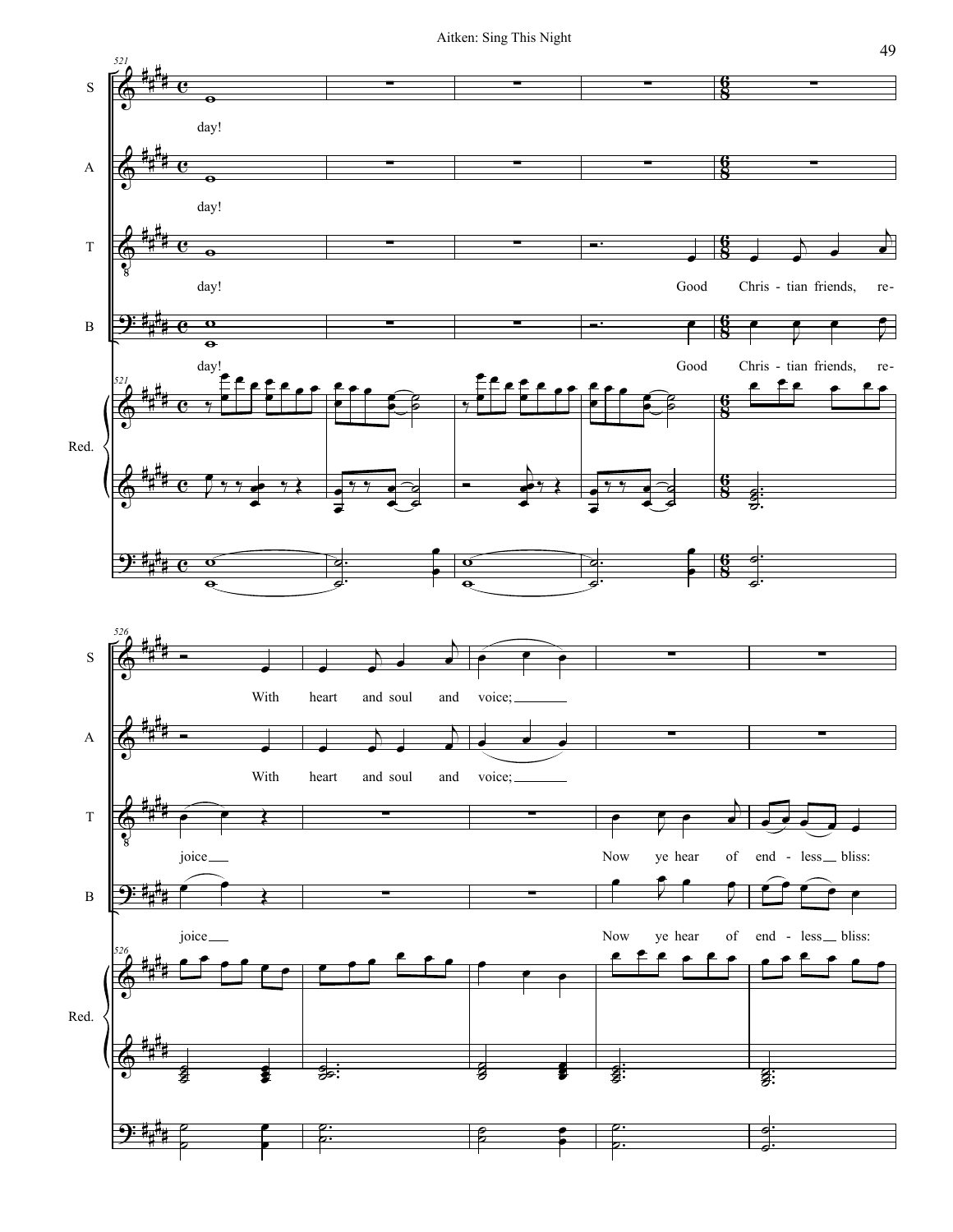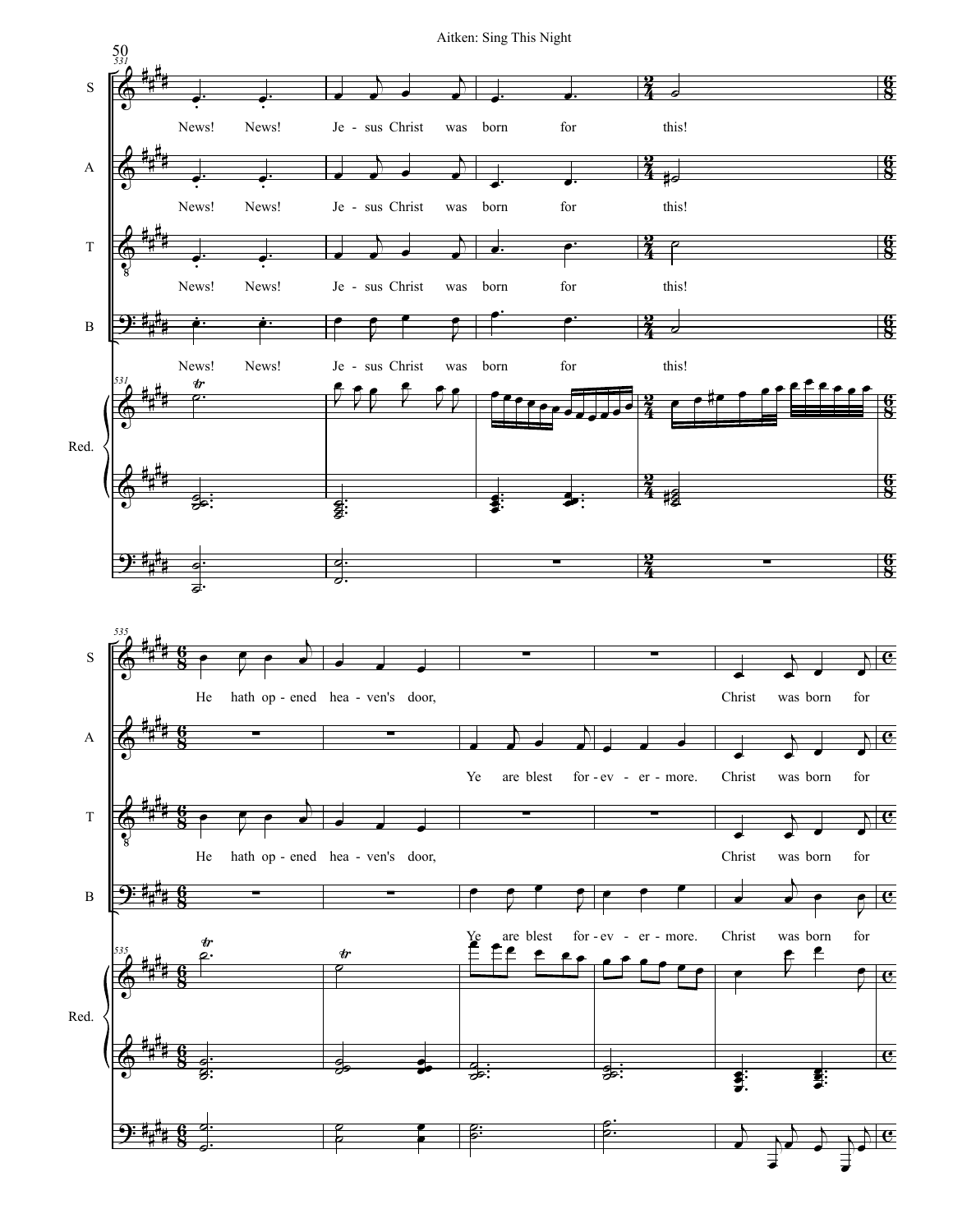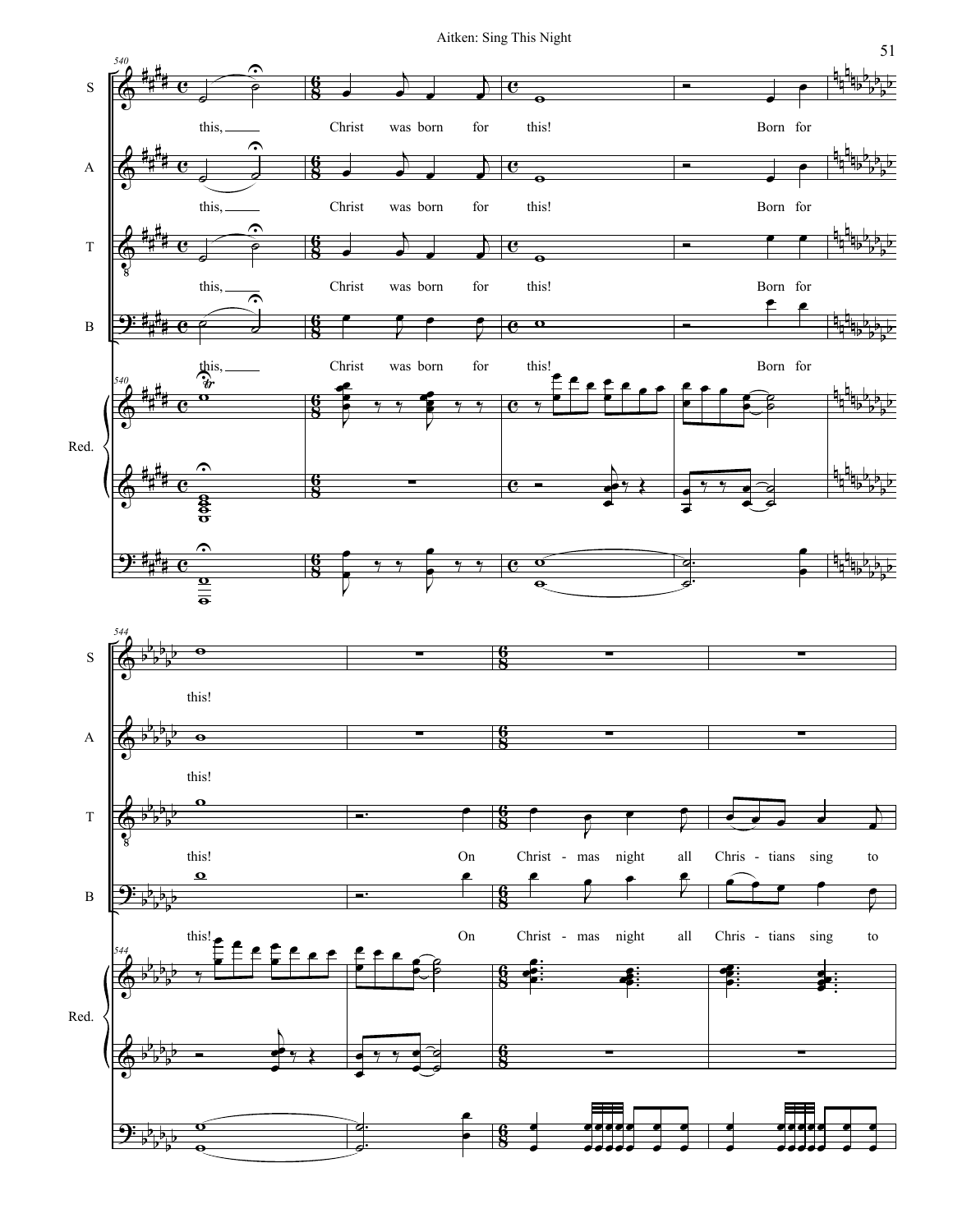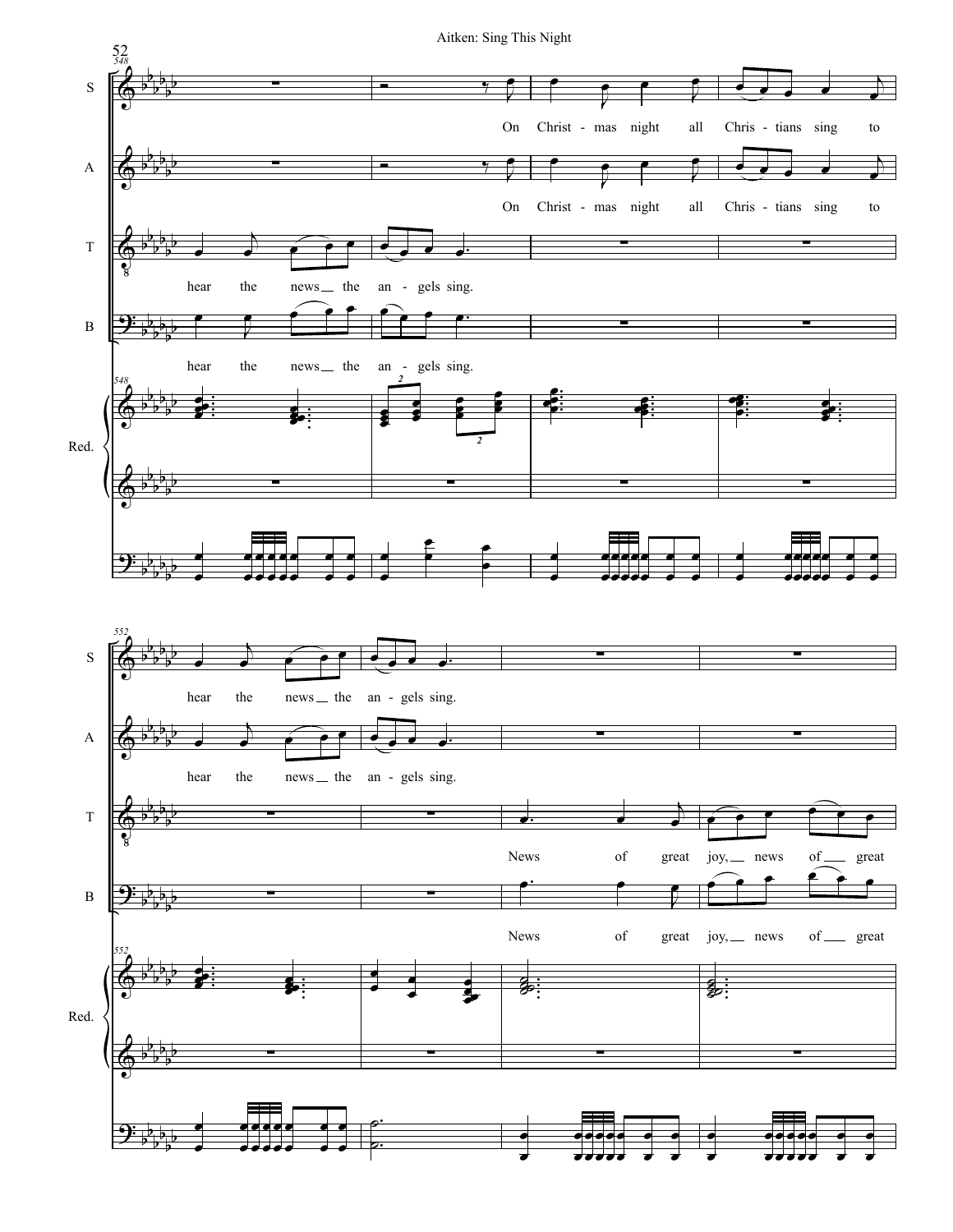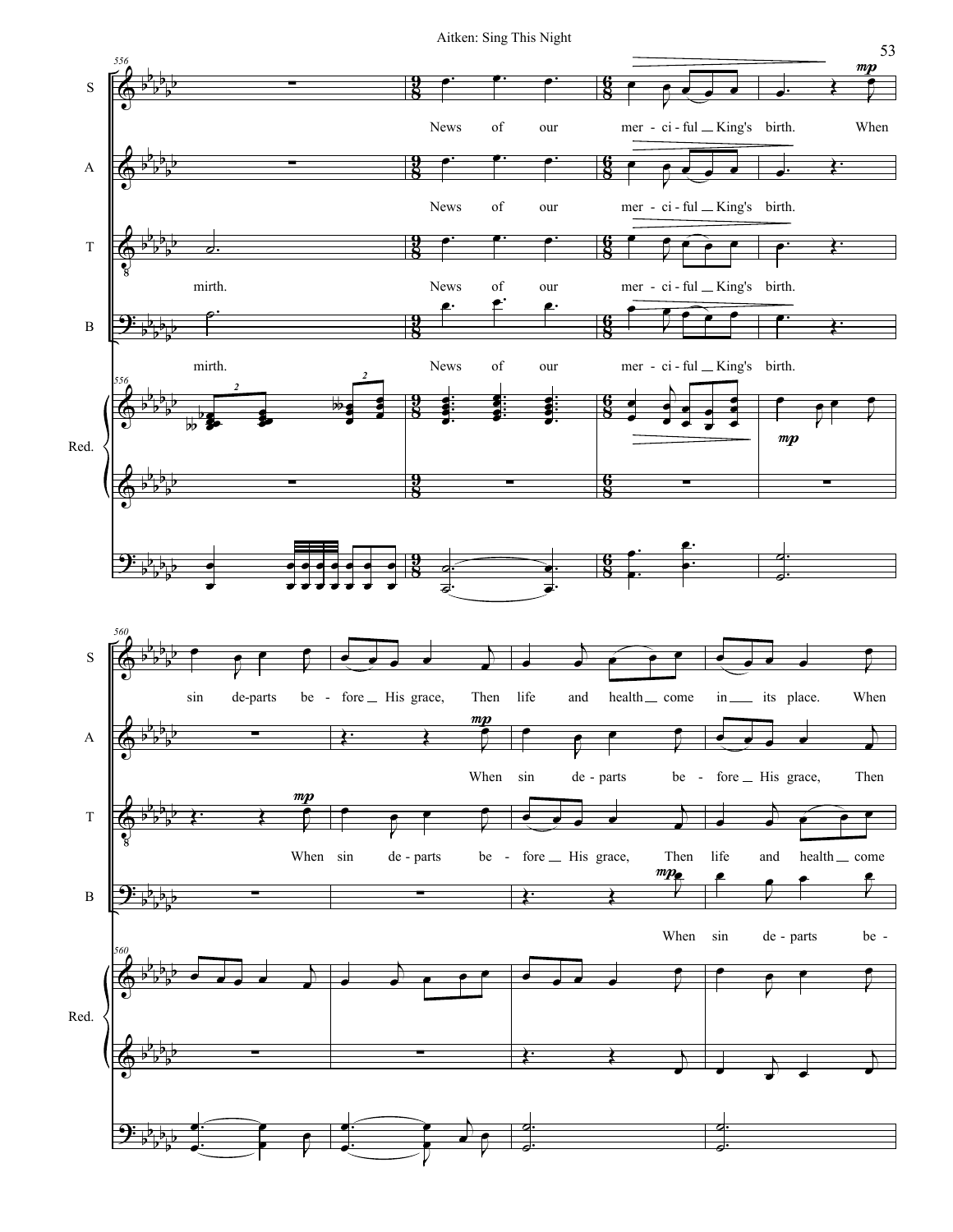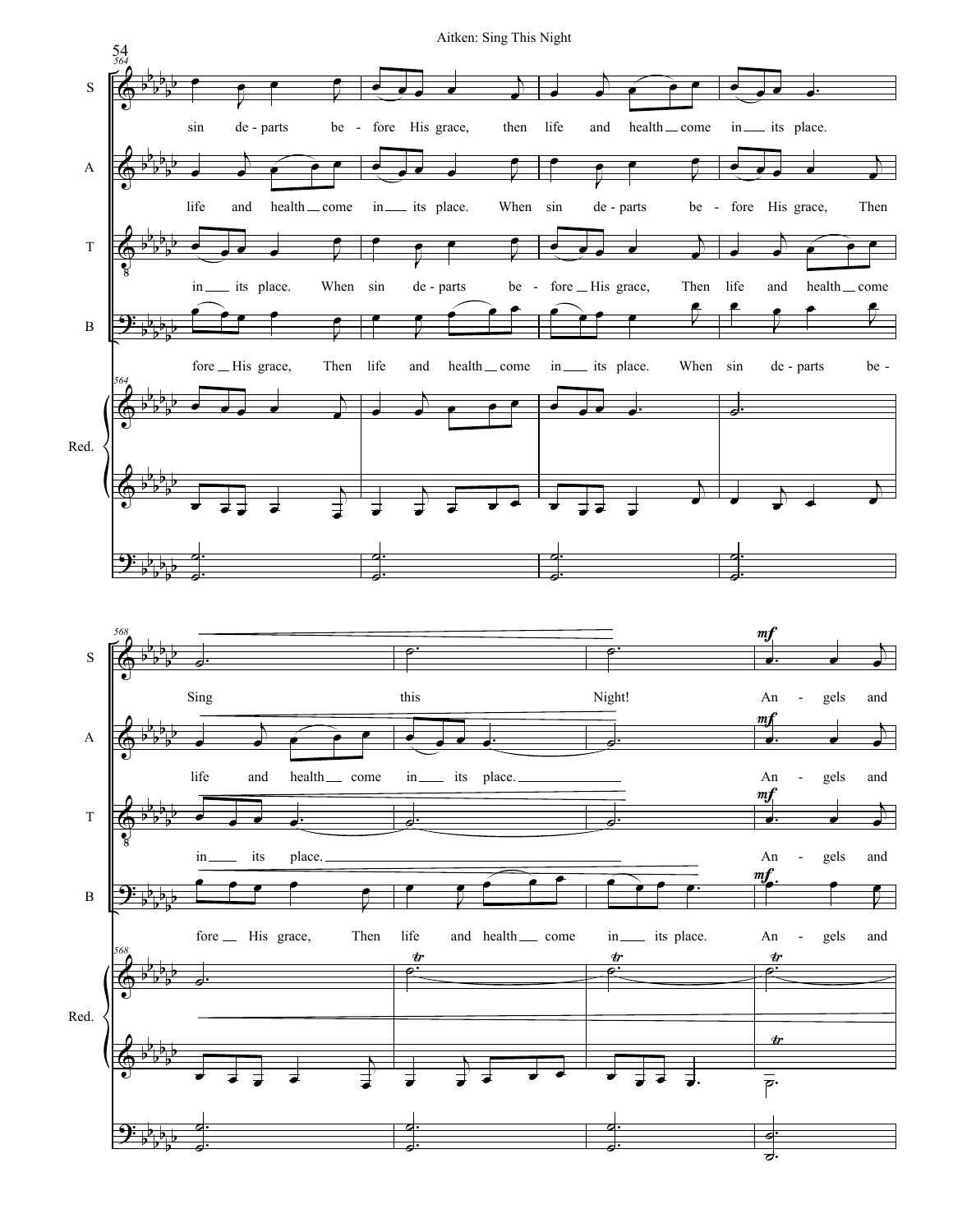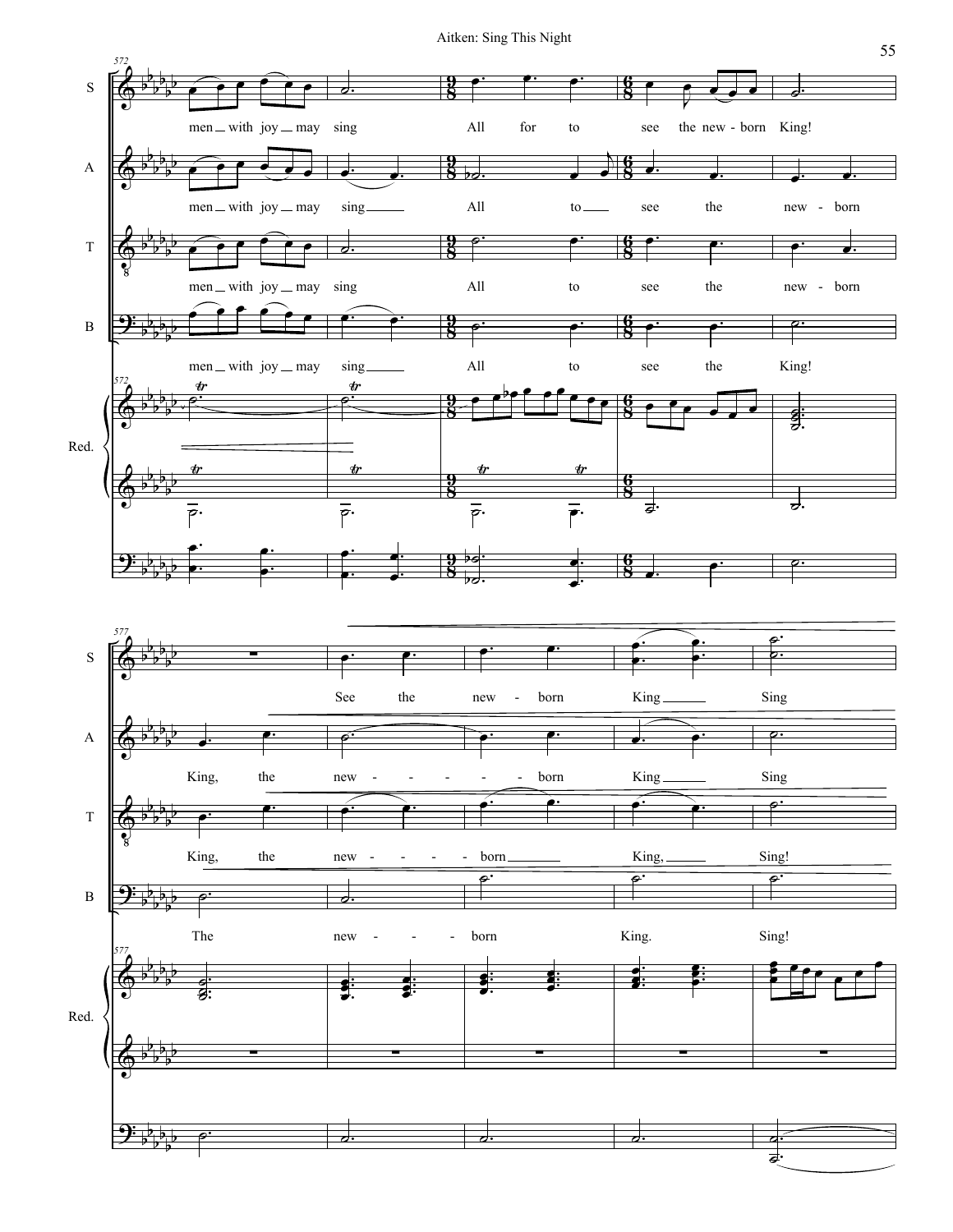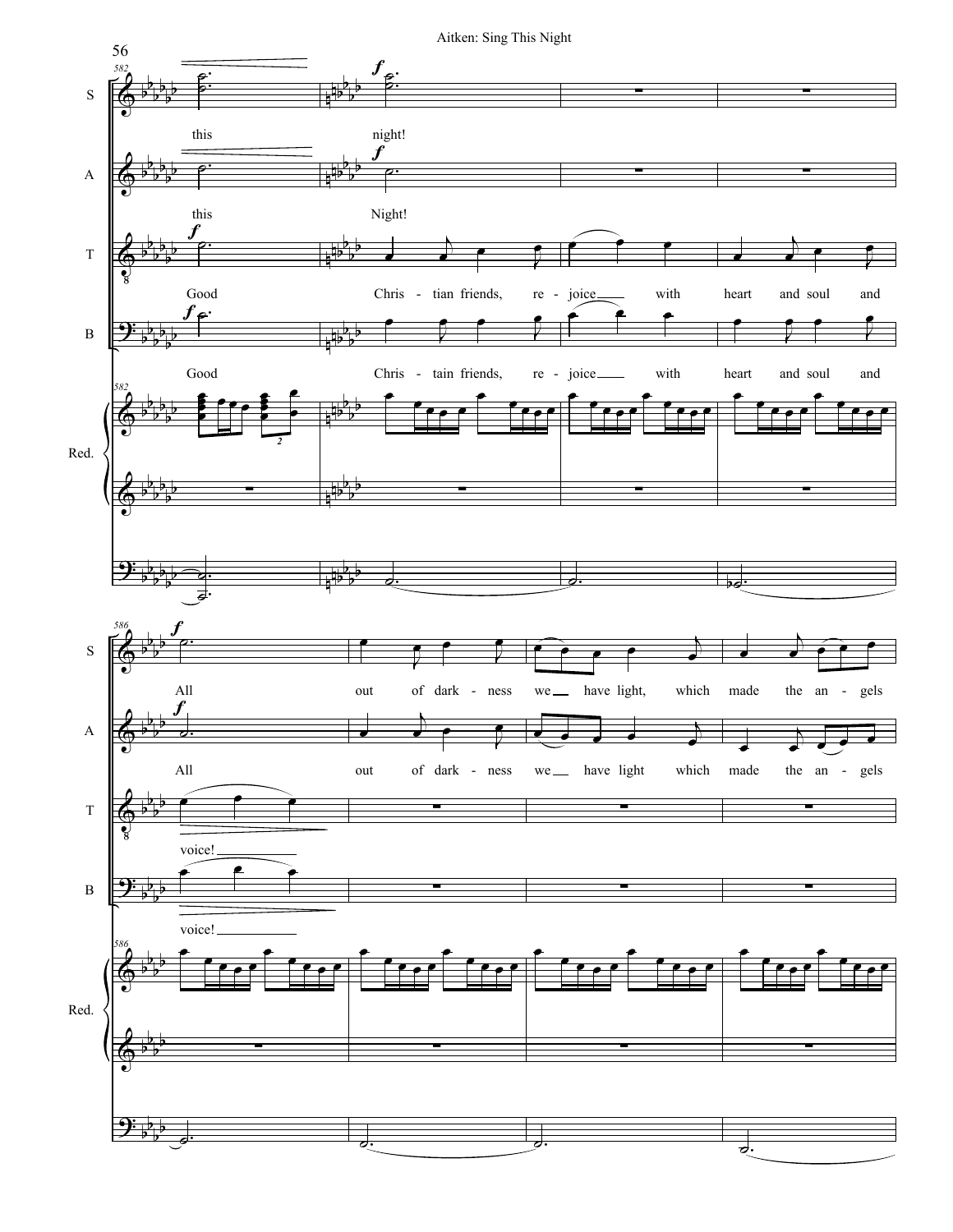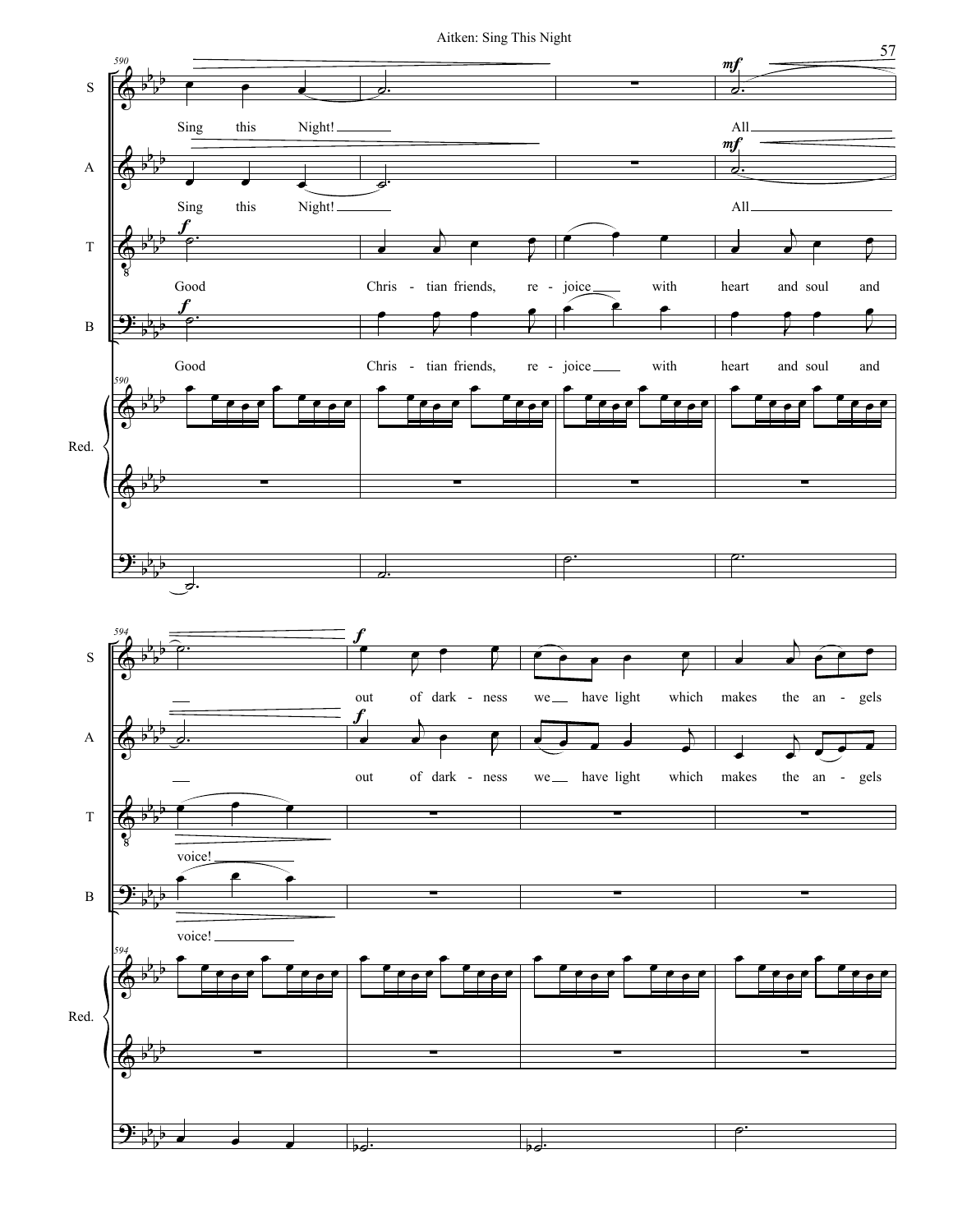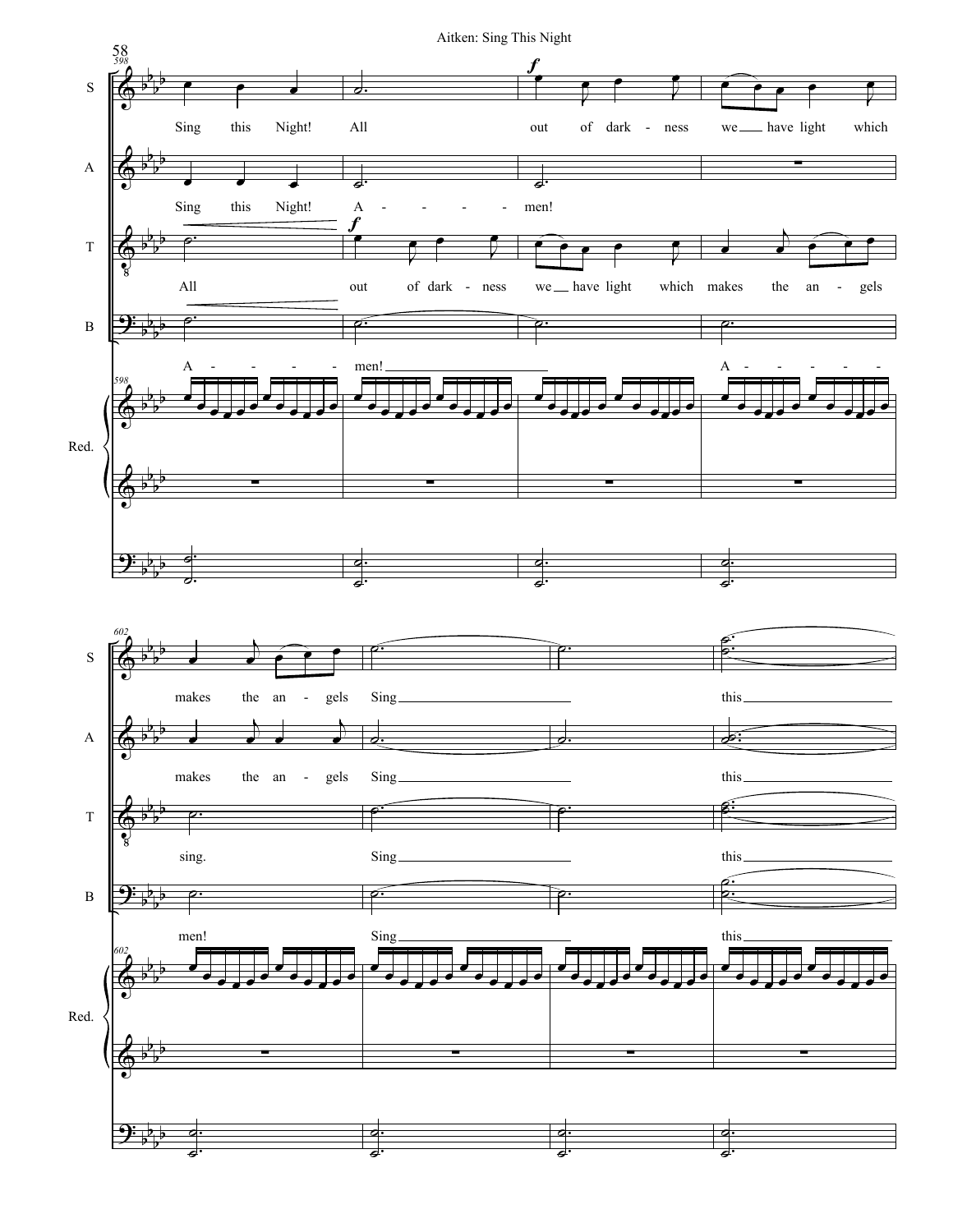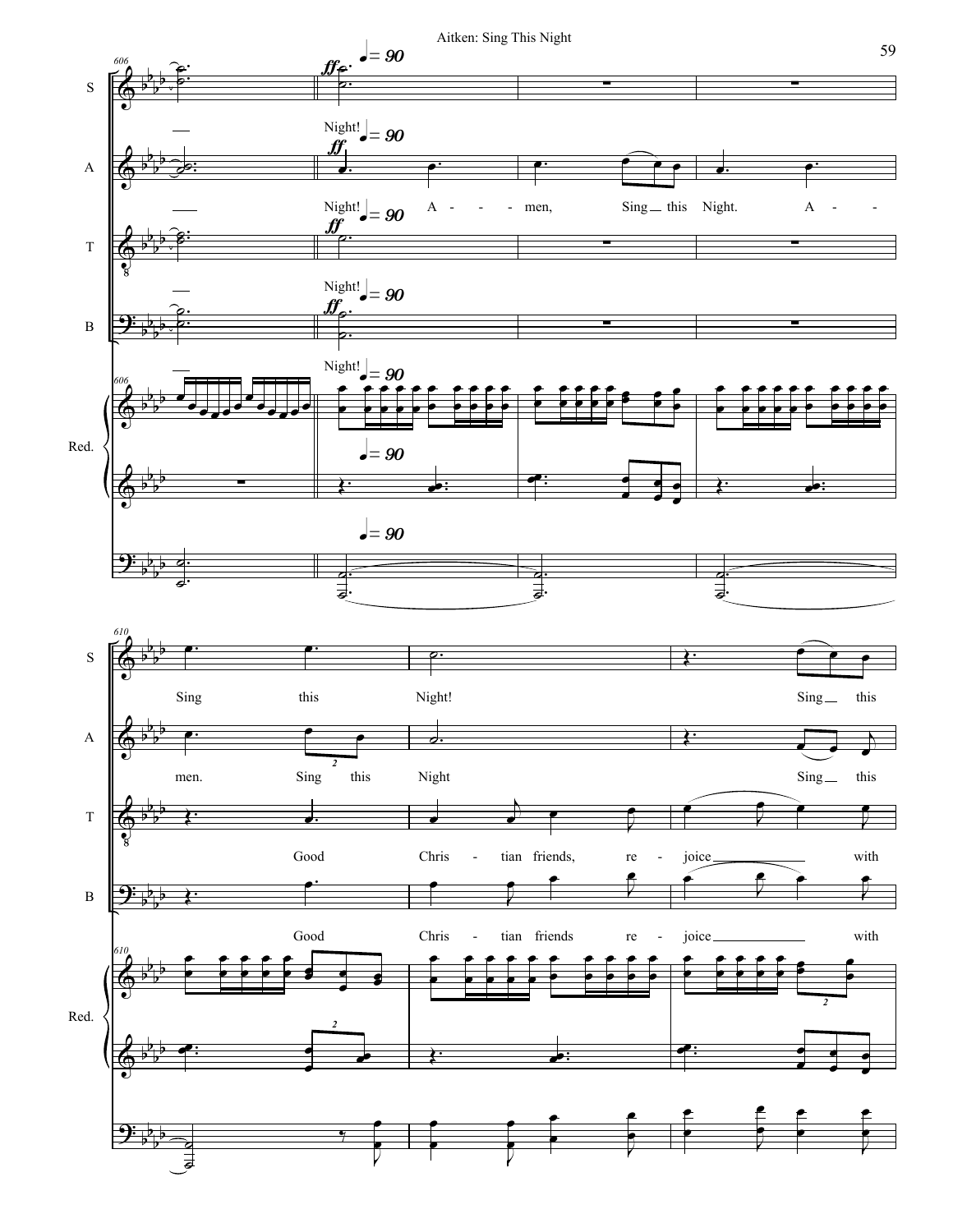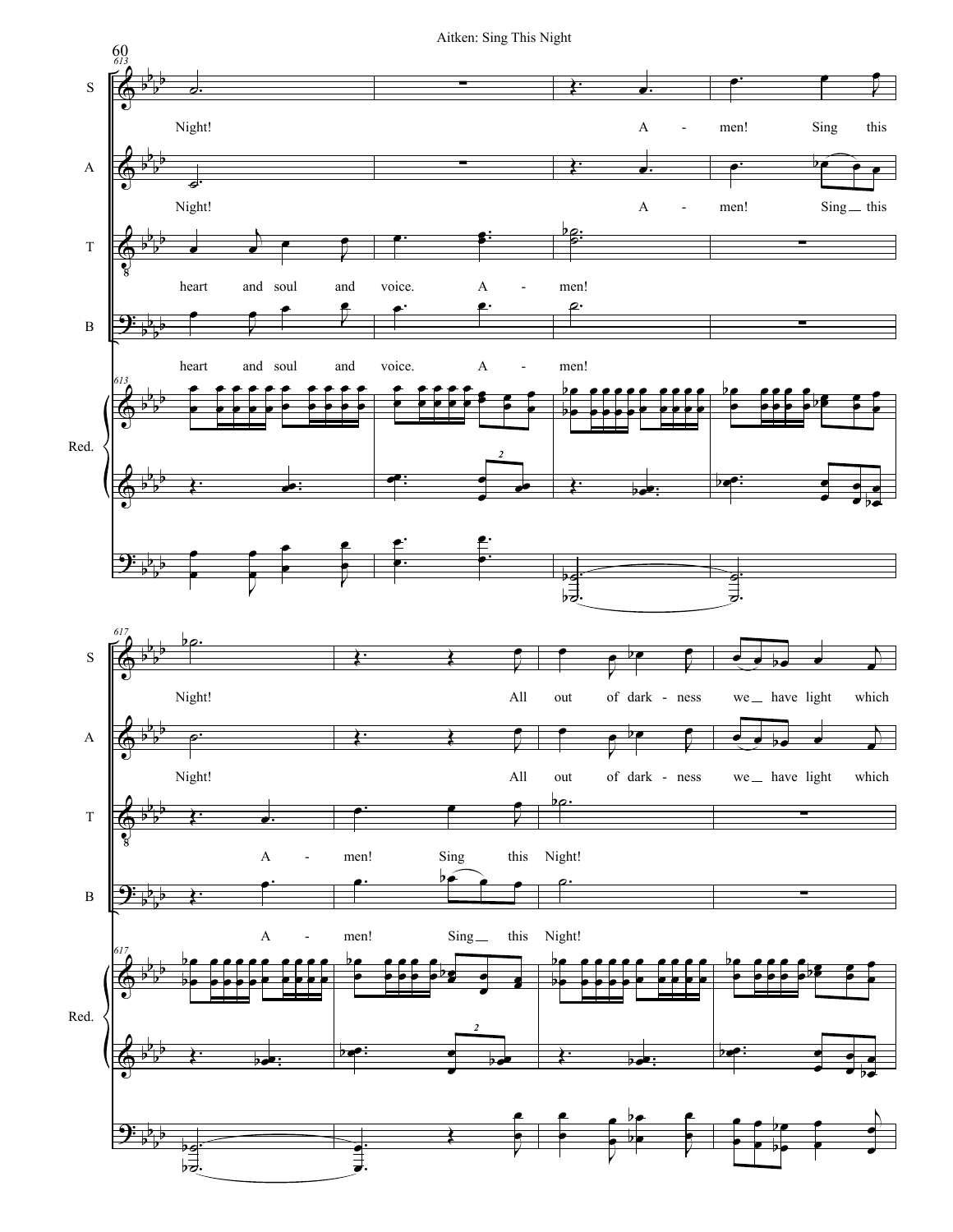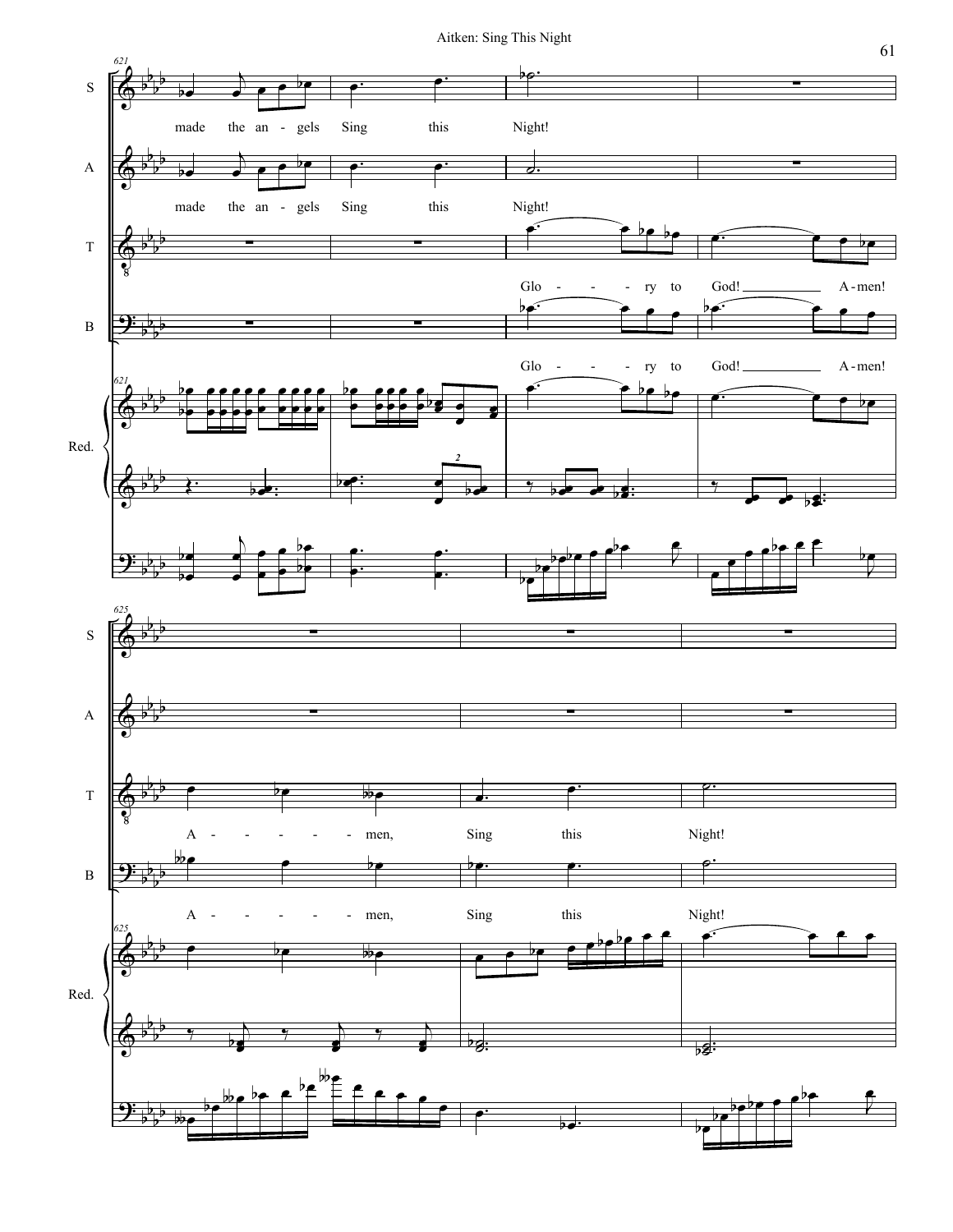